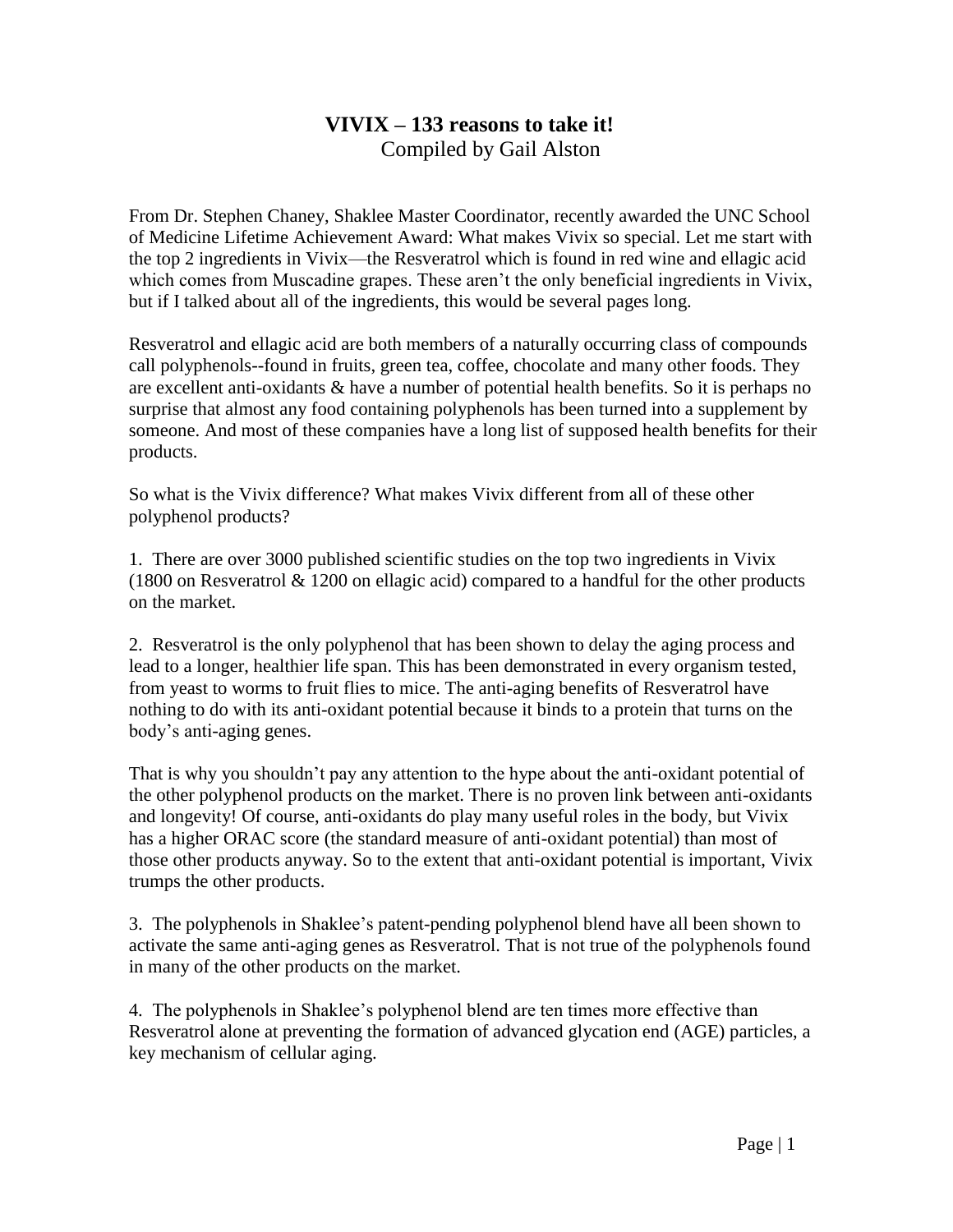With most of the other products on the market you don't know whether they affect any of the key mechanisms of cellular aging because the companies simply haven't tested for them. Of course, all of the studies I have referred to so far were done in cell culture or with animals. Here is where the biggest Vivix difference comes in:

5. There are over 12 published clinical studies with Resveratrol alone. Of course, it will never be possible to do a clinical study on longevity—humans simply live too long.

However, the clinical studies have shown exactly the same beneficial effects as the animal studies. This means that Resveratrol has the same effect in humans that it has in animals. For example, Resveratrol has been shown to turn on the same anti-aging genes, decrease the same markers of inflammation and oxidative stress, decrease cholesterol and triglyceride levels, improve insulin sensitivity, decrease platelet aggregation and increase the elasticity of the aorta in both humans and mice.

This tells us that Resveratrol works in exactly the same way in humans that it does in animals. We simply don't know whether that is true for most of the other products in the marketplace.

6. Shaklee has done a clinical study proving that Vivix is effective. Shaklee released the preliminary results in August 2009 and the complete results will be available when the study is published. The study breaks new ground in that it shows how Vivix can reverse some of the detrimental effects of a bad diet. However, the bottom line is that this study showed that Vivix has the effect on anti-aging genes in the human body that would be expected from all of the previous animal and human studies on Resveratrol and ellagic acid.

And, of course, the real significance of this finding is that it shows that the amount of Resveratrol and other polyphenols in Vivix is appropriate and that the polyphenols are bioavailable. That means they get into your bloodstream in sufficient quantities to have a beneficial effect on your health.

Hopefully, this will help you understand why Vivix is light years ahead of the competition.

**1► RAPID HEALING:** Gary's 67 and has taken Shaklee for 34 years. He started on Vivix August 6. On the 13th he had dental surgery to prepare for a tooth transplant. The 22nd he had a follow up visit and the dental surgeon called in some of his staff to show them that the **healing process looked like it had been 4 months instead of just a few days!** He said he'd never seen anything like this before and was calling his mother-in-law who's in Shaklee to get started on the products! Phyllis & Gary Newman

**2► HIGH BLOOD PRESSURE:** I have high blood pressure that is controlled by a diuretic and beta blocker combination. Usually even with medication, my systolic ranges between 129-138 and my diastolic between 75-83 and my pulse would range anywhere from 80-91 (rarely dropping below 80).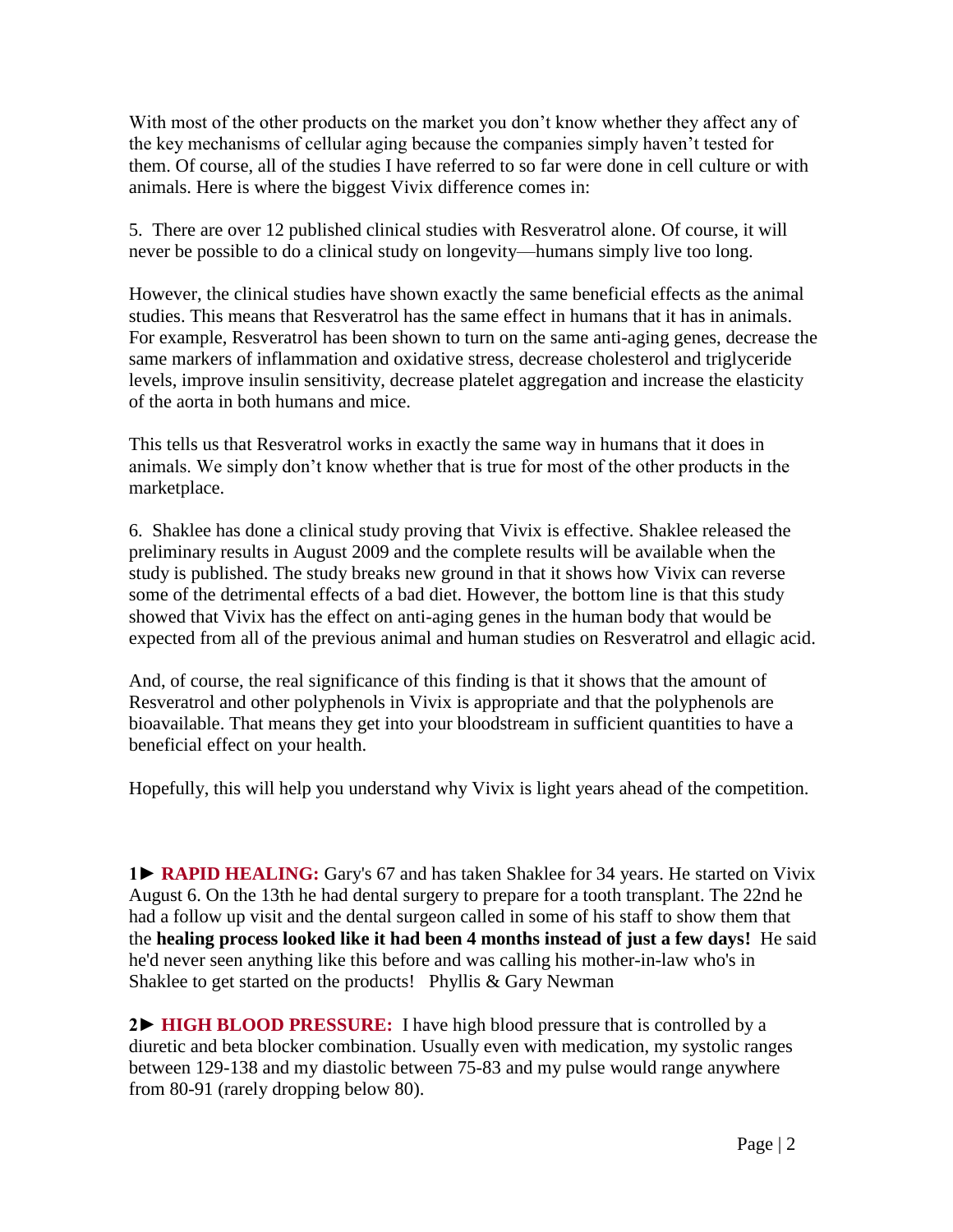**After five days on Vivix, my blood pressure was 111/69 and pulse 59. The only thing different that I have been doing prior to this low reading is Vivix**. The past few days my BP seems to be consistently around 122/73 and pulse 70. That's pretty pleasing to me. I hope to eventually be able to come off all medications. I have not been on any other medications nor changed my diet any and my exercise level is still around 7500 steps a day, with some light resistance workouts with 5 lb. weights.

Overall, I have **more energy** and am better able to **concentrate**. I recommend taking Vivix in the morning so you can get the benefit of more energy throughout the day. Genia Powell

**3► ENERGIZED, EXTREME CLARITY AND FOCUS:** After trying Vivix for two weeks, my husband and I feel so much more **energized,** with it comes extreme **clarity and focus.** We look forward to taking Vivix every morning. Rose Croshier

**4► EXCESS ENERGY:** I am amazed at the **energy** I have gained in the 30-day Vivix program. Where I was complaining I was too tired to do this or that, I have jumped into some landscaping and mowing in the yard. I wonder if I will live long enough to see the "25 years younger at the cellular level" because I might work myself to my own end. Colene

**5► ARTHRITIC KNEE:** On day 10 of taking Vivix, I noticed quite a **difference in the pain level** of my knee that is swollen on the side from arthritis. I would say it was about **60 percent less painful and stiff.** It's sore now because I had a marathon week of traveling and company, but the **swelling is definitely down** and I'm very excited. I used to wake up in the night and dread having to move my knee and when I got up, my knee was very painful for many steps. Sometimes I would have to walk around at night to get my knee to feel a little better. Now I have even been able to **walk better** when I first get up and start walking. **I don't move like I'm 95.** I'm very excited**.** Pam

**6► SINUS PROBLEMS:** I have been taking Shaklee supplements since 1985. One thing that has been a constant is sinus infections with taking antibiotics once yearly. After adding Vivix to my supplement regime, I can honestly say that the **sinus symptoms are gone.** I knew Vivix made a difference after spending the night at my sister's house. She has cats and I would normally be taking Claritin after the visit, but I had no symptoms at all. Vivix is certainly worth a try if you suffer from sinus problems like I had in the past! Karen Brown

**7► MORE ENDURANCE:** My husband, Toru, just finished his 2nd bottle of Vivix. He reports the following: "Normally when I run on the treadmill, it's at 6 incline, speed 7.5. Most people I notice run between 6-7 without an incline. I run 45 minutes, but with Vivix, for 20 of those minutes I am comfortably able to increase the speed to 8**.** I LOVE the taste!" Vanessa Nishikubo

**8► DIABETIC A1C LEVELS DROPPED:** My husband, Ed, has been diabetic for many years and on insulin for a number of them. He has struggled for a long time to get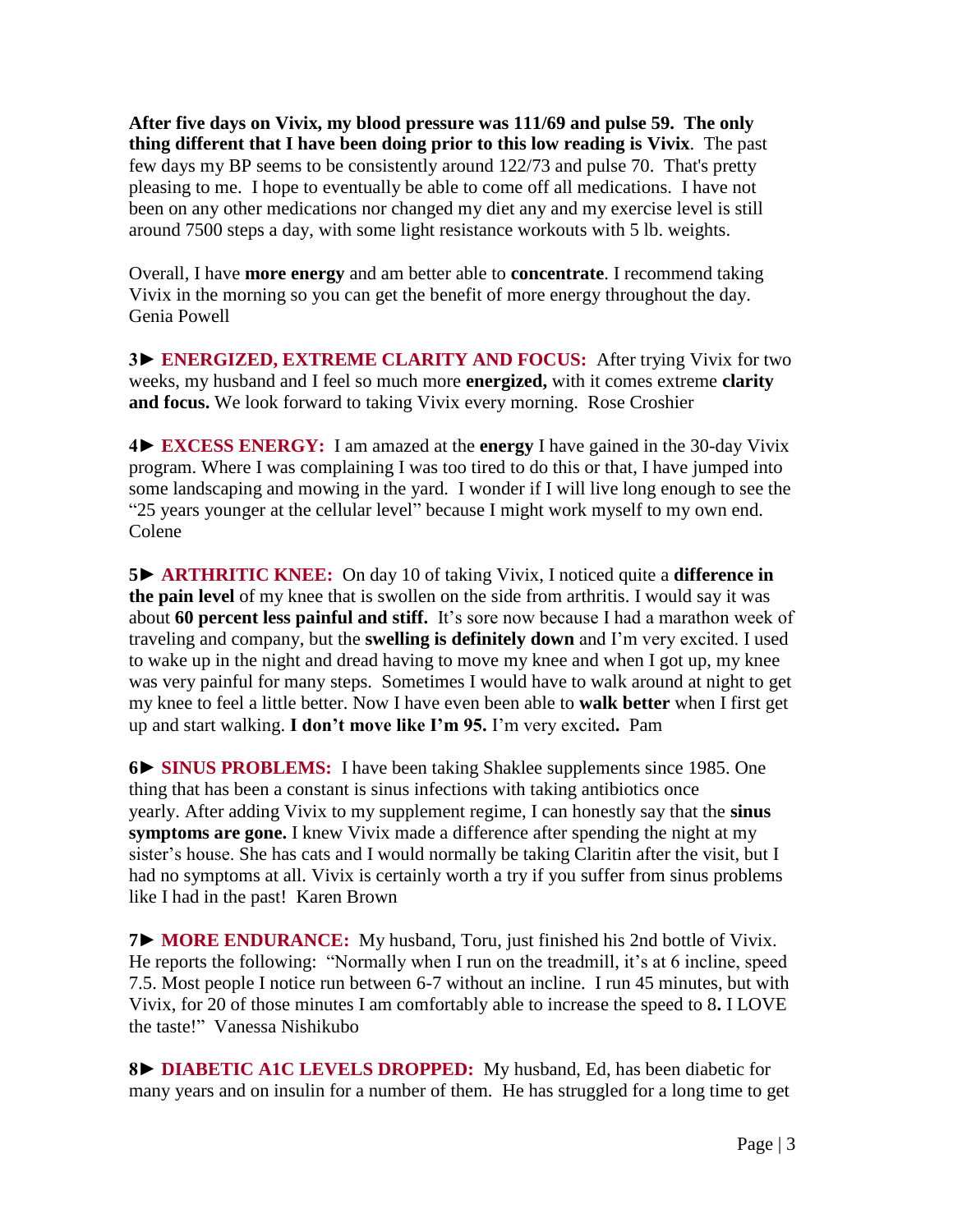his A1C levels below 7. These levels are measured every 6 months and are more important than the daily sugar levels in determining how well you are managing your disease. After 4 weeks on Vivix, his regular check-up indicated his **A1C levels had dropped from 7.2 to 6.6.** We're expecting even better results at the next check-up! Ann & Ed Mangelsen

**9► PAIN RELIEF, ENERGY, SLEEP, AGE SPOTS:** Although I've been on an excellent anti-inflammatory supplement and diet program for over ten years, I've still had some aches and pains that just haven't gone away. I've been using Vivix for about two weeks now and have had tremendous **relief of all the achy pains** that used to plague me! I'm especially relieved not to have pain around the **arthritic bone spurs** I have on the joints of my spine and hands. This is a blessing in and of itself.

The other day, I got a phone call from a friend of mine who started taking Vivix when I did. She said her **age spots were going away.** "What!!!! Hold the phone!" I said. It looked like mine were lighter too!! Now several days later I can say for certain that some of my spots are gone and the rest are much, much lighter. I'll bet they'll all be gone within a week. I'm also noticing much **more energy** and I've been **sleeping better** and have less pain. **Better sleep, more energy, no pain and no spots!!! Hip Hip Hooray for Shaklee!** Dr. Sandy Bevacqua

**10► ARTHRITIS PAIN GONE:** My 84 year young mother has **extreme arthritis**. She takes 2 pain meds before going to bed and usually wakes up between 3 and 4 a.m. to take 2 more during the night to be able to sleep. She had been taking Vivix for about 3 weeks when she said she ran out of pain medicine and forgot to reorder it with her other medicine because she has not had the need to take any pain medicine in over a week. Rosa Hoback

**11► CLARITY, ENERGY, BETTER MEMORY, SWEET DREAMS:** I would just like to say how much Vivix has done for me. I have been taking Vivix for about 5 weeks now. After the first week**,** I felt a **feeling of clarity.** The second week I noticed how **much energy** I seemed to have-it is hard for me to sit down. But I do make myself rest sometime during the day. **I remember better** and **my dreams are back**. I just hope I don't talk in my sleep. Pretty vivid dreams. Ruby

**12► NOT STIFF OR "OLD" LOOKING:** Phil Truelove shared an awesome story with us. He has had many injuries over the years and OmegaGuard, etc. have really helped the stiffness, pain, etc. that he has had to live with. BUT since Vivix, **he can get right up out of bed** without being bent over (fell off a ladder years ago), he can walk down stairs **without holding on to both side rails--**he is not stiff or "old" looking as he walks. Linda Dietz

**13► SLEEPING BETTER - NO NAPS:** Dr. Schmidt and Dr. Sinclair both agree that you may not notice a difference for 6 weeks as the product gets into the cells. My husband and I have been taking Vivix for 6 weeks. The difference I see with my husband is that he is **staying up later** (doesn't go to bed at 9:00 now) and he never gets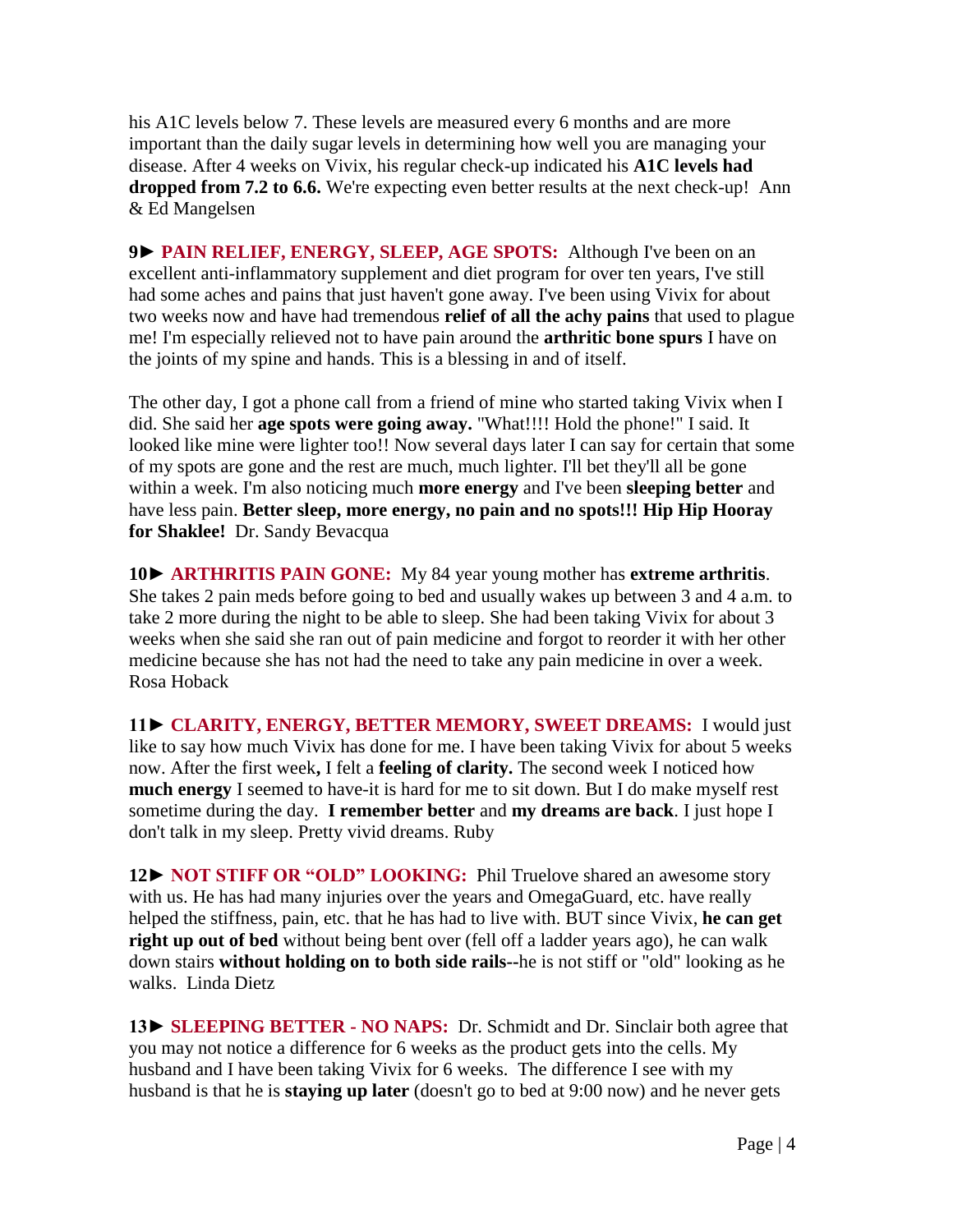up before me (that is amazing). I used to feel I had to take a nap mid afternoon and now I don't feel a need to**.** Other than that, I don't "feel" any difference. What I am eager to see is how little I age over the next few years (I'm 78 now). Shirley Davis

**14► HEART PROBLEM - EXERCISE INTENSITY:** I've been an avid exerciser since I was 20 years old – aerobics and weights. But I do have my limit with my heart and how hard I can push myself – and I do work out very hard. I work out on a machine called the gauntlet. It's like walking up an escalator that is going down. It's a very strenuous workout. I typically work out on it for about 35 minutes.

It has taken me 3 or 4 years to get to the level of intensity that I work out on it now. If I push myself harder, my heart starts to flip, go fast & I get a weak feeling. I have to stop my workout and wait a couple of minutes to get my bearings back. To increase my workout to the next level would take me a good year without my heart going crazy and having to keep stopping.

After 2 weeks of being on Vivix, I increased the intensity of my workout without my heart flipping and that weak feeling AND I worked out at that intensity for 60 minutes!!! **I'm so excited. This is HUGE for me!!!** I know what I can and can't handle and **this is a complete change in just 2 weeks!!** Jodi Barnhart

**15► PAIN IN WRIST GONE:** I have a Mylar sheath problem and I thought I was going to have to have my wrist operated on because of the pain. I started taking Vivix 12 days ago. By the third day, I noticed my wrist and hand did not hurt as much. Now I have absolutely **no pain** at all. I cannot believe it. Thank you, Shaklee and thank you, Vivix. W. Dunkley

**16► ENERGY- FEELING ALIVE AGAIN:** My friend Kathy began Vivix 8 days ago. She has many health problems and normally sleeps until at least noon. This week she has been getting up at 7 or 8 am and **has the energy to volunteer longer hours** at her church. She said, **"I feel alive again. We have a miracle product here"**. Nancy

**17► DIABETIC RESULTS:** I just started a friend on Vivix who weighs about 250- 300 lbs. and is a diabetic. After 3 days she called me and wanted to know how she could do what I am doing. She has **energy to burn, clarity of mind, and her joints do not hurt** as they did before. Within the 1st week she went traveling with a friend and climbed the Appalachian Mountains. Now THAT is a testimony!!!!!!!!!Theresa

**18► BETTER SLEEP & LOTS OF ENERGY:** I have fibromyalgia and have been taking Vivix since it came out. I have been on various detox programs for a couple of years. Recently I started a mercury detox about 2 weeks before starting Vivix. Detox programs make you tired and this one will take about 3 mths. I used to sleep 7-8 hours, but since I've been taking Vivix, I sleep 5-6 hours and have **lots of energy.** Nancy Diruscia, APNC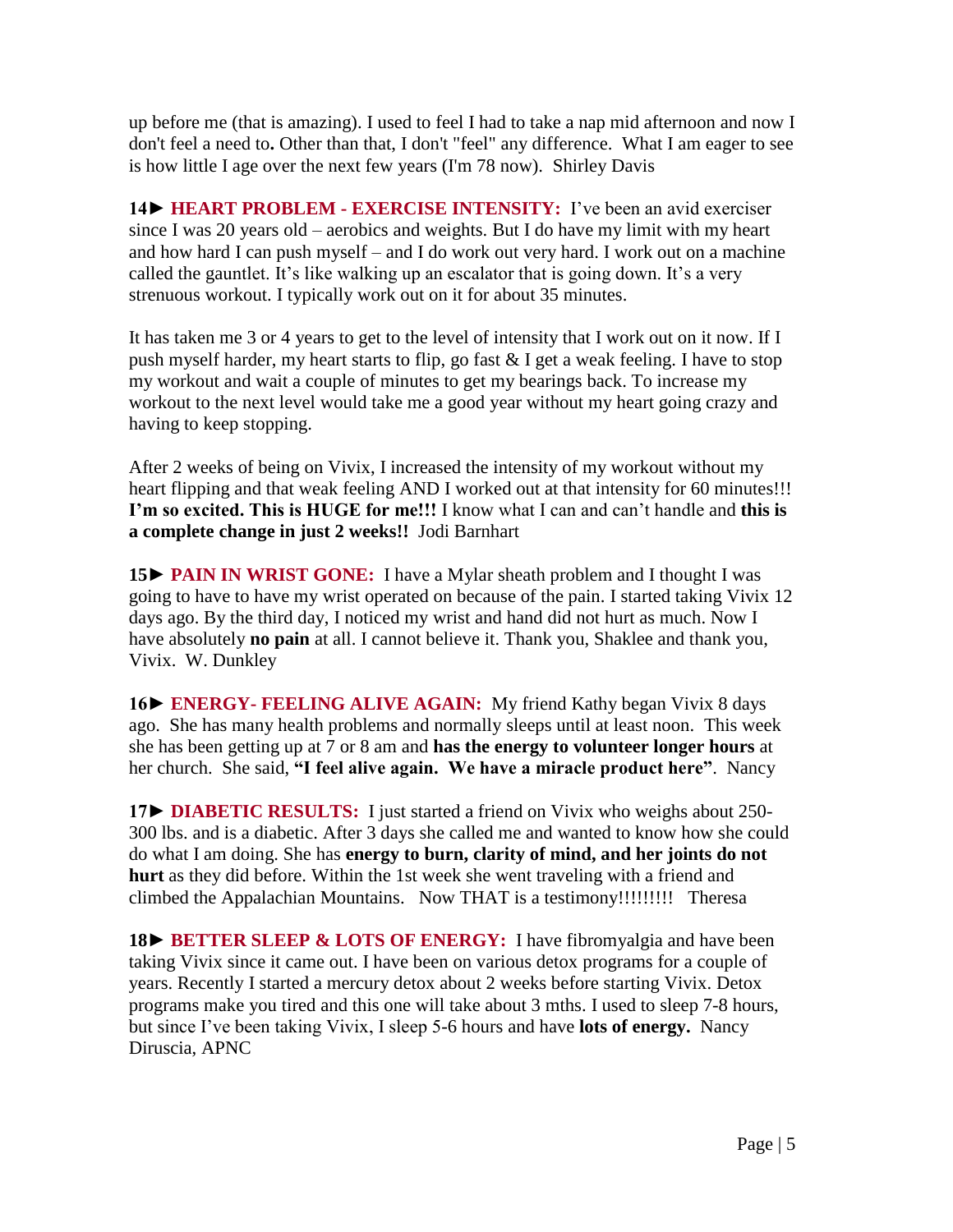**19► ABILITY TO FOCUS:** I began taking Vivix Saturday morning and by Monday I noticed a marked improvement in my **ability to focus** on one task at a time. This has always been an issue for me--beginning one thing after another and having difficulty completing any. I'm absolutely amazed that I've been so **clear-headed, focused and energetic this week. Vive Vivix!!!** Susan Stephens

**20► NO MORE PAIN MEDS:** Tom and I have been on the Vivix for 1 week and 2 days. After about 5 days, Tom noticed his ankles no longer hurt**.** He had broken them both as a youth playing sports. Tom is 65 and **arthritis** hit his ankles this year. He had to get up & take pain meds so he could sleep. Now, he **no longer needs pain meds**. Nancy Douglas

**21► CHOLESTEROL AND LDL DROPPED:** I started Vivix on August 8, 2008. One month later, my total cholesterol **dropped 24 points** and my **LDL dropped 10 points.** I continued to take the Vivix daily and in the next two months my total cholesterol dropped another 28 points or a total of 52 and my LDL dropped an additional 34 or a total of 44. The only difference I can pinpoint was the fact that I added Vivix every day. Norma Hull

**22► FEELING BETTER IN MY 70's:** The last 2 weeks on the Vivix first round, I started having super days one day and not so super the next. **On the 2nd round, I started feeling better more days in a row and haven't finished the 2nd round yet.**  W. R. Potts

**23► FIBROMYALGIA - LESS TIREDNESS:** I have a friend who has suffered with Fibromyalgia for some time and gets tremendous waves of exhaustion to the point that she has to go to bed. Since taking Vivix for only a month**,** she has noticed a big difference--does not get tired to that extreme. I can't wait to hear how she is after a few months on Vivix! Keep taking Vivix! Donna Clark

**24► MORE ENERGY AT AGE 80:** When my wife came back from the Shaklee Conference, she gave me a bottle of Vivix and said, "Take 1 tsp. every day and let's see what happens". **A**fter 1 week, I did more work around the house in the next 3 wks. than I had done in the last 3 years! This stuff is wonderful! I have so much **more energy** now! Rudy Fisher

**25► TREMOR IS GONE:** My brother-in-law, who is 75 and recently had some physical problems, got a strong tremor of his right hand. He started Vivix, his only Shaklee product, and within a few days his **tremor was gone** and he is writing normally again! He is duly impressed and thankful. Linda Dietz

**26► PSORASIS IMPROVED:** I have **severe psoriasis** and the only thing that has worked at all has been Shaklee and light treatments. I started Vivix a week ago and the **itching has subsided, the plaques are diminishing**—so far so good. I have a few days when it gets a little worse then a little better, **but I can see definite improvement.**  Kathy Norton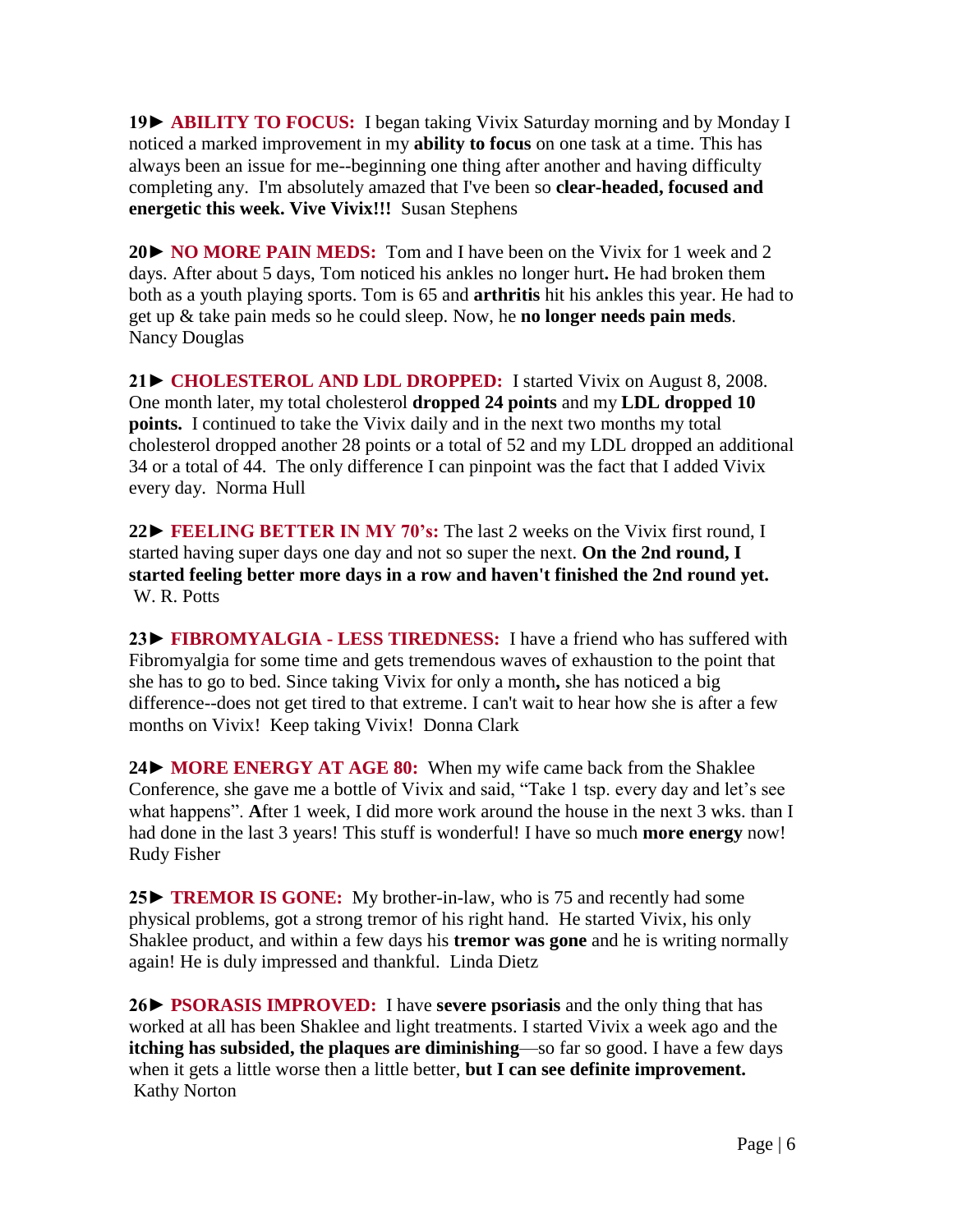**27► ADD and ADHD:** Incredible results with Vivix for people with ADD and ADHD on **focusing** and really benefiting from the product. Vivix is the #1 best selling product in the history of Shaklee. Marilyn Baer

**28► SWOLLEN KNUCKLE:** My children gave me a ring that I have worn for many years on my left ring finger. For the past five years, my knuckle was swollen from arthritis & I hadn't been able to wear the ring. Since taking Vivix for 2 weeks, the knuckle has "shrunk" and I have been able to wear my special ring every day. I am thrilled! Betty Simpson

**29► BLOOD PRESSURE LOWERED:** I wasn't sure what Vivix was doing for me until I went to my doctor and found that **my BP was down to 118/76 and it had been over 130.** During the period when Vivix was on backorder, my BP went up to 130/80. Then my order came in and after being back on Vivix the last time, I took my blood pressure at the drugstore and it was again 118/76. I am giving the credit to Vivix. Diane Plane

**30► GUMS-BEST IN 5 YEARS:** I am 72 and have quite a few crowns on my teeth. My son is my dentist and diagnosed me a few years ago with Lichen Planus of the gums. I went for a dental appt. last week and I was told that **this is the best my gums have looked in about 5 years. It has to be Vivix** because this is the **only thing different I am doing.** Nana

**31► REDUCED DIABETIC NEUROPATHY:** I am diabetic with all the problems that go along. One of my greatest fears is losing my legs as my grandfather lost his from diabetes. I suffered **severe neuropathy** in both my legs and feet. In addition to that, I had 3 stents put in my left leg last summer and was diagnosed with **PAD (peripheral artery disease).** I was experiencing severe leg cramps nightly. Hardly a night went by when I wasn't awakened by them and had to jump out of bed and walk around. This would happen several times a night.

Since taking Vivix, I have **not been awakened a single evening with a leg cramp.** So wonderful! And I can **feel my toes again.** They no longer feel like wooden appendages down there. Bless Shaklee & Vivix! I now experience **full nights of restful sleep**. Cathi Lindall

**32► IMPROVED SKIN, HAIR, AND ENERGY LEVEL:** I have noticed a difference in the overall health of my skin, hair, tongue and energy level. I'm not a morning person, but when I wake up in the morning**,** I'm very awake and I don't feel like I need to roll over and sleep another 30 minutes before I get up. Before Vivix, it was always a struggle to really wake up until after taking a long shower. I'm curious to see what other benefits will come to light as I continue to take this product over the coming weeks. Mark Walker

**33► HIGHER METABOLISM:** Vivix seems to have **increased my metabolism!** I seem to be able to eat more like a regular person and still stay thin (in fact, I've lost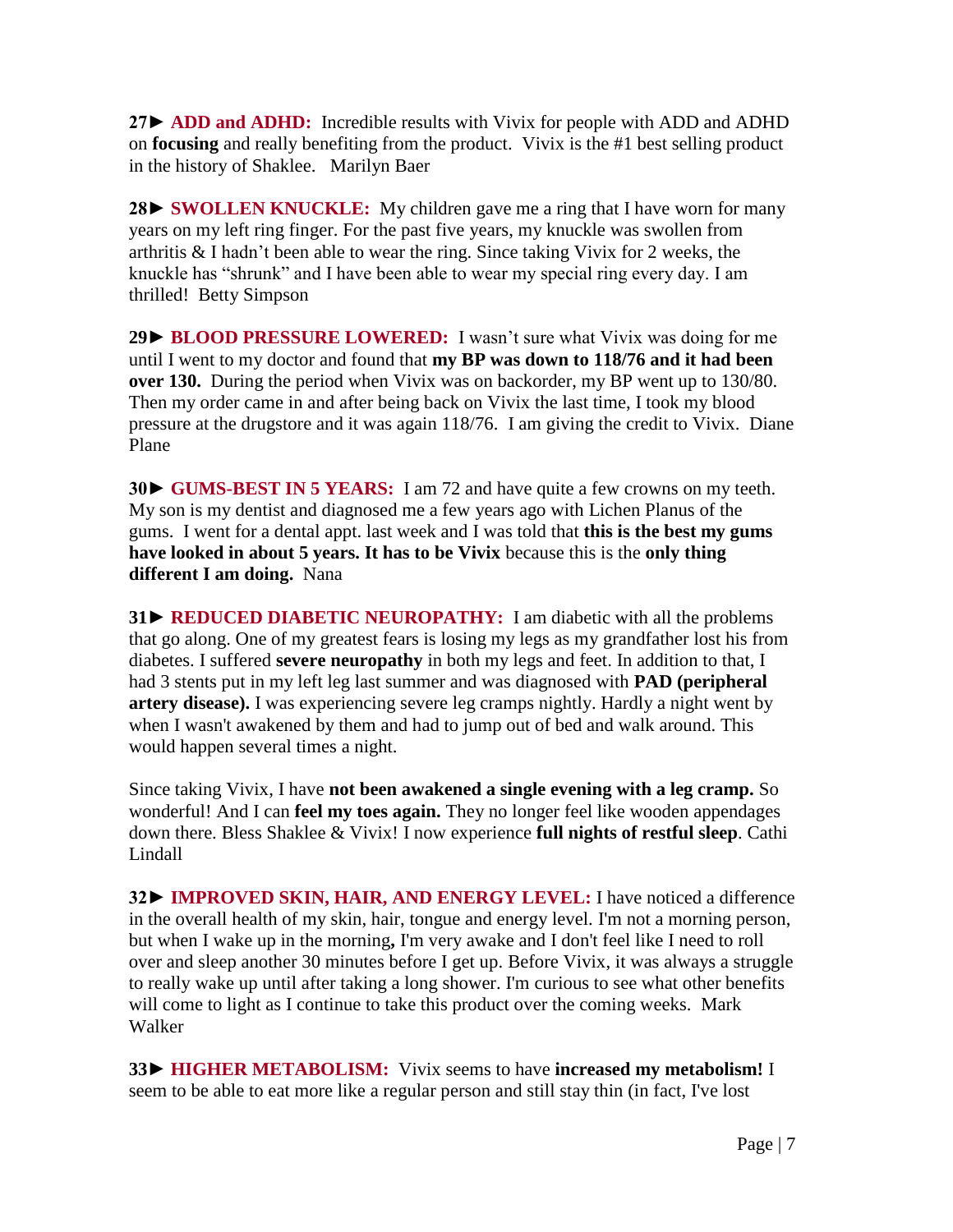about 3 pounds), instead of eating like a bird and working out all the time! One of the David Sinclair videos on You Tube shows him saying that the ingredients seemed to offset obesity in laboratory rats even on a high calorie diet! I'm definitely not on a high calorie diet, but I seem to be able to actually eat regular amounts now. **Love it!** Barbara Heller

**34► ENERGY & NO JOINT PROBLEMS:** With just a tsp. of Vivix I was surprised to find it had given me a whopping **great deal of energy.** I was able to get more work done in the next 3 days and felt good as well**, without joint problems.** I also noticed that my **brown spots on my hands had faded.** Kathy

**35► SKIN INJURY:** My husband has been taking Vivix faithfully. He practices Brazilian martial arts which is very acrobatic. Last week at gymnastics class, he messed up a back handspring and landed on his face on rough carpet. His entire forehead and the bridge of his nose had the most terrible rug burn I have ever seen. He continued with Vivix and cared for the skin injury very carefully over the following week.

I thought he would have terrible scarring, but after seven days it is almost impossible to see where the large patches of skin had been scraped off**.** I cannot believe **how fast and how completely his skin healed itself.** And then I realized, "Oh my gosh, the Vivix helped repair his skin to this extent! I have no doubt that he would have had completely different results had he not been taking Vivix! Mary Baird

**36► COMPETITIVE SWIMMER:** As an athlete from the age of 4 in the swimming arena, I truly know the necessity of the human body's needs for movement to stay not only in some sort of shape, but to function properly as well. With all that life can be or do to the body, it is nice to know that there is a remarkable product that works from the cellular level up. It is not mixed up with all the other inside things going on, but goes to the starting point on all levels. This beautiful formula has enhanced my life and now will indeed enhance others whom I come into contact with, for I live by this saying: "You have HEALTH, you have everything. That is IT!!!!" Mark Croshier III

**37► NO EXTRA WEIGHT AND BLOATING:** I had been taking Vivix for almost a full month before my monthly cycle occurred. Normally, I know when my period is going to start because I usually gain 3-5 lbs. just before then. This month, for the first time ever, I **did not gain the extra weight and no bloating.** I have a scale that calculates the following with the results listed: Weight is down: 4.4 lbs; Body fat is down: 2%; BMI is down: 1%. This is really exciting news**.** I wanted to pass this on, because for women to have this type of result & not feel tight in their clothes due to our monthly experiences, is fantastic! Cassondra Lyon

**38► COMPETITIVE SWIMMER:** I'm a 67 year old competitive swimmer & Vivix makes me a better man with faster recovery after each competitive event. Mike Freshley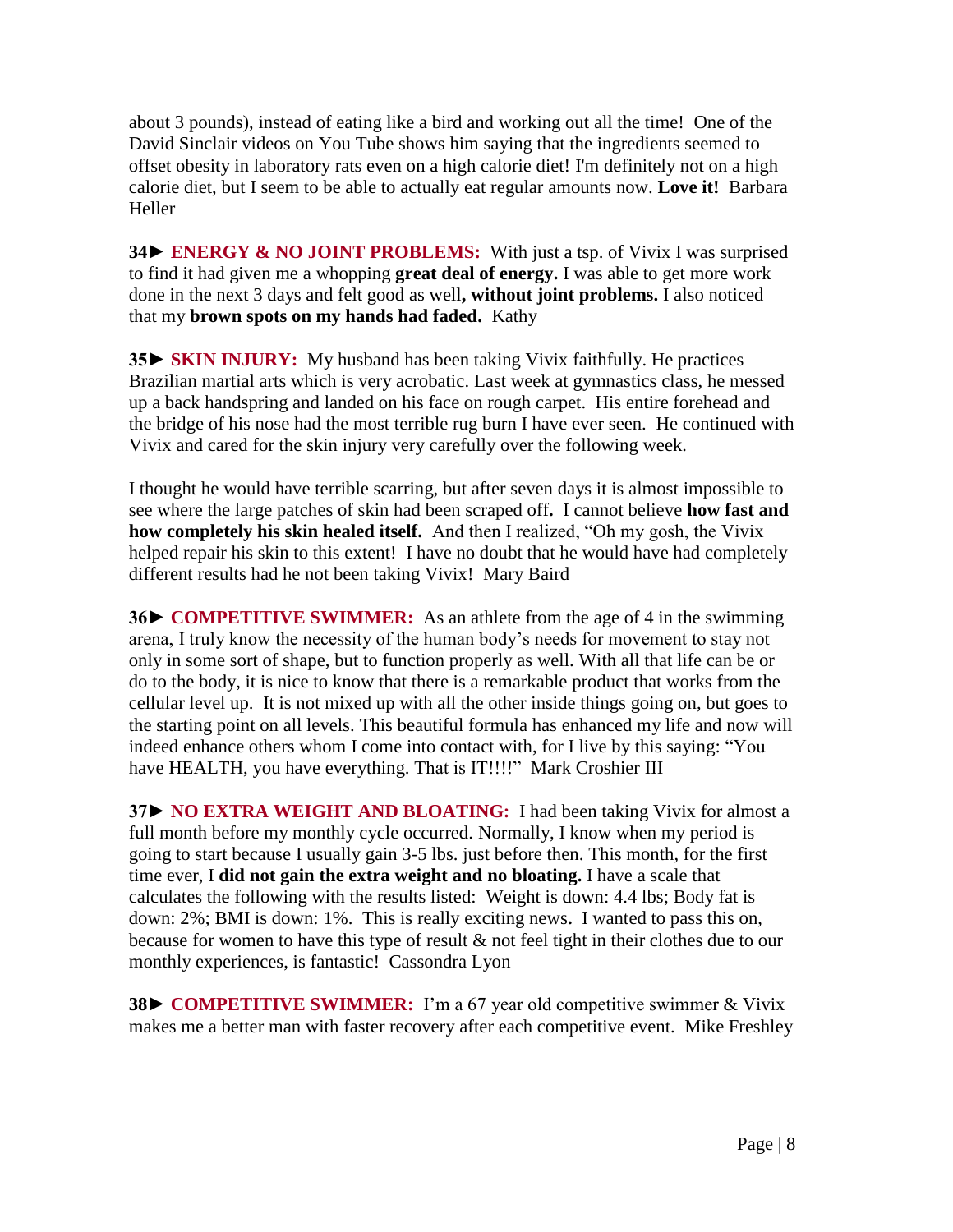**39**► **DIABETICS REDUCE MEDS BY HALF:** I know diabetics on Vivix and they have been able to **reduce their medication in half & have much more energy.** Wally Koewich

**40► ENERGIZED:** I have loved Shaklee products for 32 years and the business opportunity came later--26 years ago. The products never disappoint me, but little did I know that Vivix was about to be launched.

Once again Shaklee has come out with a breakthrough product**.** So far I am **energized**  and yet **my sleep has been sweet.** I feel like my whole being is **recharged** and it has only been 15 days. **I am 60, but soon I will feel like 35. Yipeeeee!** Pat Baker

**41► SKIN CANCER GONE:** In October of 2007 I was diagnosed with a basal cell carcinoma (skin cancer) on my left shin. The Dermatologist cut and scraped it out and asked to see me again in 6 months. In July of 2008 the lesion had not healed and appeared to be even larger. We scheduled a surgical procedure to remove the entire lesion including going as deep as needed and excising healthy skin all the way around (about the size of a quarter). In August I began taking Vivix. Four weeks later, I went for the surgery and **the cancer was essentially gone!** I've been a dedicated Shaklee nutrition user for many years and Vivix was the only difference in my supplement program. Ann Mangelsen

**42► TORN ROTATOR CUFF AND THUMB LIGAMENT:** Tears come to my eyes as I write this. Shaklee has brought out a product that is unlike anything I have ever seen. Two years ago I fell and tore my left rotator cuff and ripped the ligament off the bone in my left thumb (I am left-handed). Three months later the doctor operated on the thumb and re-attached the ligament to the bone. Six months after that, my other doctor operated on my shoulder. When I woke, he told me that when he got in there he found "frozen shoulder" so he cleaned up the area a little, but wanted me to use the arm immediately or I would never get full range out of it again. Two years later I still have pain in my shoulder and it hurts to lift it totally straight to my ear. My thumb is always sore and the joint is swollen at the knuckle and also hurts in the joint above it.

I have been on Vivix for a week now. I was driving down to see one of our daughters who is in college when I realized that my thumb did not hurt and that the joint was not swollen! I almost ran off the road I was so startled with this realization. This was two years of discomfort that I thought I would have to live with for the rest of my life. At 57 that was not something I looked forward to. I can't wait to see what else Vivix restores in me! Remember, it works at the cellular level. I have already noticed that my fingers don't feel so "tight" in the morning when I wake up. Praise God & thank you Shaklee!! Lynn S.

**43► SENIOR OLYMPIAN TAKES THE GOLD:** Being a serious senior swimming athlete, I recently captured the GOLD in the 200 Meter Butterfly (best time in the last 10 years) and the 50 Meter Breaststroke at the Huntsman World Senior Games in October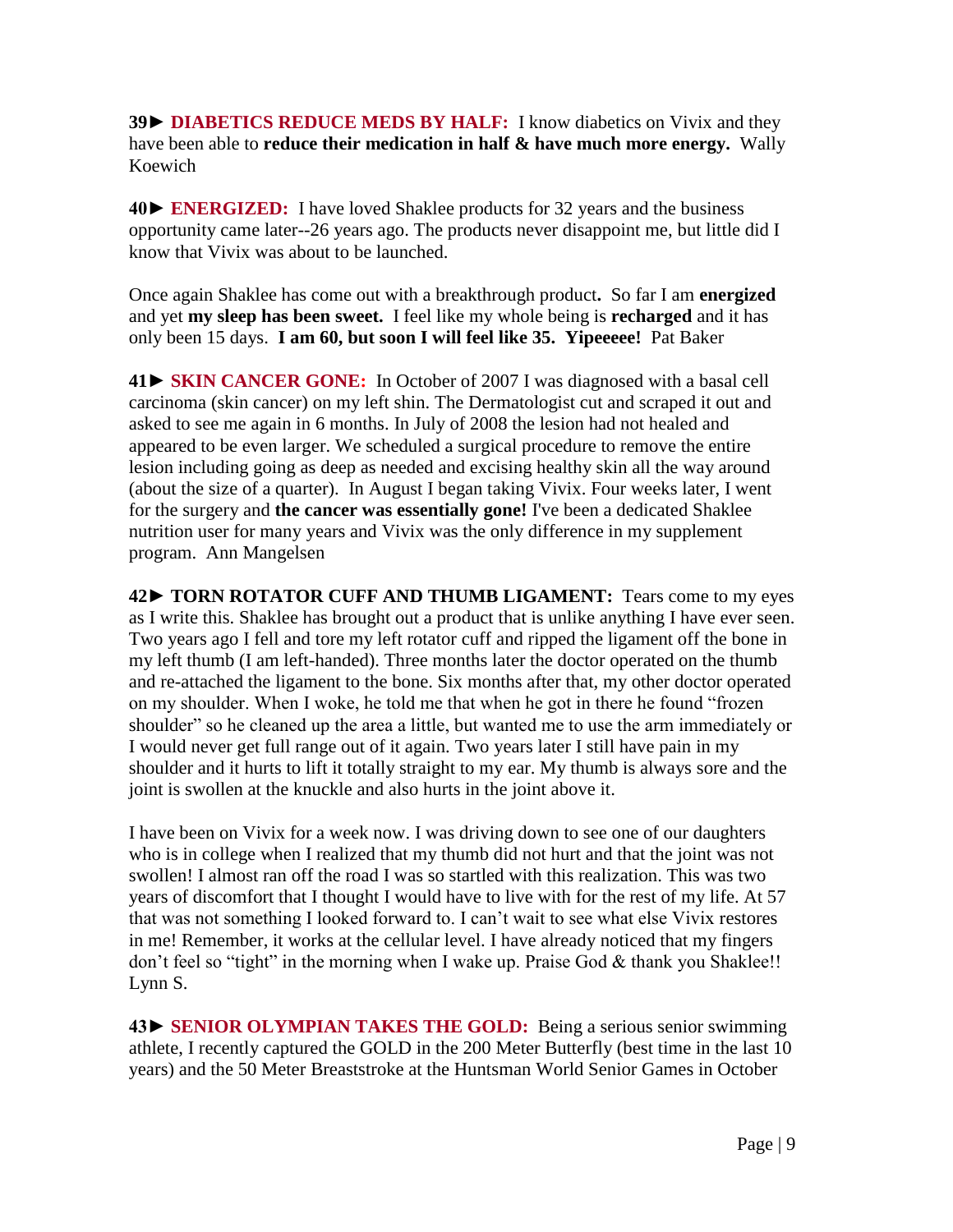2008. I also took two SILVER medals and two BRONZE medals in the swimming competitions.

When asked about my experience at the games, I commented, "Competing in the World Senior Games in the swim competitions was so exciting! Especially winning the 200 M Butterfly after taking 18 seconds off my best time in the last 5 years! This was a tremendous experience competing with many of the world's best and meeting new friends from around the world**".**

I attribute much of my success to regular swim practice and the Shaklee Vivix, a Cellular Anti-aging Tonic, which I feel energized me to success!Jane Fisher

**44► AGE SPOTS, BONE SPUR AND BUNIONS GONE:** I can't believe that Vivix. I had a couple of light **age spots** that showed up on my face a few months ago and was considering seeing a dermatologist. **After just 10 days on Vivix, I noticed they were gone. Also the couple on my hands are fading fast.** But the absolute best testimony I have after three weeks on Vivix is the following:

I developed a **spur** in my big toe four years ago after I stepped wrong and got a hairline crack on the side of my foot. I eventually couldn't move my toe even a fraction. The doctor called it a 'stiff toe' and said it was a spur. He said my only solution was surgery and wearing ugly shoes the rest of my life. The pain was horrific for months. I couldn't even stand a sheet on my toe.

I developed a lump on the bone above my toe that continued to cause me some pain. Then Vivix came along. I had taken it for 2 1/2 weeks when I noticed the **lump was gone and no more soreness**. **I'm so excited. Viva Vivix!**

I also have a friend in Shaklee who said her **bunions are gone** and her husband's dark shadows on his face are practically gone. I think Shaklee is going to be receiving some truly amazing testimonies as a result of this product. Mary McGaffic

**45► SWELLING IN KNEES REDUCED:** I have heard of people with arthritis having miraculous results with Vivix. The other night I attended a meeting where a Distributor was relating a testimonial from someone who had the swelling in her knees **reduced by three inches**! John Woodman

### **46► MORE ENERGY, BLOOD PRESSURE & BLOOD SUGAR DOWN:** I

noticed more energy from the very first day**.** I take many supplements and I think/know **Vivix is the most important one I take.** It is truly amazing. It sooo goes with the work I do (energy healing). The two go hand in hand! Another thing I noticed is that **little things I was procrastinating getting done are now being done immediately.**

My blood pressure was quite high before I started Vivix**.** After two months taking Vivix, I had an appt. with my doctor and she was shocked**-**my BP was 116/65**.** Hooray! And my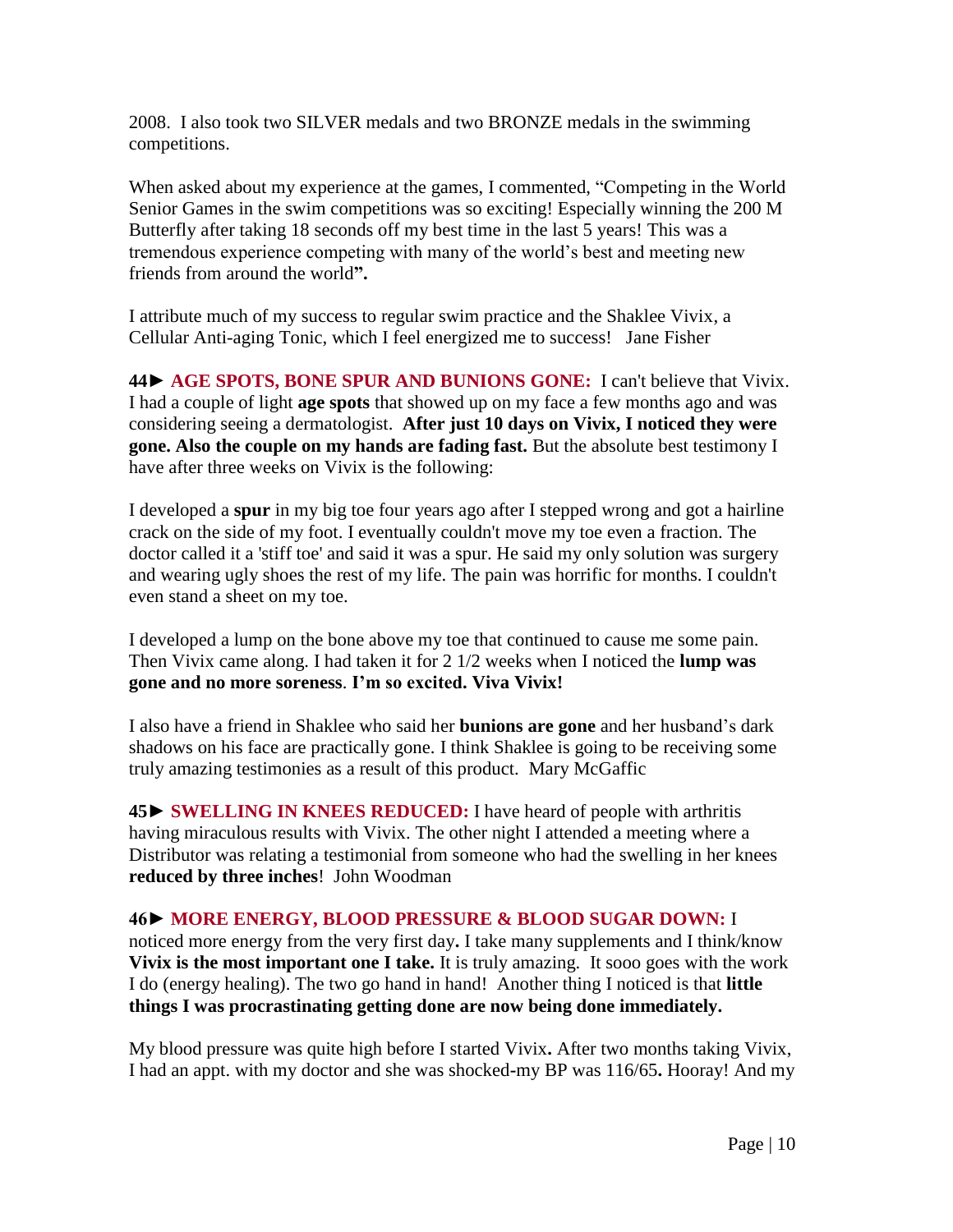blood sugar had come down almost 200 points. AND, I've lost 20 pounds!!! Thank you Vivix! Thank you Shaklee! Elaine

**47► LOOKING YOUNGER:** I can testify that Vivix is great for the skin. The tops of my thighs had a lot of sun damage with dry and bumpy feeling. Along came Vivix! After the third dose that skin was as smooth and soft as the rest of my skin that was also becoming smoother and softer. It's been about a month now and my skin continues to improve, appearing more hydrated.

Vivix is taking care of some of the aging on my face--from the inside! I find myself just rubbing my arm or leg in disbelief at how soft and smooth my skin feels. However, I believe my face is detoxifying, it has some bumps and small breakouts, but in general, **facial skin is smoother, shiny and more hydrated.** I estimate that my skin is at least 10 years and maybe 15 years younger now than when I started Vivix 6 weeks ago**.**

I love everything about this stuff!! I can hardly wait to see what else Vivix will do for me! If I didn't experience this happening in such a short time, I wouldn't have believed it myself. My DNA is being repaired! By the way, **I'm 62 years young and getting younger with Vivix!** Kandy Kremnetz

**48► FREE FROM INFLAMMATION, MORE ENERGY, SLEEPING BETTER:** I have fought the battle of inflammation in my body for several years since being diagnosed with **rheumatoid arthritis** 39 years ago.

Since starting Vivix, I seem to be **free from much of the inflammation**, and **my stamina has doubled** since being on Vivix**.** For a 73 year old lady, I am working harder than I've worked in years**, feeling truly energized and getting a good night's sleep and waking totally refreshed.** By the way, I am on no medications!! **Viva Vivix!!** Billie Lane

**49► STROKE RECOVERY:** A massive stroke 3 1/2 years ago (doctors attribute to my irregular heartbeat--I believe it was stress) attacked my right brain (and basal ganglia) leaving my left side totally unavailable and the right brain majorly stressed, reactive, and depressed. Never totally giving up, taking handfuls of Shaklee supplements, exercising, listening to motivational cd's, getting Brain Gym balances, regular chiropractic care, etc., my progress was evident to those who knew me, including my doctors. But what they didn't see was the exhaustion and struggle it took.

Then along came Vivix, August 15, less than 6 weeks ago. First I thought it was probably the placebo effect, but today I can tell you a few of the things I KNOW have changed:

**BALANCE**--so bad in the past that one of the many falls landed me under my rolling car, crushing my right leg, though not the bone. My balance has improved so much I now climb stairs, carrying something in EACH hand, and not even holding on to the rail**.**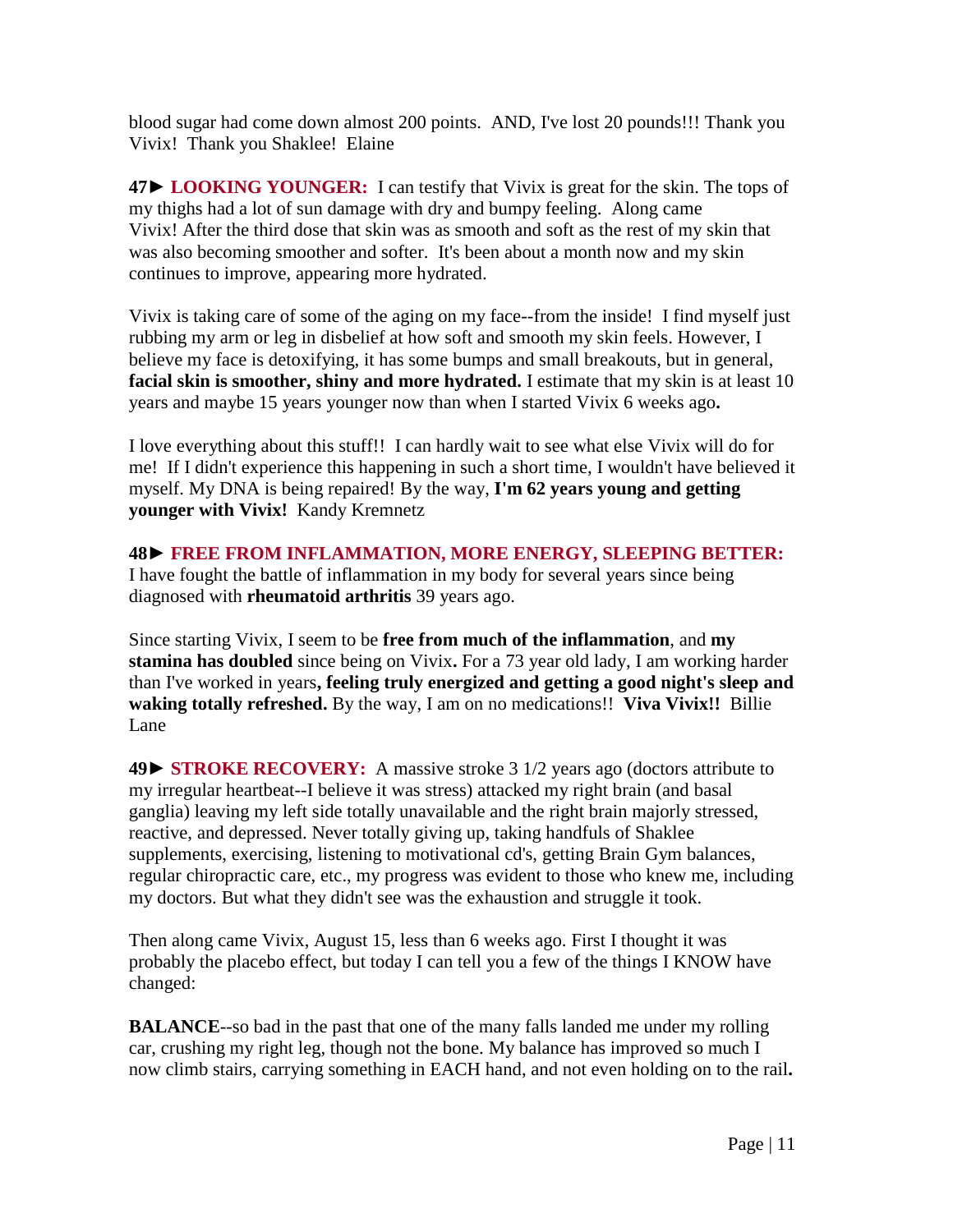**ENERGY**--so different now I can do 30 minutes on the treadmill, noting my improved heart rate & instead of having to take a nap, I take off to do errands and attend a Spanish Class in which I am much more focused.

**FOCUS**-- Always ADD and hypoglycemic, worse since numerous car wrecks in the 80's and the more recent stroke. I am experiencing now more **blood sugar balance and longer attention spans**--just finished reading a whole book in a couple of days and, most assuredly, I am making an A in the Spanish class (where my classmates & teacher are 1/3 my age). So I would say **my mental acuity and memory are enhanced as well!** 

**ATTITUDE**--OH MY GOSH! I woke up this morning, like most others since starting on this magical stuff, **full of vitality & optimism, and HAPPY. LIFE IS GOOD! Thank you, God! Thank you, Shaklee! I have my life back, better than ever!** Sylvia Sue Greene

**50► MORE ENERGY, FOCUS & BETTER SLEEP:** Two weeks and 2 days later, I am really **feeling the energy**. I work out 2 or 3 days at the Natatorium and usually swim ¼ mi. & walk in the water channel for 20 minutes. This week I was able to increase to  $\frac{1}{2}$  mi. & walk the water channel. Normally, I would come home & sleep for 2 hrs. after a workout.

This week I came home and NO nap**.** Usually my brain shuts down after I eat and I can't focus, but this week I worked in my office until 9 or 10 at night. I have sleep apnea, but now I am sleeping better and no naps. Nancy

**51► ARTHRITIC PAIN & SWELLING GONE:** I had been taking Vivix for a little over two weeks when I ran out of alfalfa before my next order came in. Usually when I have not taken alfalfa for a couple of days, the first joint in each of my two pinky fingers will swell up and hurt from **arthritis**. But this time the pain and swelling did not occur. The Vivix is really great. I was not aware that Vivix was going to be effective on arthritis. Newlene Laib

**52► NOT NEARLY AS SORE:** Can you send me 3 Vivix instead of 2? I need one for a friend. **This stuff sells itself.** Today I got a massage and the therapist could tell there was something different. I wasn't nearly as sore as I am usually and I went a week longer in between massages**.** Don't know if the Vivix had anything to do with it, but it's the only thing I'm doing differently. Thanks a million. Sharon

**53► PAIN, LUMP, AGE SPOT GONE:** Since using Vivix for 2 months, I have noticed the **pain in my hip and knees are gone.** Also, I had a **lump** on my right hand from arthritis**,** which had been there for over 10 yrs. and has now disappeared**.** My left hand had a black age spot on it for a couple of years. That is also gone**.** Roger Graham

**54► ENERGY: I really love Vivix.** That is the first thing I experience every day. I actually jump out of bed and head for the fridge. What a great way to start the day. I often get asked if I feel the difference. I have to be honest with you. I felt so good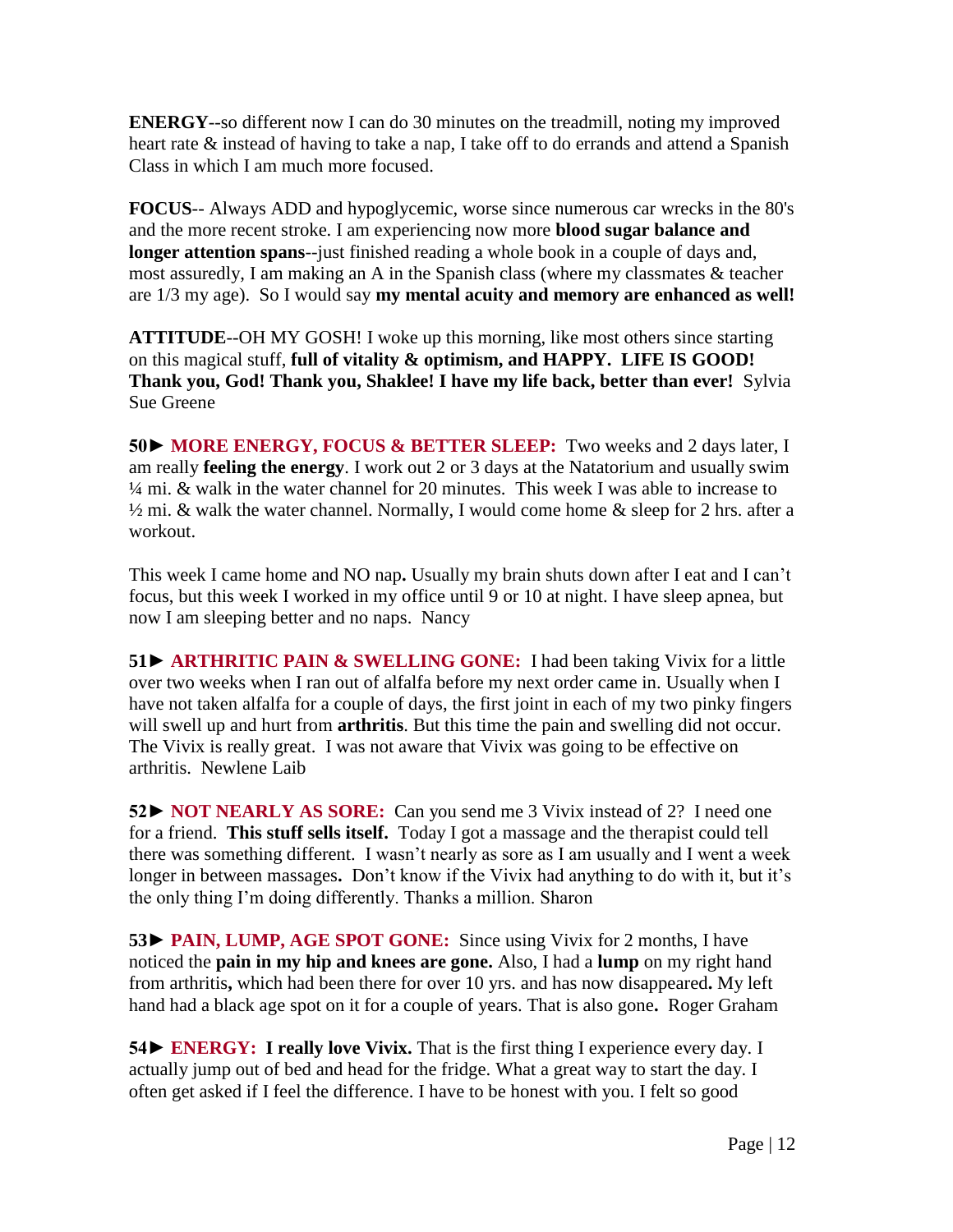already when I started on the Vivix, it is hard to tell the difference. I take Vivix more for what I know that it is doing on a cellular level than for the way that I feel**.** I already feel half my age.

On the other hand I am getting reports from some of my new members that they are feeling a lot better including **not having back pains** they were having before. One girl reported that she has **healthier skin** and that she **sees the difference in her fingernails**. Ken Wolf

**55**► **WEIGHT DROPPED, WAIST TRIMMED:** Before starting on Vivix, I was rowing 10 miles a day on a Concept 2 indoor rowing machine. My weekly regimen consisted of 3 days of very hard efforts. My weight goal during those 10 weeks was to get below 240 pounds. My weight at the end of the 10 weeks was 243.5 pounds.

After 8 days on Vivix with the same training routine, my weight had dropped to 236.2 pounds! There could have been a slight variation in weight due to hydration levels, but the key was a **reduction in my waist of almost one inch**! Skip Donnelly

**56► CELIAC DISEASE SYMPTOMS REDUCED:** I had a business builder with celiac disease who attended the Shaklee Conference and purchased Vivix. She took it the whole time and cheated on her diet a lot with no bad effects. A first! She's psyched! Mary Butler

**57► BREAST CANCER SCAR TISSUE HEALED:** After breast cancer surgery 9 years ago, I had very painful scar tissue. I had tightness at the site of the node removal that was numb and lumpy. Every area where I had a scar felt tight, numb, lumpy and corded. Manual therapy did little to help tissue flexibility or numbness. The Shaklee Pain products helped relieve the pain and itching, but I accepted that I would not have complete healing.

I did not expect that Vivix would heal this particular ailment. I am ecstatic as it is rather incredulous that I have **soft tissue** and **no more pain after 9 years!** This happened at the start of the 4th week on Vivix. I thank God for this healing! My tissue is soft and smooth. I share this information in hopes that it will help others.

In addition, the first week of taking Vivix I noticed my **dry eyes felt moist** and I even forgot to use the artificial tear drops a couple of times. I also have more **skin moisture.**  A brown spot seems to be fading**.** I have **more energy** and **focus**–this seems to be a consensus with most people on Vivix.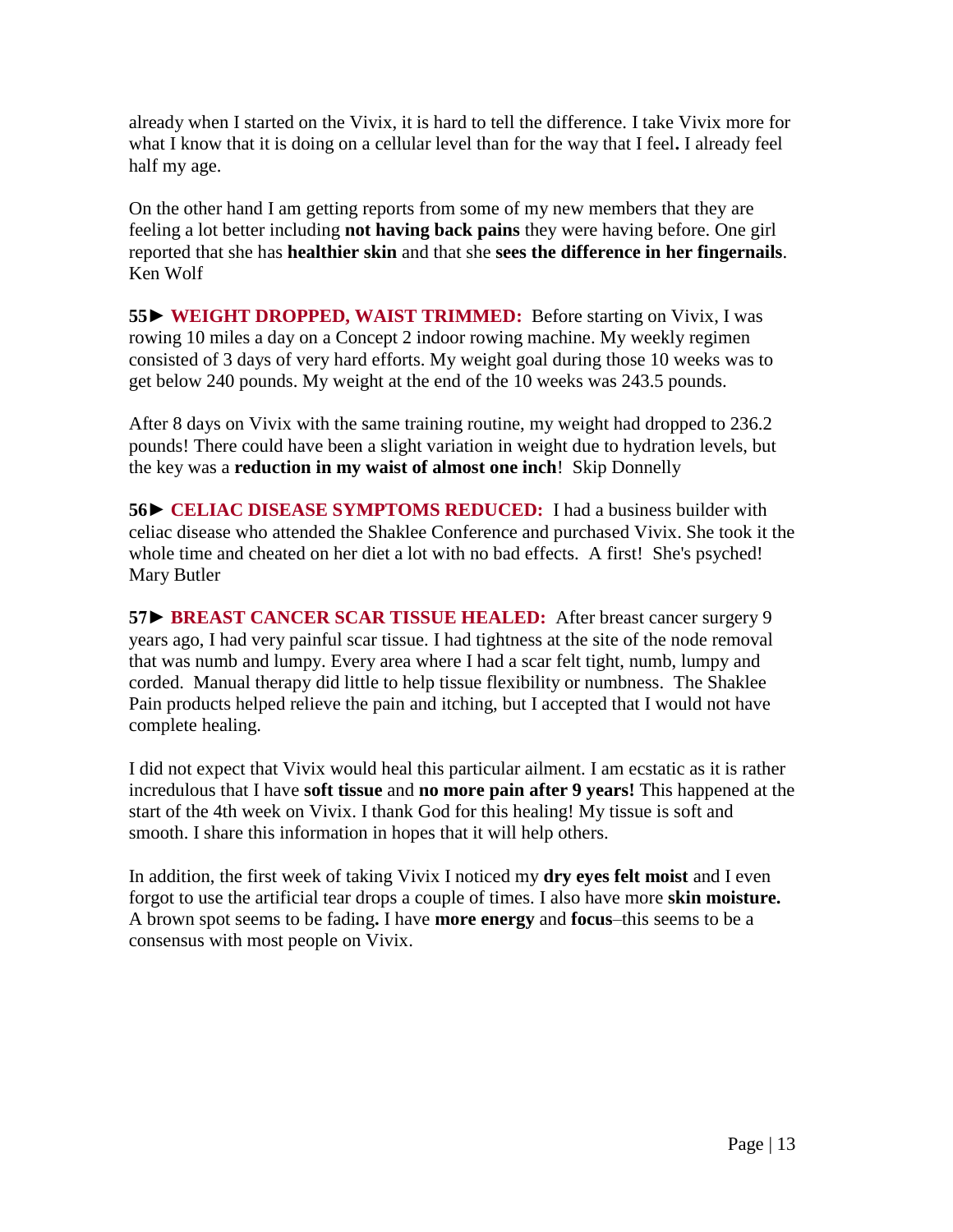**58► ESSENTIAL TREMORS REDUCED:** I am 72 years old and have had essential tremors since my early 30's. The shaking and tremors became so bad that I had to quit my job as a lab technician in 1989. When in high school, I could type 60 words a minute. For the past 15 years in order to type, I had to hold my right index finger with my left hand and type one key at a time. At times, the tremors were so pronounced that I had difficulty eating and drinking, but I made a really good "tossed salad".

After a week and a half on Vivix, I noticed the tremors/shaking had lessened. Now, at THREE WEEKS of Vivix, **my tremors are minimal!** I have to learn to use my hands again and learn to type again with all my fingers! I was hoping a change would occur in two to three months on Vivix, but NEVER expected these results in three weeks. Anne Campbell

**59► FIBROMYALGIA, MORE ENERGY, BETTER SLEEP:** I have Fibromyalgia.....**doing wonderfully on VIVIX...more energy** and **better sleep** which is huge as I am usually extremely sleep deprived!! BJ Geyer, LPN

**60► BACK PAIN AND SCIATIC PAIN GONE:** I am so excited to share with you what has happened to me since I started on Vivix**.** I need to give you some history to understand my story. Thirty-five years ago I cracked my tailbone when I fell off a snow tube and have had trouble off & on ever since. Two years ago I started on a weight loss program & cracked my tailbone again while exercising. This time it affected my sciatic nerve. I was in terrible pain. It hurt from my waist clear down to my toes. The chiropractor also told me that my lower disk was deteriorating. I have never experienced pain that intense! I had a lot of trouble sleeping at night. When I sat, I had a shooting pain down my leg and would feel numbness if I sat too long.

During this time I lost 40 lbs. with Cinch and I know that helped. I tried to stay as active as possible & used a lot of Shaklee food supplements. Over time it got a little better, but I still had trouble sleeping at night.

In April I changed health clubs and tried a new exercise machine. I immediately felt a terrible pain in my lower back and my sciatic nerve was "hot" again. Nights were the worst. My lower back felt like it was going to break in two. It was very hard to get out of bed. When I finally got out, I was very stiff & it took a couple steps to get moving. I looked like an old lady. I started taking Advil to help relieve the pain so I could get some sleep at night.

Then in June I was pulling in the boat anchor  $\&$  hurt my shoulders. It hurt really deep in my shoulder muscles. I only got a couple hours of sleep a night due to the pain, so the Advil increased. I was very discouraged because I didn't know how much longer I could deal with the pain & lack of sleep. This happened daily until I was introduced to Vivix.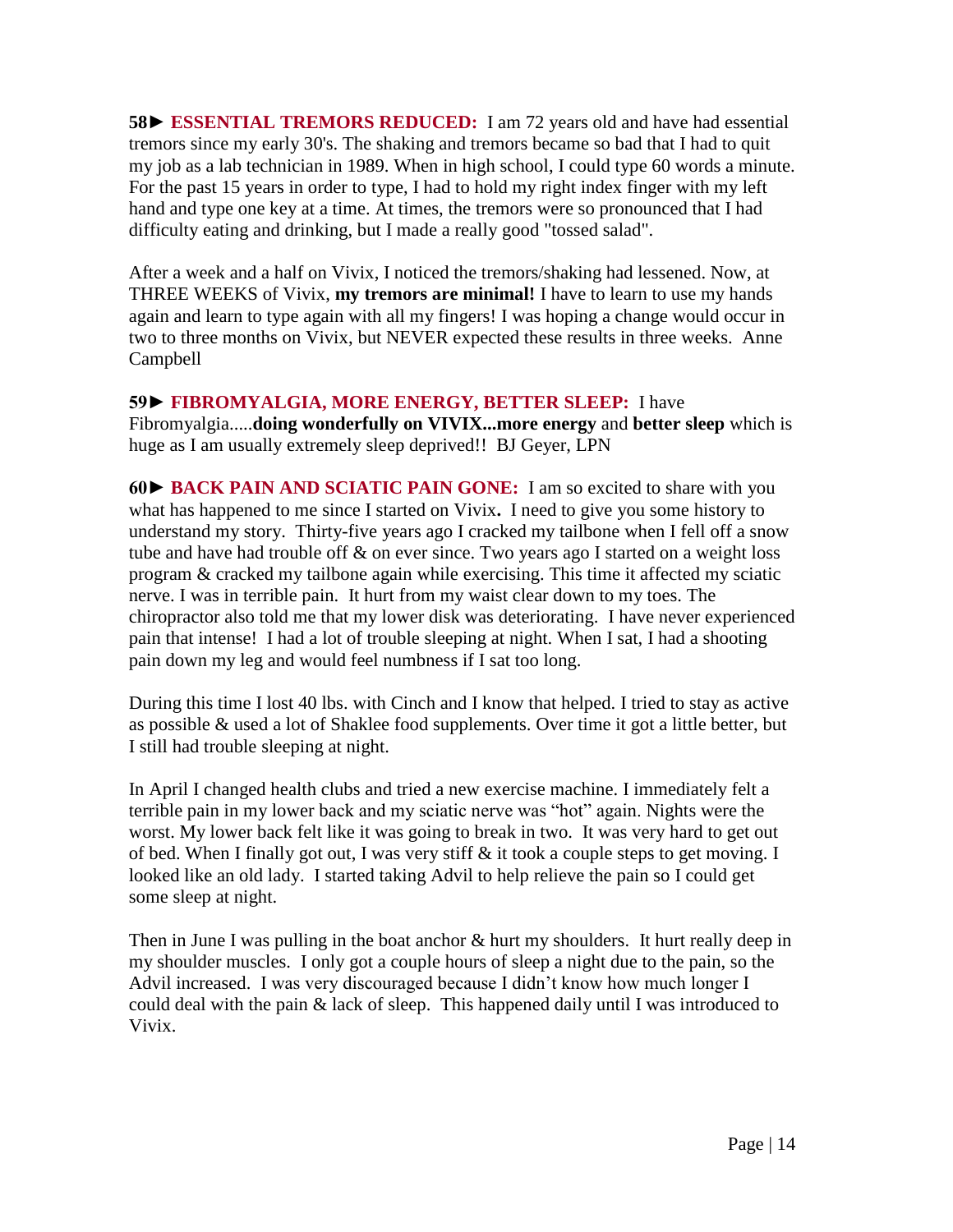I started on Vivix. About 2 wks. later I noticed that the weights at the health club didn't seem as heavy and I wasn't as tired after my workouts. Then, a month later, I noticed I slept a little better. It continued each night & my pain got a little less.

Two months after starting Vivix, I could hardly believe it. The back breaking pain is gone! My sciatic nerve pain is gone! My shoulder pain is almost gone and I am sleeping again at night! I would never have believed that this could have happened just by adding Vivix! Thank you, Shaklee!!! My husband & I both have Vivix on autoship because we don't want to run out. This is an incredible product! Jim has noticed **more energy & clarity of thought** since he's been on Vivix**.** Suzanne Flemming

**61► PARKINSON'S-THOUGHT PROCESS IMPROVING:** I started my Dad on Vivix about 3 weeks ago. He has some pretty severe symptoms with his Parkinson's. So far he feels that his **thought processes** aren't quite as sluggish as before. I am VERY hopeful! Jennifer

**62► CHRONIC FATIGUE - MULTIPLE POSITIVE RESULTS:** I have had chronic fatigue since the early 90's. Since taking Vivix, I have noticed that the **white coating on my tongue has been clearing up** (there are only a few small bumps now way in the back). I had sun-damaged skin that was clearing up very noticeably (the dark brown splotches are going away) and I am also **sleeping much better now** (amazing about the vivid dreams) and not only do I have **more energy** than ever, but also a **calmness I didn't have before**.

One thing my best friend noticed, though, before I did, was that **my hands were not visibly shaking any more**. I have had **essential tremors** in both hands since I was 16 and I have one son who already has it. I am 52 now, so it has been pretty bad at times. I can't say it is totally gone, but my right hand especially is markedly improved. My handwriting had gotten extremely sloppy over the years, but now I can actually write slow again without the writing being all wobbly! **My fingernails are the healthiest** they've been in many years (they had been thin & 'peeled' easy, which kept them broken and short). They are hard as a rock and no chipping or peeling now!

Formerly, I also did not absorb nutrients well. Now that I am taking Vivix, I think it is doing what Dr. Brouse explained on his teleconference call - how the Vivix sort of causes the body to "recycle" the nutrients to get more out of less. Anyway, I think that part of what is happening for me is from the direct result of what Vivix does for our cells - and the other is the Vivix making what I am already taking work better**.**

#### **What matters most are the results everyone is getting. Thank you to Shaklee once again for improving our lives so dramatically!** Shari

**63► CANCER STORY:** Let me relate a story I heard today about a woman who had cancer 10 years ago. She refused chemo and decided to go the natural route using Shaklee and other alternative approaches. She has done extremely well for many years. When Vivix came out, her friend told her about it. She sent the information to her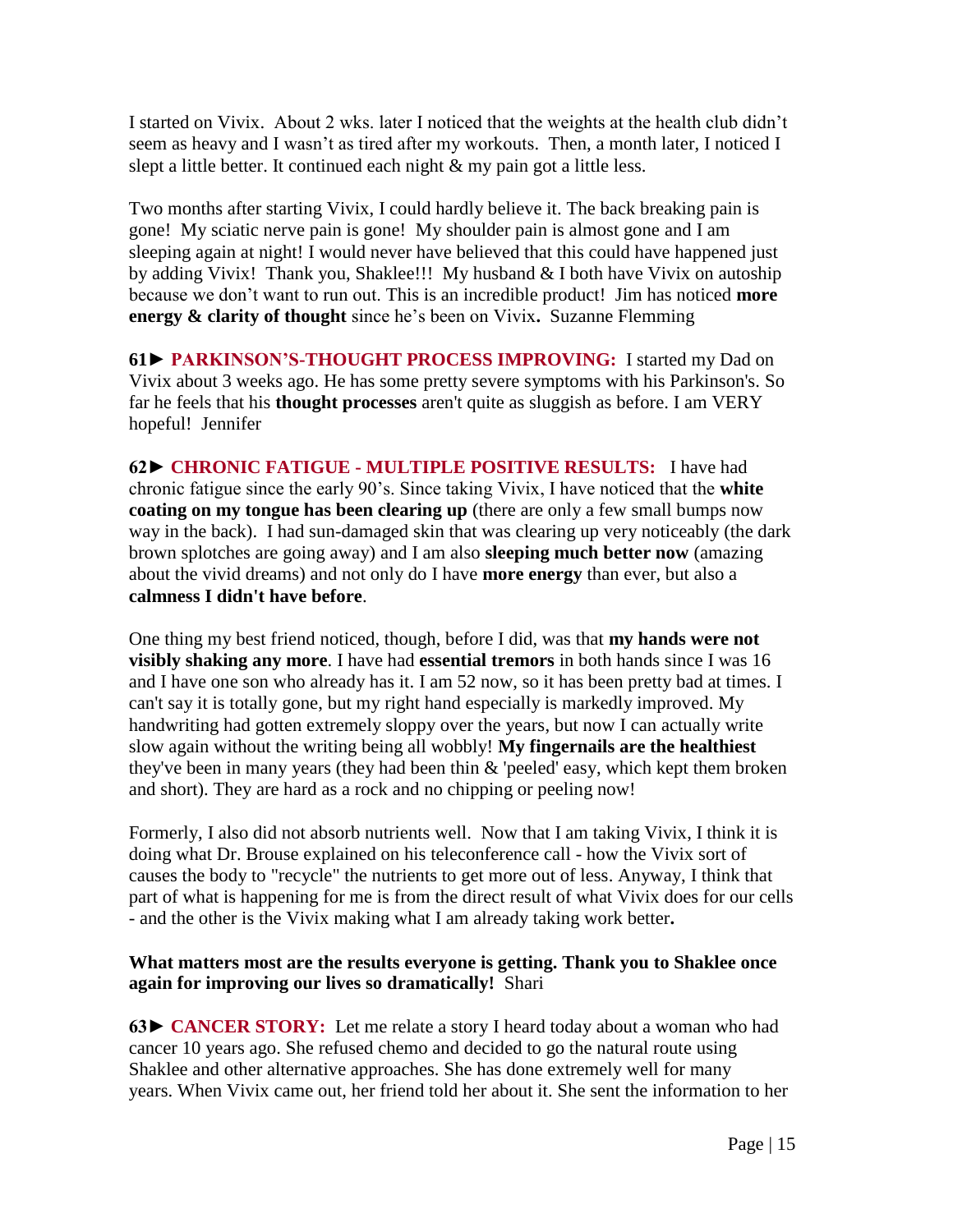doctors and normally they would send her an email response but not this time! **They called her and told her to "not walk, but RUN to get this product and start taking it immediately!"** Lorri

**64► EYE HEALTH:** In June 2007, I went to see if I needed bi-focals, as the readers I was using were not strong enough. I seemed to have a problem seeing clearly with my left eye, so I thought I just needed a prescription distance and reading glasses. After examining me, the doctor said that I should see a specialist as he thought there was something going on in the left eye.

I went to a specialist, Dr. Hessburg at Henry Ford Eye Care Specialist in Grosse Pointe and the diagnosis was Epiretinal Membrane Macula Traction, left eye. The vision was 20/200. I did not have Macular Degeneration or Cataracts or Glaucoma. The way it was explained was, as we age the vitreous gel on the eye pulls away and we get floaters, etc. Some of the cells create a thin film and in my case landed on the center vision of the macula. It is sometimes called a macular pucker. He said it would not get worse OR better. He did say they could do a surgical procedure to peel off the tissue, but it is a delicate and not always successful surgery. Since I am not a fan of surgery, I chose to carry on with limited vision in that eye. The only problem I had was a blurred section, but I could still see.

In Aug '07, I added the Vitalizer supplements and also increased my OmegaGuard to 6 daily. Got another checkup with the specialist on 1-08 and there was a slight improvement-20/100. I saw him again on 5-20-08 and my left eye was 20/70.

Started Vivix on 8-08-08. I had a recheck on 10-02-08 and to the Doctor's amazement, it was 20/25. I was so curious and amazed that he examined me several times to recheck to see if there was an error in the figures. I am thrilled and he has asked me to send him info on Vivix. I told him he needs to let his patients know about Vivix!!! Judy Sheehy

**65► PEELING PROBLEM ON TONGUE:** H. Hopkins called me and said she had been reading all the testimonies I sent out and that she had been dealing with a peeling problem of the tongue for a long time. It had gotten to the point of awakening with bloody sputum (mixed in saliva). She is a nurse and had tried different things to no avail. She decided she might as well try the Vivix. After just 3 days on Vivix, her problem was gone. She was ecstatic and last I heard, she was calling everyone she knew about Vivix! Fredda Shuquist

**66► RAPID HEALING FROM PUNCTURE WOUND:** Shaklee finally has a product that has my husband REALLY talking to people about! He started taking Vivix about a month ago even though he is pretty healthy. He did get off BP meds through Cinch (lost 30 lbs. right off his gut!), but this time he is amazed.

Two days ago, he was working on an extension he is building on our house  $\&$  he stepped off the ladder into a screw about 3" long. It went through his boot and right into his foot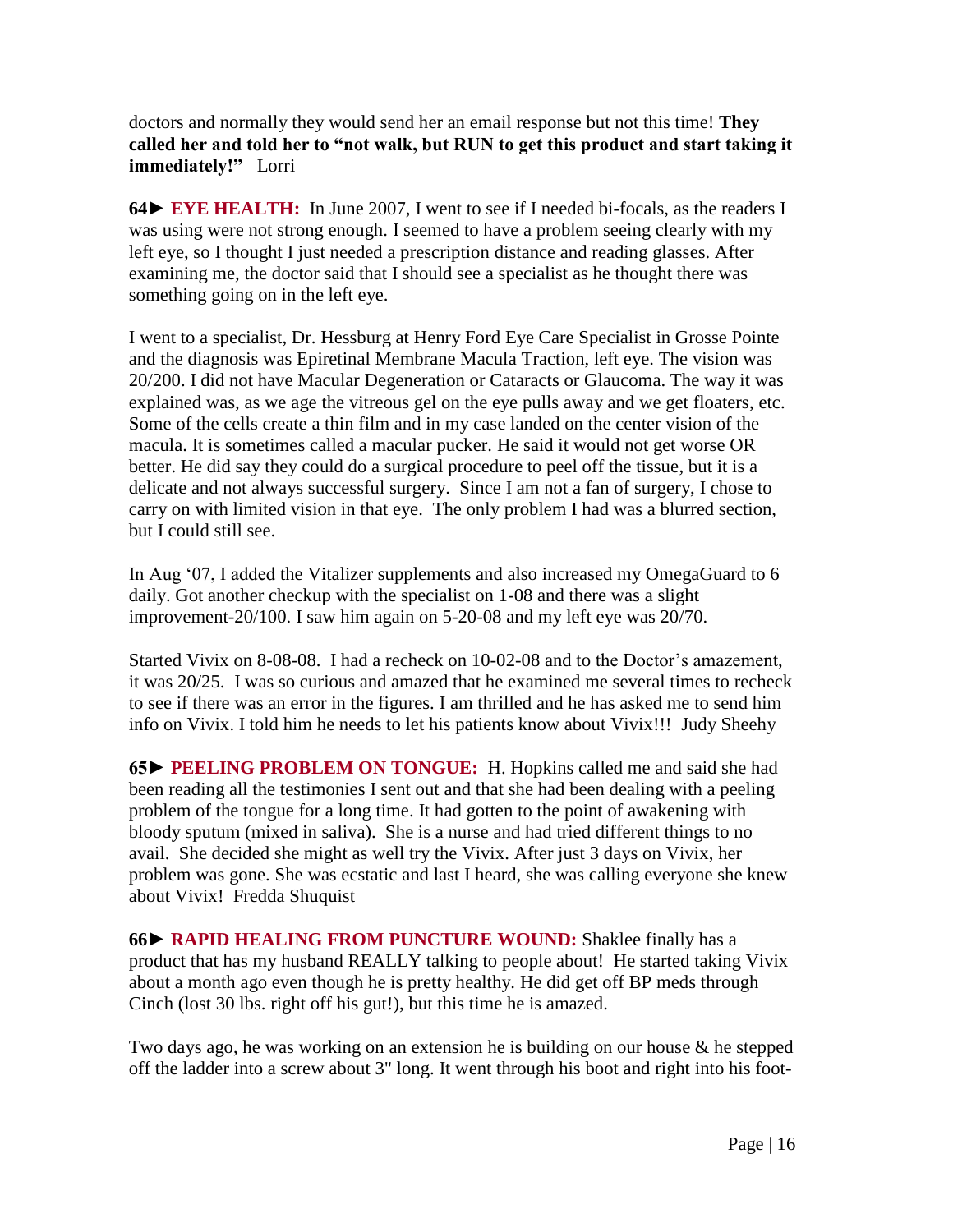-about half the screw length was in his foot. He cleaned & bandaged it up. Two days later, he went to take care of it and had noticed it wasn't even sore to walk on.

When he took off the bandage, there was NO visible sign that he even hurt himself! The screw was a thick one, not a skinny thing. This is simply amazing! I keep thinking that if these 'outward' or visible results are so amazing, I can only begin to imagine what is going on inside our bodies! Even for those who haven't seen any 'outward' results yet, it HAS to be doing amazing things inside of us! Shari

#### **67**► **BETTER EYESIGHT, LOOKING YOUNGER, BETTER HEARTBEAT:**

My Dad was VERY unhealthy in his sixties before Shaklee. When Shaklee came along, my mother made sure he took generous servings daily for years. Dad is 90 years old now and still runs his lumberyard, sees his lady friend daily and is very sharp mentally. So when Vivix came along, Dad did not think he needed it. I gave him the "talk" about the need for it and gave him the "talk" again several months in a row to convince him he needed it daily. Now he is absolutely convinced and takes it every day without fail. These are his results: Dad takes no medications at all, his health kit is Shaklee nutrition which he eats daily. His eyesight is better, his skin looks younger (many people think he's in his 60's), his heart is stronger and is beating stronger. He had some irregularity in his heartbeat at his last checkup, but has a more regular beat now. The one that Dad is really thrilled about is the lack of pain in his stomach. He lifted something quite heavy about five years ago and felt something tear. He had blood in his urine so visited the doctor, had several tests and nothing could be found. But since that time, he has had an uncomfortable feeling and he cannot life anything very heavy (sometimes he thinks he's 20 again). He was so excited the pain is gone and he healed from whatever the problem was. He can lift again with no pain. Some people seem to think that past a certain age, improvement is impossible. Not so, as Dad has proved that. Sondra

### **68► FOCUS & CONCENTRATION INCREASED, EYESIGHT IMPROVED:** I

love Vivix. I've been taking it for 2 months and have noticed that "little" things add up to a lot!! For example, since starting Vivix I have noticed my **focus and concentration have greatly increased (**I feel like I did in college!)**; my eyesight is back to normal**. Despite always having had excellent eyesight, I've found myself squinting to see the clock across the room the last few years. Since Vivix, **no more squinting!!** And **I'm no longer bruising.** I have always bruised so easily. Sometimes I'd have awful bruises and not even know where they came from! Stacy

**69► DRY SKIN GONE:** My skin has been very dry and getting worse for the past several years. My husband said my forearms looked like tanned leather. The skin was thick, dull, and very dry, in spite of moisturizers. If I scratched my arm even slightly, there would be a white mark and skin would flake off. I had assumed it was just a sign of age & I'd have to accept it.

Since taking Vivix, **no more dry skin**. The texture is greatly improved and no more scratch marks or flaky skin. My hands and forearms are soft and always look like I've just applied moisturizer. Actually, I just realized today that I haven't applied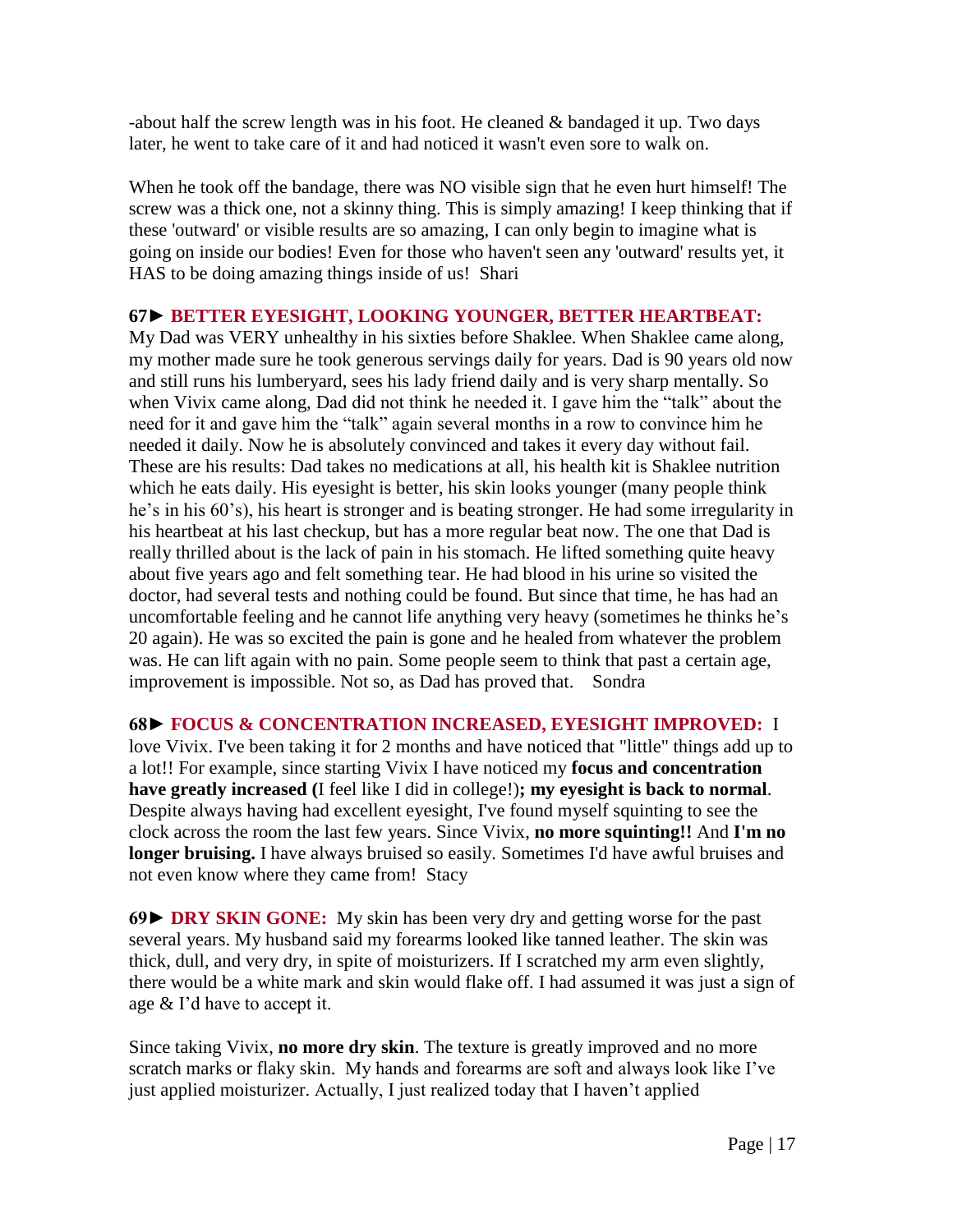moisturizers since I started using Vivix. Not even once. I'm typically in the pool 5 times a week for water aerobics and I have the softest and most hydrated skin of anyone there. Cool! I didn't expect this benefit but I am enjoying it. I have to wonder what Vivix is doing on the inside to the cells I can't see. Mona Jones

**70► SORE THROAT:** I developed the flu and a very severe swollen sore throat. Plus I had been unable to work due to my brain feeling hazy & unable to string two sentences together.

I took my first dose of Vivix. Within 10 minutes, that hazy dopey feeling was completely gone and within 20 min., I was up and moving around. Before this, I was feeling too yucky to get off the couch.

**My headache stopped** and the **swelling in my throat was gone** by the afternoon**.** Two days later, I was completely well. Now some of you might be thinking, "well the flu will just go away on its own". Yes, this is true for people who don't already have problems; however, I am prone to pneumonia, and have some auto-immune issues which make getting well a month long event for me. **I'm so grateful for Vivix and what it can do.** LB

**71► BALANCE & SKIN IMPROVED, NO BACK ACHES:** I am now an official senior citizen. Prior to September, I knew that my balance was way off, guess it's an age thing. Couldn't carry anything downstairs without grasping the railing, went down a path in early Sept. and scared my friend when I almost fell over! Getting out of the recliner trying to get my slippers on without tipping over-- it was not a pretty sight.

Since taking Vivix, my **balance is 100% improved,** my **skin is soft, blemishes on my nose have gone,** my **age spot on my face is disappearing, scar on my forehead is fading, my back doesn't ache** when I turn over in bed! And I love the taste of Vivix. Alice Brown

**72► NO PAIN:** Before the conference, we hiked up 5 flights of deck stairs at the beach in Holland, MI and then down the other side and back up and down again. I was sore for a week, even with my Alfalfa and Joint Health and Physique. Last week (after taking Vivix for 3 weeks), we hiked a mountain in North Carolina (1.3 miles) and back. NO PAIN. NO KNEES BOTHERING US. NO NOTHING. I have also noticed the **skin on my legs was firmer**. I didn't want to think it was Vivix, but when I noticed some varicose veins disappearing, I knew**.** I like the 25 years younger bit. Ruth Bell

**73► RACEWALKING FASTER, MEMORY IMPROVED:** I am 60 and I don't have any sense of feeling any different either, as far as sensing anything within myself. But I work out and race-walk. I've become a seasonal walker and no longer walk during the winter months like I used to. After taking Vivix for 2 1/2 weeks, my time for a 5K (3.15 mi.) walk was about 6 minutes faster than prior walks I had done 12 years ago**.**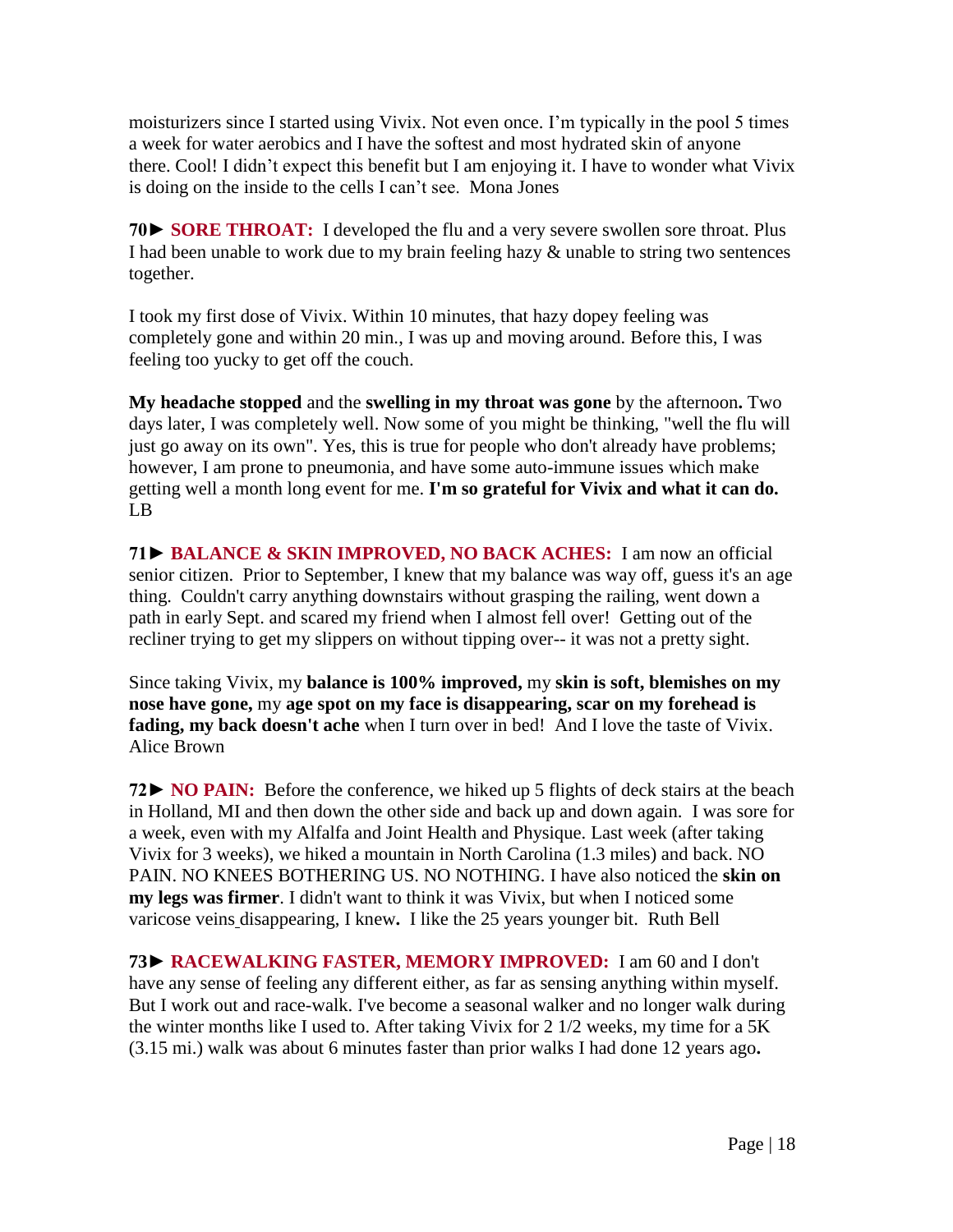Vivix works at the cellular level and just as a nineteen year old is aging at the cellular level, he doesn't feel the aging taking place. In the same way, since the slowing of the aging process is at the cellular level, you won't "FEEL" it working unless you have some test such as an aerobic workout, or something for your body to repair like some of the other people are noticing.

I also have ADD and I've noticed that I am **remembering some things more often** than before taking it**.** My mental acuity has moved up a notch or two. Andy Gulick

### **74**► **RUDDY SKIN, INCREASED ENTHUSIASM, IMPROVED SINUS**

**CONGESTION**: Since I've been taking Vivix, my skin is no longer ruddy. Nothing has ever taken the redness away. My mother, 73, has noticed an increase in her **enthusiasm**, after just 3 days on Vivix. I have been having Andy, 16, take it to help him heal better after jaw surgery, scheduled for next month, and he has noticed an improvement in his **sinus congestion**. He stopped taking Vivix for a couple of days & the sinus congestion came back, so it does help. This is the worst time of year for him, so it's probably the molds. Luanne

**75► EYESIGHT:** My sister, a wildlife artist, has been taking Vivix & told me yesterday she didn't need her reading glasses as much when she's painting up close in detail! Barb

**76► MOLE, LUMPS, & BLADDER INFECTION GONE:** Here's what one of my members experienced when he started on Vivix. He has had a fairly large, flat mole on his hairy abdomen for years, but because it was covered with hair, it wasn't very noticeable and apparently had become somewhat "lumpy" without him knowing it. Several weeks after starting Vivix, it became itchy. When he looked at it, it had become red and inflamed for about 1/3 of an inch around it, with a clear, red, linear margin between the inflamed skin and the normal skin. The mole had several lumpy spots on it that he hadn't noticed before, probably because of the hair covering it.

When he showed it to me, my first impression was that the mole was perhaps developing cancer and Vivix was causing his body to attack it, thus the inflamed, clearly defined ring around it, since cancer often extends out into the surrounding area. Itching is a common symptom of things healing, so that was another indication that something good was probably happening.

He thought about having it biopsied, but decided not to. He wanted to see what Vivix would do on its own to heal it and realized that they would probably take the entire spot off for the biopsy. He would always wonder if Vivix would have helped his body take care of it by itself. Now, about 6 weeks after starting on Vivix, it appears that the Vivix has done just that! The spot has flattened out and is looking kind of dried and shriveled in the center where the lumps were. The inflammation had gone away after about a week and the itching is gone, too. It looks to me like it will eventually peel off.

While I'm at it, I'd like to mention that I had a couple of small lumps of sun-damaged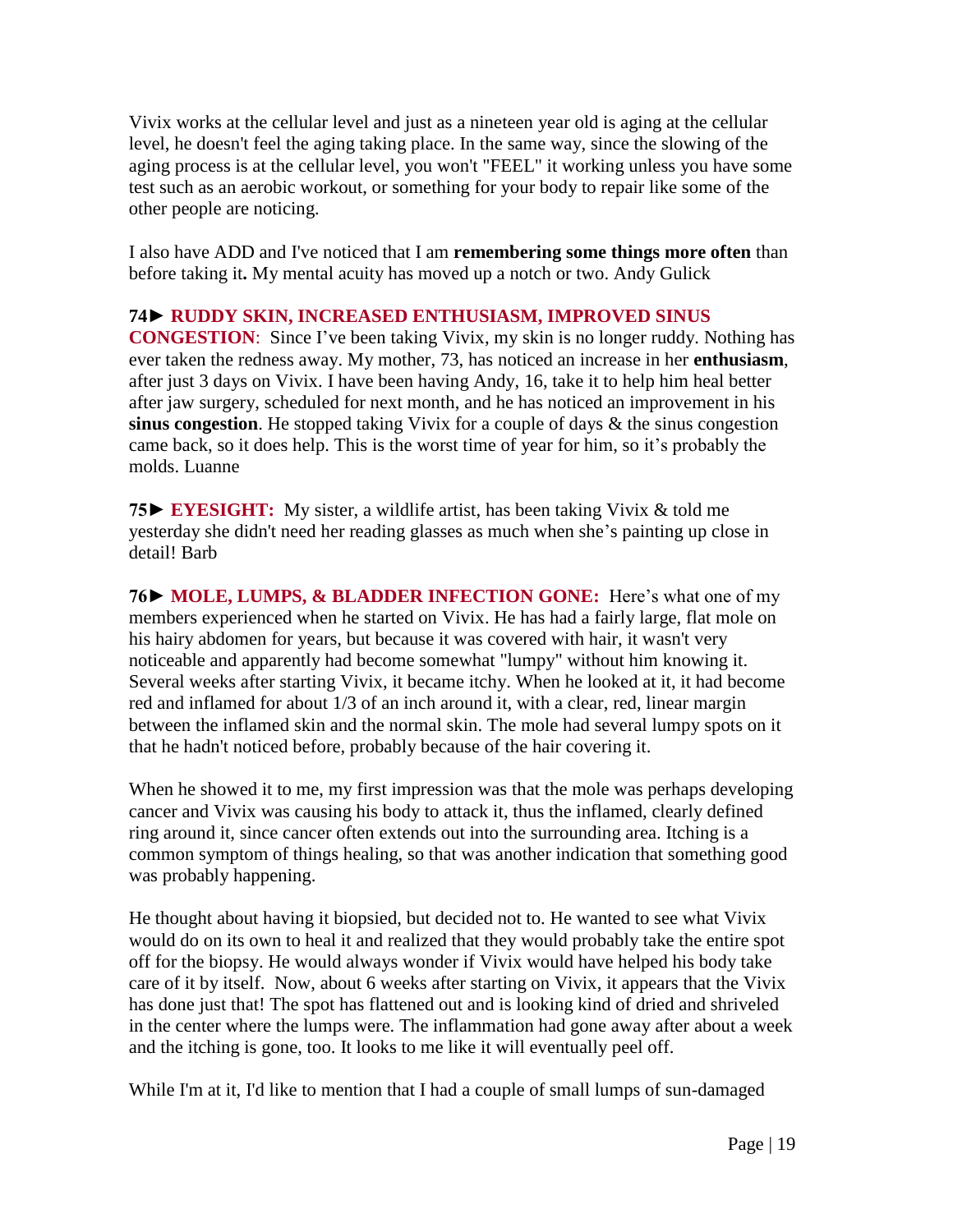spots on the back of my hands; one lump was larger than the other and had been there for several years before the other one developed. I had wondered if it might be turning into cancer, so I had been keeping an eye on it. It only grew slightly larger over 2-3 years, but another spot next to it also started to become raised, but because it was a couple of years after the first one, it wasn't as pronounced.

Two weeks after starting on Vivix, the primary lump sloughed off, left a small scab and then healed completely flat. The lump is totally GONE! The second spot, which was barely lumpy at all, took about 5 weeks to just kind of peel off, with no scab. There is still an ever-so-slight dry covering at the spot, but I'm confident that it will totally go away, too. My point in all of this is that I truly believe these two situations were at least precancerous, if not early stage cancers. I think Vivix is going to stimulate the body to cure at least some kinds of cancers, if one doesn't do things to weaken the immune system - such as chemo.

**Vivix does great things for the immune system**. I know, because I had a bladder infection when I started on the Vivix. I had been working with supplements to address it, but had only been successful in keeping it from becoming full-blown.

When I took Vivix, the infection would calm down for a while, but come back again by the next morning. This went on for 3 days, but after that, the bladder infection was gone. And the only difference was Vivix. It only took 3 days to boost my immune system to where it knocked out the infection. I'm well aware of the benefit it has on the immune system and this will be one way it cures cancer; repairing DNA will probably be another. Here's to your health! Have a blessed day! Pat McNeal, Dip.C.N., CNHP, Wellness Consultant

**77► DIVERTICULITIS:** I am a medical transcriptionist and have diverticulitis which had become burdensome to say the least. I've been using Shaklee products & I know they are good. A week ago I started taking one teaspoon of Vivix. During the past week, I have not had one episode of explosive symptoms, no left-sided pain or cramps. I do believe it is safe to say that Vivix is helping. Mary Ann Tregnago

**78► MORE STAMINA:** I am in good health and feel good most of the time. The main thing I have noticed after taking Vivix for about 2 months is that I seem to have more stamina. For example, I am 63 and for the last couple of years I have not been able to spend as much time working in my yard/garden as I once could. I would get tired and my back would ache after only a short time. This week I decided to do some fall clean up in my garden and twice, after 3 or more hours of work, I became aware that I was really enjoying it, **I wasn't tired and my back didn't hurt**.

Keep taking Vivix. It's working even if you can't feel it right now. You may begin to notice something subtle like sleeping fewer hours and still feeling alert during the day. Donna Clark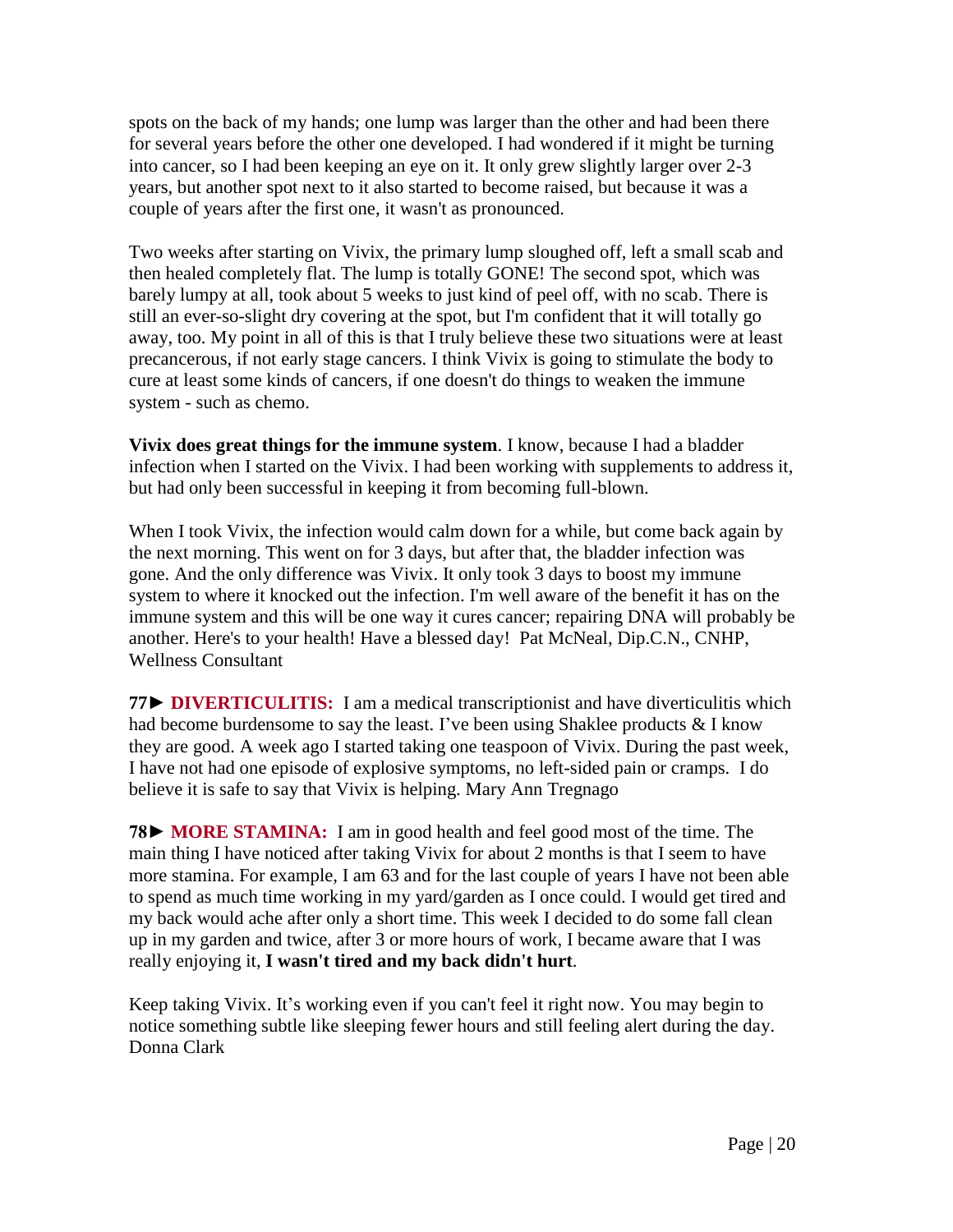**79► PLANTAR FASCIITIS:** For the last 6 months I have been suffering from chronic severe pain in my left foot that has been diagnosed as a plantar fasciitis. This is an inflammation of a ligament that runs from the heel towards the large toe. The pain has been so intense that for the last 3 months I have been using a cane to walk. I had to buy new shoes and put my foot in a cast every night while sleeping. I can't take antiinflammatory or pain meds, so I just had to suffer.

After reading the information about Vivix, I began taking one teaspoon a day. I couldn't believe it but after 2 days, I put down my cane as I could now walk without severe pain. Now, after one week, **I am pain free.** Unbelievable! For any skeptics out there, all I can say is it worked for me and if you have chronic pain, you should try this. Rick Navarro, Ph.D.

**80► DIABETES & DROP IN GLUCOSE:** Dr. Sandra Bevacqua, who has her Ph.D. in molecular and cellular biology, has done 12 years of blood chemistry work, over 20 years of cancer research, and has been a Shaklee distributor for over 10 years. After consulting with her, she recommended that I get my blood sugar levels back in the normal range immediately so I wouldn't get pre-diabetes.

By using certain Shaklee supplements for 3 months, I dropped my glucose from 114 to 88, and **my hemoglobin A1C dropped from 6.0 to 5.6**! I had only used Vivix for about 6 weeks during this process! So **Vivix is fast acting!**

As diabetes is a very serious disease that is affecting millions of Americans today, I highly recommend that you get started today if you are overweight, obese, or have high triglycerides to stop this potential problem from affecting your life in the future!

Dr. Sandy recommends that people use Shaklee products because she sees the fastest changes (RESULTS) in people's blood chemistry if they are using Shaklee's products! Plus, she recommends Vivix for anyone fighting cancer. Judy D.

**81► BETTER SKIN:** My daughter has been taking Vivix for almost 2 weeks and noticed yesterday that the little **red bumps** that she has had on the back of her arms for 15 years are **almost completely gone.** This is the first time the bumps have gone away. She has also noticed that her **endurance has gone up** for her Pilates classes. She also finds that her face looks more rested. Can't wait to find out what else will happen! Chris

**82► SARCOIDOSIS, INFLAMMATION:** I wanted to put into words what Shaklee has done for me. Please share this with others who may be struggling with autoimmune diseases, especially Sarcoidosis.

This past spring I found myself dealing with a flare up of Sarcoidosis. This is an autoimmune disease that, in my case, caused long **bone** (not joint) **pain** and most troubling, breathing difficulties. The disease caused calcium deposits to stiffen my lungs, so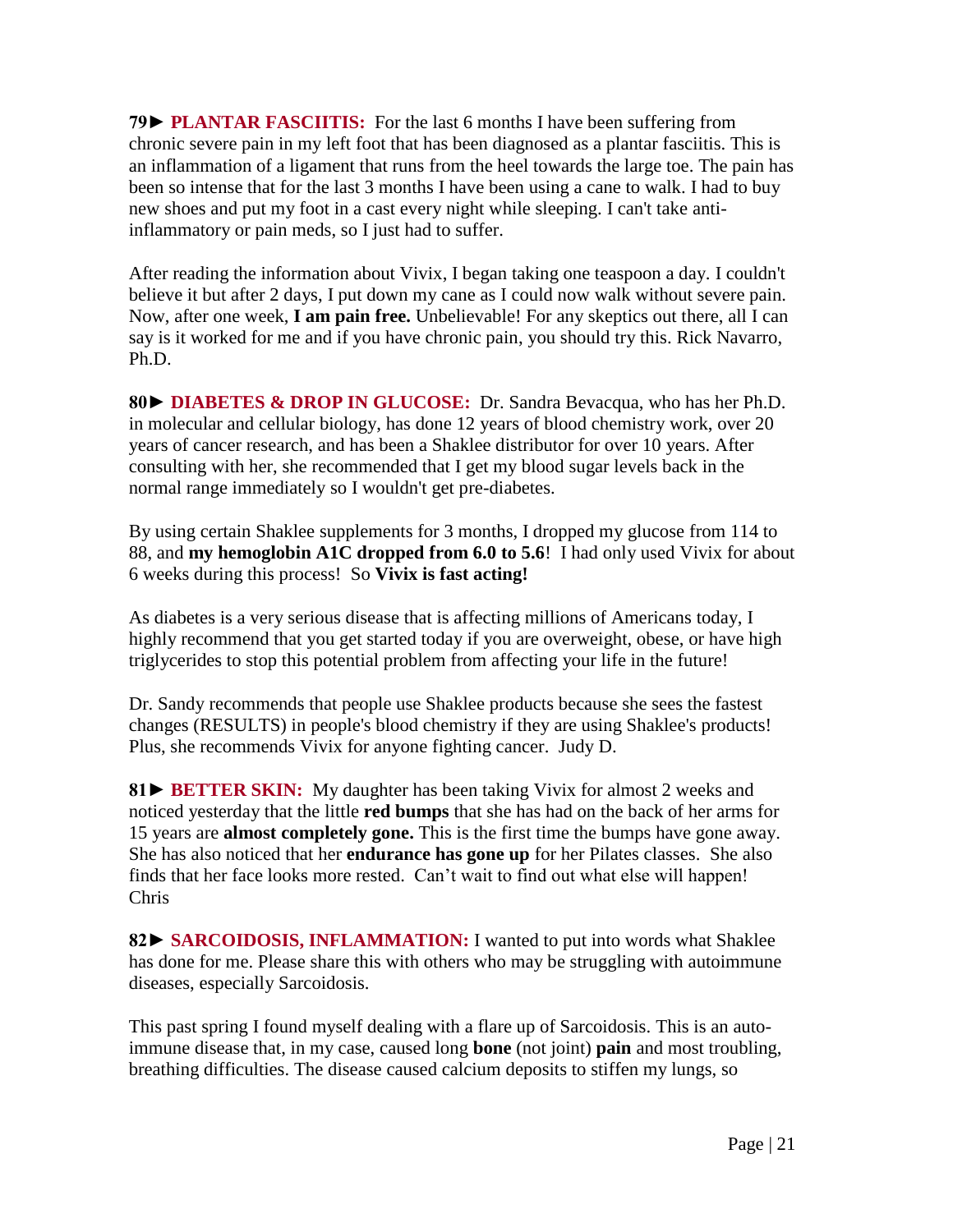constricted airways was not the trouble, it was inflamed lung tissue that did not want to expand as it should, resulting in shortness of breath as well as coughing.

**NO JOKING HERE...within about one week after taking Vivix, my lungs started to feel better**. I experimented by taking the Asmanex only in the morning and cut out the PM dose. I had done this before, but immediately had to go back on the evening dose due to breathing difficulties. Now, I went four days without my PM dose. Then I had a follow up appointment with my pulmonologist on Sept 16.

I told him how I was feeling and that I thought things were looking up. He agreed with me. He said that based on the normal levels of inflammation in my blood work and the **improved functioning** of my lungs, the Sarcoidosis was in remission again. I was so elated and thankful! I no longer take any steroid medication. Yeah!!!

I truly believe that a strong faith, loving family and friends (surrounding myself with good energy), along with the important component of supporting my immune system with the Shaklee supplements and the amazing Vivix, that I was able to win my battle against Sarcoidosis. Thank you, Shaklee for making an amazing and healthy difference in my life**.**

I plan to continue with my Shaklee regimen that includes Vivix for sure. My prayer is that I will now be able to prevent another flare up of Sarcoidosis. What a blessing that would be! I hope that others suffering from this type of affliction can find hope in my story. Who knows, would I have gone in remission sooner if I had taken Vivix earlier? You can never lose by trying something that is healthy and natural - it just may be the missing puzzle piece your immune system needs! Jeannie Burgess

**83► A JOLT OF ENERGY:** The jolt of energy is amazing. I do feel it – all day long. I feel like a kid again. My hubby usually has coffee in the morning and he only had ½ cup before his Vivix. Meridith DiMaria

**84► SO FULL OF ENERGY:** I'm a 45 year old woman and sometimes I have to be careful about staying up late--like going to 2 back-to-back karate classes on just 4 hours of sleep is really asking for trouble. I did that a few times over the last few years with disastrous results. I would feel queasy, faint, and when I'd see myself in the mirror my face would look exhausted. That was downright embarrassing because the teacher would always get mad at me for looking like such a blob.

Well, after taking Vivix for a week, I stayed up until 5:15 a.m. watching old movies and catching up on office stuff. I got up today at 10:30 a.m. and felt fine. I got together my karate gear and the kid's gear and we scooted over to karate.

When I walked in, I noticed it right away. I felt really LIGHT. Not light-headed, but I felt at ease, and GOOD! I changed and joined the class and I felt so **full of energy,** so ready to go! We were stretching on the floor and I saw myself in the mirror and I looked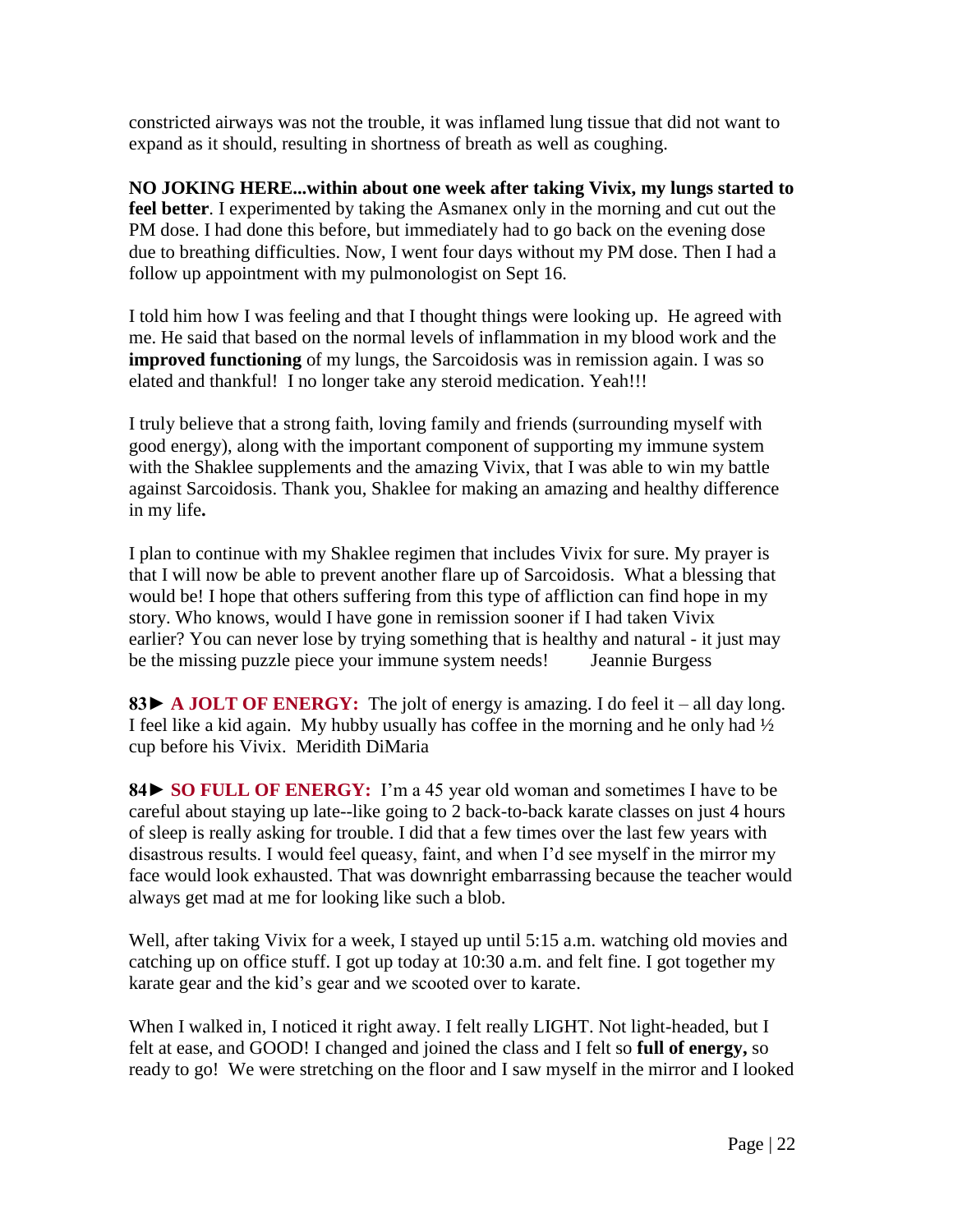like a person who'd gotten plenty of sleep. I'm not saying this is going to become my habit of getting very little sleep, but I was amazed at how I felt.

As the endurance class that I've taken for 2 years progresses, usually I get more and more tired and hit a plateau when I feel I can't go on. Instead, today I never really hit that plateau. At one point I looked around at the class and noticed people were covered in sweat, red-faced and looked exhausted and I didn't even feel tired. I wasn't sweating and my heart wasn't pumping like crazy as usual. It didn't feel like a really intense workout. I felt as though this workout wasn't challenging me and this was unusual. I began at one point doing knee kicks on my own just to up the cardio and the students looked at me like, "There goes energizing bunny!" Interesting experience with Vivix thus far. Vanessa Nishikubo

**85► ENERGY LEVEL, EYELASHES, AGE BUMPS:** I was anxious for results. I am 74, always feel good, take the other supplements and added Vivix. My husband soon felt a difference, so I was disappointed when I didn't until week 6, then it seemed suddenly I said, "I feel gooder"!

I can tell my usually high **energy level is higher**—I enjoy making the bed with the many pillows I could ignore for months. Almost three months on Vivix and my **eyelashes are back** and my **age bumps are diminishing**. Folks say I look younger and I know it must be "doing something" at the cellular level. What more could I want? Julie C

**86► MENTAL CLARITY, FOCUS, IMPROVED MEMORY:** I have a multitude of problems that I am waiting for notice of improvement. I first noticed **better mental clarity** and **focus**. I used to be just overwhelmed at all the things I had to do, but **now I can actually pick a task and work on it. Memory seems to be a touch better, too....**thank goodness.

I thought I would feel more right from the get-go, but I've been on Vivix for 3 months now. I've not had anything jump out at me as being better, but some are really subtle- like **less aches/pains** in some places, and more ambition. Just remember, we don't feel these things going bad, so we may not feel them getting better. It's worth the wait!! Marsha Reiner

**87► BLOOD PRESSURE LOWERED:** I've been treated for high blood pressure as high as 240/110 during 2006 and 2007, with many changes of medications that always had some reaction for me or just didn't bring it down.

Since 1972, I have been taking Shaklee supplements & I feel that is the reason I have survived even with hypertension and having a kidney removed at age 17. That was 60 plus years ago, but the HBP took its toll-I had a mild heart attack last New Year's Eve. No permanent damage ensued even though I had the scars & rhythm problems associated with rheumatic fever, from age 6-11. Just before I started Vivix, my doctors felt I was doing well and the BP was holding 130 to 160 over 85 to 95. Two weeks after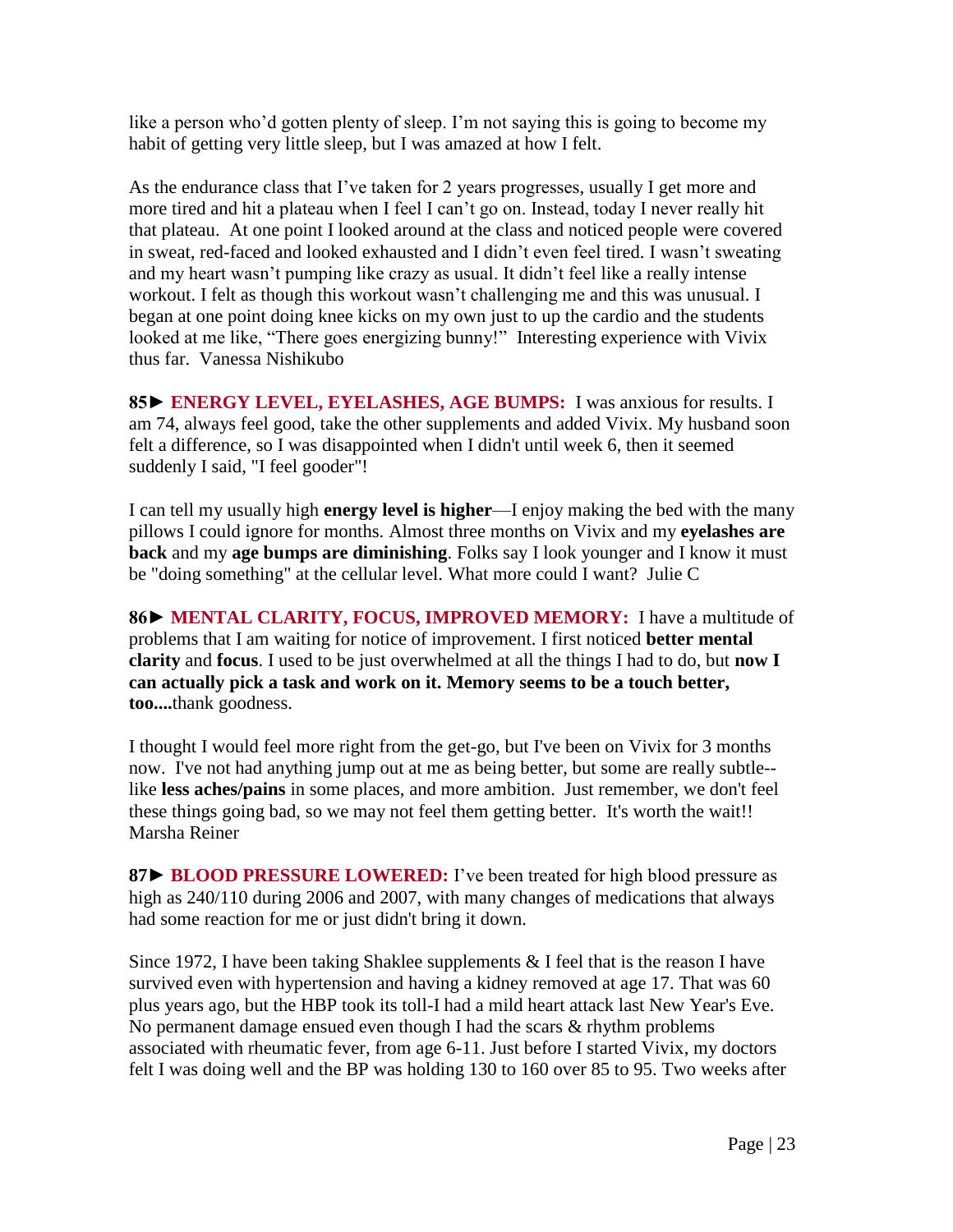starting Vivix, I found my BP to be 112/70! It has remained in that range, never going over 125/75.

Wherever I go, people say I look **healthier** & **younger** than ever, even though I am now 78 years old. I travel a lot to see my family & my goal is to be off meds at age 80. My doctor thinks I will accomplish that as I exercise in a swimming class or workout 3 to 4 times a week. I am so thankful and relieved, and I truly believe God brings these things, like Shaklee products and opportunity, into our lives. It is His Plan to leave us here to help others. Thanks to all of you who asked me to write this down! Again, thank you, Vivix! Verlys Knebel

**88► PLEVA:** I have an extremely rare autoimmune disease called PLEVA—Pityriasis Lichenoides et Varioliformis Acuta. There is no known cause and sadly no cure. It causes sores from the bottom of my feet to the top of my neck. It began 5 years ago with over 2,000 sores on my back and stomach and has continued without subsiding until the present. At any one time, I have between 200-300 active sores on my body because they usually come in groups of 20 or more.

I have tried just about every treatment the doctor prescribed including 5½ months of continuous antibiotics. Nothing helped. Finally, I just gave up. Then after the diagnosis of my second autoimmune disease, I decided it was time that I TAKE CHARGE of my health. Two of my good friends had bragged on Shaklee vitamins, so I looked up Trudy Bledsoe. I purchased Vita Lea with Iron. I instantly felt the positive effects of what my body had been starving for.

Trudy told me about Vivix. I was very reluctant to try it because I had tried so many things that only disappointed me. I decided that if I tried Vivix, it would be the last thing I would try for Pleva. If it didn't work, I would completely give up.

I started Vivix on September 15, 2009. Trudy explained that I would probably go through a detox that would get all the junk out of my system. That's exactly what happened. The first week, I had an absolute explosion of sores. But I knew what was happening and was actually excited about the surge in breakout! My body was dumping all the junk inside me. I knew that if I drank lots of water and kept flushing out my system that I would feel better soon.

It is now October 6, 2009. I have only had about 10 new sores in the last 2 weeks. And as of this morning, I am 100 percent clear. I actually love my skin again! Thank you, Shaklee for Vivix and thank you, Trudy for sharing Vivix with me. It has already CHANGED my life! Becky Jackson

**89► EPILEPSY:** I was a typical ten-year-old without a care in the world. I was running, tripped, and hit my head on a rock. The rock won. Over the last 30 years, I have taken

seven different drugs to manage my Epilepsy. Every drug either had horrible side effects or stopped working. Several years ago I had a Grand Mal seizure on the freeway. I lost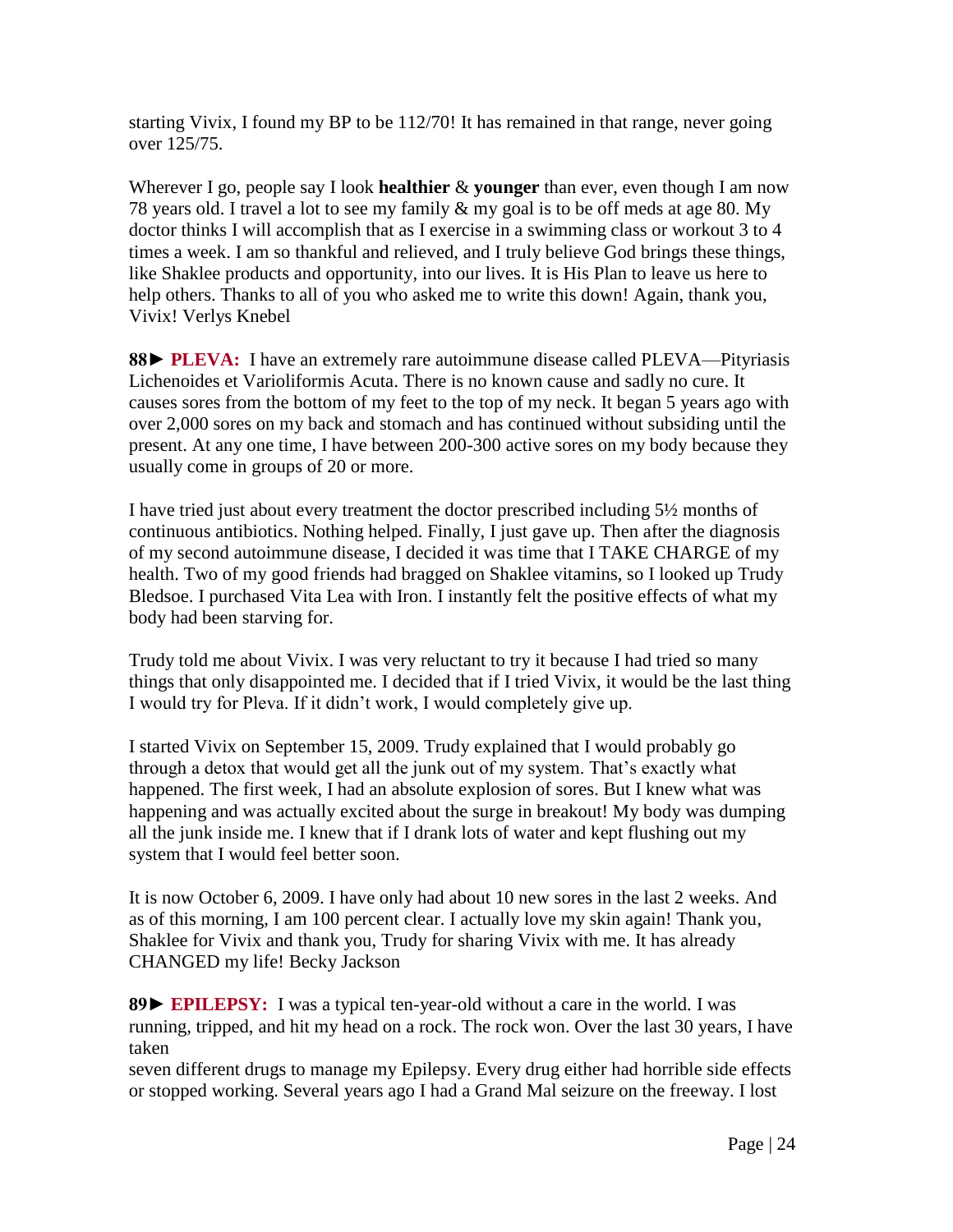my license. Last year I developed Juvenile Myoclonic Epilepsy. I was having seizures every day, despite taking 19 pills/day. Traditional anti-Epilepsy drugs obviously weren't a long-term solution. Enter Vivix. I told my doctor that I wanted to try something different—Shaklee's "Rx for a Healthier Life." His exact words were, "I've never heard of it and I can't prescribe it, but I see no red flags." My seizures went away within a week of beginning the Rx program, and I've had NO seizures or side effects since then. I've been able to wean off one drug entirely (9 pills/day). I have also lowered my blood pressure dramatically and my doctor took me off BP medication entirely. I'm now taking the fewest prescription meds I've taken in years. Thank you, Shaklee.

**90► PSA SCORES LOWERED:** On September 12, I started taking Shaklee Vivix, NutriFeron, Saw Palmetto, and Immunity Formula I and continued the Vitalizer and Soy Protein I was already taking. On September 18, my PSA score was high at 9. I scheduled a follow-up visit 6 weeks later, where my doctor wanted to do 12 biopsies.

Three days before my follow-up appointment to do the biopsies, I wanted one last blood test. Those tests showed a **drop in my PSA** levels to 6.9 which the nurse said was highly unusual. So now I continue to take Vivix and the above mentioned Shaklee supplements, exercise, and lose some weight by eating lots of vegetables, fish, soy protein, and low-fat meals, and I scheduled a follow-up appointment the end of October.

It showed a **PSA score of 3.4**, just 6 weeks after taking Vivix! Plus, my free PSA scores of 28.8% are the highest I have ever received since I started having prostate problems in 2005. My doctor was amazed at these rapid changes in my PSA scores.

He said that "something was going on," and I educated him on what changes I had made and the benefits of Shaklee's supplements and Vivix! Now he doesn't want to see me for another 6 months! Plus, he said that the chance of this being cancer is under 5% whereas a month ago he said that it was around 20%. In addition to the changes in my PSA scores, I am noticing **an improvement in my vision**. Plus, I do a lot of climbing on ladders for my work, and **the pain in my knees has lessened as well**. So, once again, Shaklee has risen to the occasion and made a huge difference in my health!

I would also like to personally thank Dr. Sandy Bevacqua for the suggestions she gave my sister on which Shaklee supplements I should be taking. Now I understand why Dr. Sandy recommends Shaklee's products over all the other brands of supplements. Her findings are that people who use Shaklee products get the fastest changes (RESULTS) in their blood chemistry levels. I can definitely concur with her findings in my case. To my doctor and me, six weeks is a short amount of time to get these types of amazing results!

So thank you, Shaklee for creating Vivix and all your other great health-improving products! I am a true believer in Shaklee. John G.

91► COLITIS SYMPTOMS GONE: I suffered for many years from ulcerated colitis - an inflammatory condition of the large colon which produces burning, itching and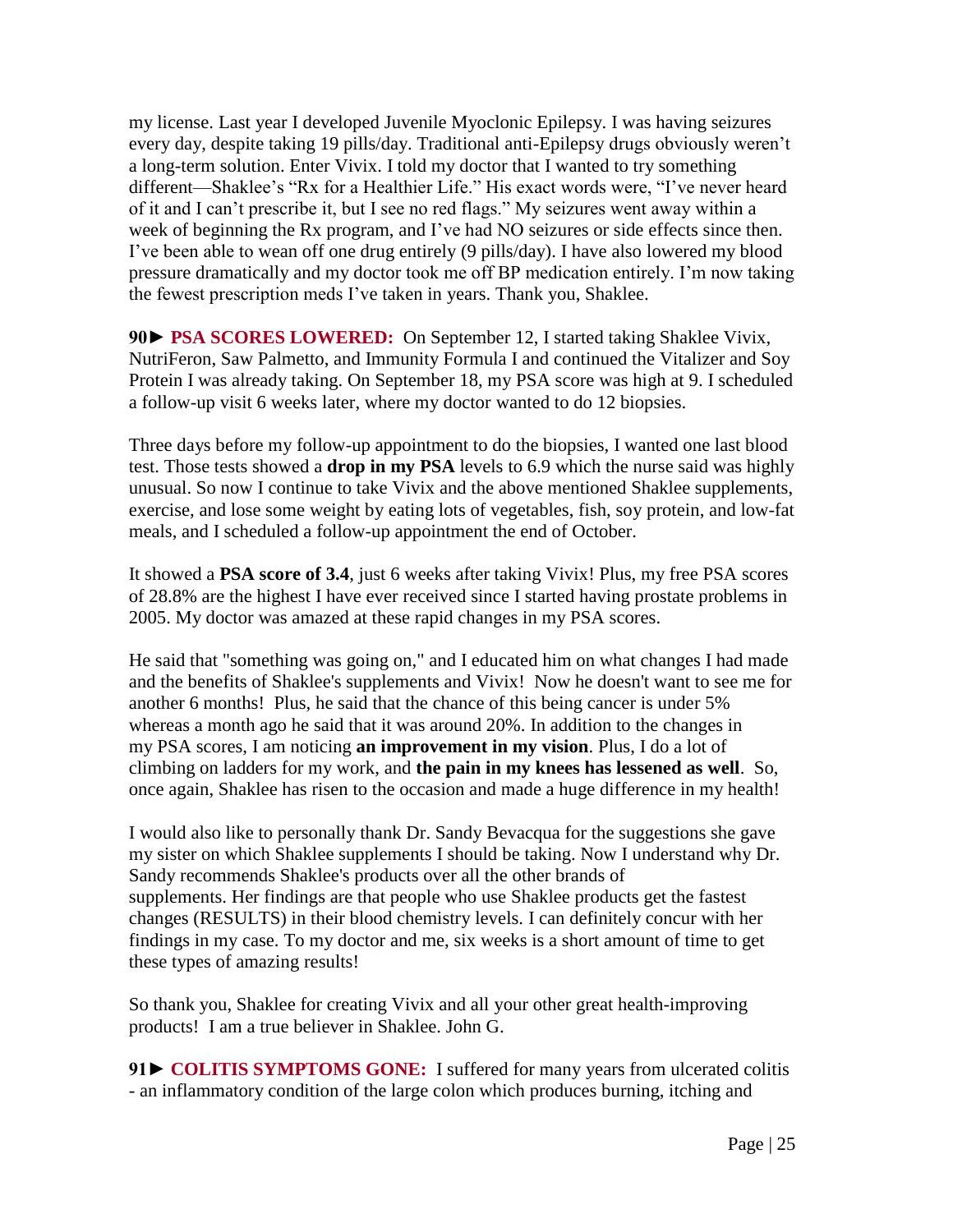diarrhea. I watched my diet very carefully and added the Shaklee supplements that are important for healthy digestion along with the Vitalizer. My condition improved, but as soon as I would eat sugar or any gluten, I would again suffer a great deal of pain and diarrhea.

I began taking Vivix and noticed that day by day the **inflammation was less and less.**  All the symptoms associated with the disease were gone in 8 days. Vivix has also given me a **great deal of energy,** my **brain works better** and I **feel younger.** Vivix has changed my life, as I suffered for many years. Thank God for Shaklee.Don Mathias

**92► ATRIAL FIBRILLATION:** I was diagnosed with Atrial Fibrillation four or five years ago. At one point it was so bad that my heart almost never was in normal rhythm and I hardly had energy to do anything! I was actually considering going into the hospital so the doctor could load 4 "bad" drugs in hopes that they would control it. I decided instead to put myself into God's hands instead of the doctors' hands and He healed my heart! I give HIM all the credit and glory because overnight my heart changed from almost always beating wrong to almost always beating right. It's the "almost" part that I want to address because even though there was no doubt that God had done a work in healing my heart, I still occasionally had episodes that were scary. I was concerned that perhaps Vivix might trigger an irregular heartbeat and asked one of our Shaklee scientists whether that was a possibility.

The response was that I possibly could experience a great improvement in heart function. And that is exactly what has happened! Since I started taking Vivix, I have not had a single episode of A-fib! Not once has my heart been out of perfect rhythm! Praise God and Vivix! Jenny Williams

**93► INCREASED ENERGY, BETTER SLEEP:** I have been taking Vivix since Saturday, the last day of the convention. I think I am beginning to see an **increase in energy** now. But there is one thing that I experienced the first night and that was a **very good night's sleep.** Yes, I was tired after getting back from New Orleans, but it wasn't just that night. I have slept really well every night since.Roy Hancock

**94► NODULE ALMOST GONE:** I took one round of Vivix and was feeling like it wasn't doing anything, but today I noticed this nodule I had on my ring finger is almost gone. Nana

**95► ATHLETIC IMPROVEMENT:** I am 53 years old and in excellent health. I'm also very active physically, playing tennis at least 2 times a week for 2 or more hours and riding a bike at least once a week for 25 to 35 miles at an 18 mph average.

What I noticed with Vivix right away was I **slept better** at night and **woke up rested**. I also noticed my **energy level was steady** the entire day. I had a pretty good energy level before, but this was a different feeling, just a good, **strong feeling type of energy.**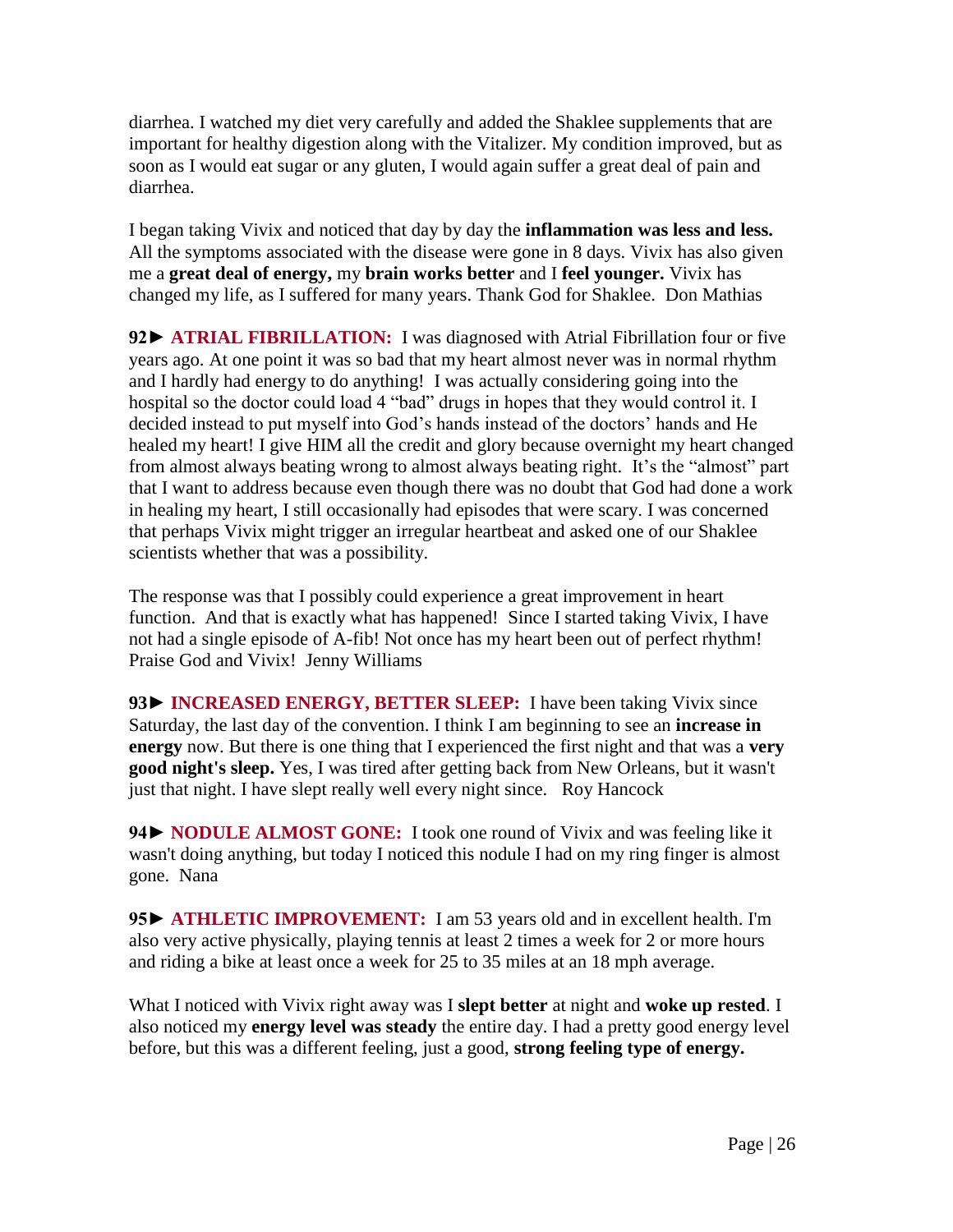After a couple of weeks on Vivix, I not only was staying with the front group, I was also keeping my place in line going up hills. Even when I was in top form I could never stay with the guys on hills. The next little thing I noticed is the **little spider veins on my legs have almost disappeared** and the few that are left have turned from a dark purple to a brighter red. I believe my **skin is tighter** and **firmer** as well, but it is hard to tell as I look young for my age already.

You may not have noticed any big changes to your body, but things are happening at the cellular level. Look for the little things that give you hints of the good stuff that's going on inside. How you feel in a few months when your body has a chance to replace old cells with newer, younger ones should show results. Ruth Narveson

**96► ARTHRITIS - PAIN FREE:** I have used Shaklee vitamins to improve all elements of my health profile since 1985. I am now 72 and have been experiencing an elevated amount of joint, muscle and back pain. It has grown and grown over the past several years to aggravating proportions effecting sleep and most movement.

Then in early August, Shaklee Corporation introduced Vivix, a fabulous new longevity tonic with Resveratrol and super-grape extracts. It is now September 15 and **I'm pain free**! I take NO Pain Relief Complex. I use the Prescription for Health products recommended by Dr. Jamie McManus in addition to Vivix. It's great to be able to move again without pain anywhere. Martha Maxwell

97► **SINUS DRIP & CHRONIC COUGH GONE:** I have suffered with sinus drip and a chronic cough for years. I had nasal surgery  $\&$  that didn't help. I try to avoid dairy and I've been taking Shaklee products for years, but the good news is I have not taken my Advair inhaler since I started taking Vivix!! Mady

**98► ENERGY TESTIMONY:** One year ago I was feeling generally worn down and tired all the time, feeling the need to take frequent naps. My energy level was at an alltime low.

In my workweek, Tuesdays were especially difficult. The day started with a 6 a.m. wake up and at work by 7:30 a.m. which from then on was relentless: meetings, worship, more meetings, choir practice, quick lunch, teaching all afternoon, a quick break for a bite of supper, and then a three-hour once/week meeting of another course I was teaching.

When I reached my apartment at 9:30 p.m., I was beyond tired. Every fiber of my being was exhausted and I had all I could do just to get ready to fall into bed. The crowning blow was not sleeping very well and only for four or so hours.

This year is different. Tuesdays are absolutely the same schedule. And, although I reach the end of the day tired, I am **not exhausted** beyond belief. I am able to walk home with a lively step rather than feeling that my feet are lead weights. I am **sleeping better and longer** and I awake ready to face the new day with **renewed energy.**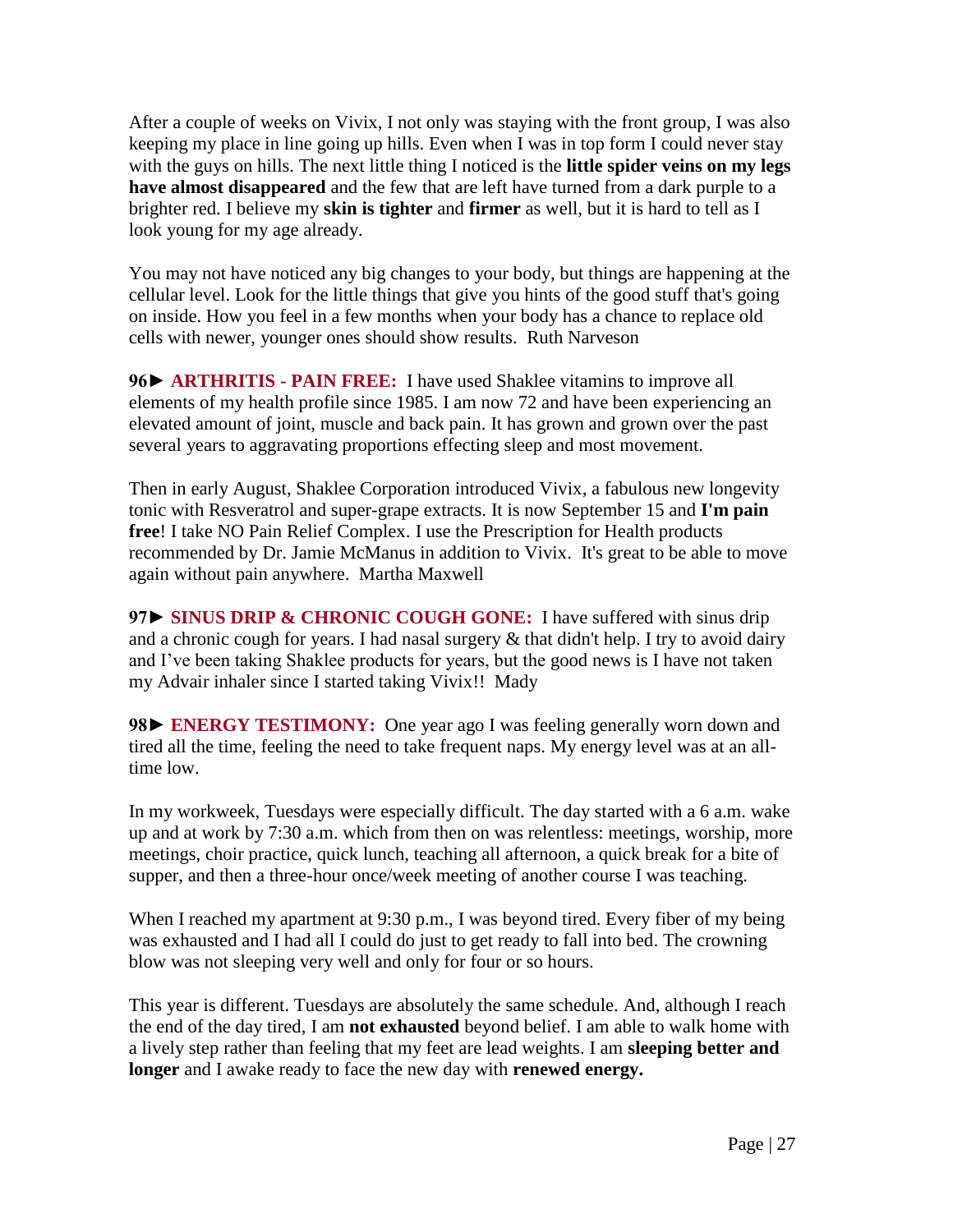**What has made the difference?** I have been taking my spoonful of Shaklee's new product, Vivix, every day and it has obviously affected me the way that is claimed by the brochures and the introductions to it that we heard at the Shaklee Convention. Thanks. Bill Peterson

99► **MIGRAINE RELIEF:** I just wanted to share with you that I've taken Vivix for about 2 weeks and noticed that **I haven't had to take my migraine medicine**.

I have been suffering with almost daily **migraines** for the past 6 years. I would even wake up around 3:00 a.m. and start throwing up. Often, I had to call my parents to care for my children as I was so sick with pain and nausea, even with the medications.

I haven't had to take medicine in at least a week. I have tried numerous medicines for migraines and even have tried herbal remedies without any luck. Vivix is amazing. Hopefully it will greatly improve my fibromyalgia also. I am going to order some for a friend who suffers from cluster headaches. Kristen (Wilt) Puhalski

**100► AGE SPOTS & SWOLLEN KNUCKLES:** I am a massage therapist and I pay a lot of attention to my hands since they're my working tools. Over the years, I've developed numerous age spots on both hands. I also have sun damage on both cheeks on my face.

I noticed something different with my hands on day 3 of Vivix. They were looser. My always **swollen knuckles** were looking almost normal. But there was something else going on and I couldn't pinpoint it. This morning (day 6 of Vivix), I looked at my hands and screamed for my husband. He came running, thinking he was going to have to save me from something terrible. Instead, I shoved my hands in his face. My right hand only had a few age spots on it. My left hand had **NO age spots**!

I have looked at these spots for years and thought that it was just something I was going to have to live with. Then, I looked at my face in the mirror. The sun damage on my right cheek was a mere shadow. On my left cheek, there was only a little spot. I can't wait to wake up in the morning. I knew this product was amazing when they introduced it to us, but **I never would have dreamed that it would work this fast or have these affects**. I hope I have many more Vivix stories to tell! April Simmons

**101► NEUROPATHY:** First let me start by saying I have been a **Type 1 Diabetic** since I was 17. I am now 52, so that's 35 years being insulin dependent. I have had some diabetic complications, but the worst is neuropathy. It's where your nerve endings don't seem to "talk" to each other in the correct way. It makes you feel like your foot or hand has fallen asleep, but the pain gets to feel like someone is sticking thousands of pins in your hand or foot. The easiest way to explain the pain is when your hands are real cold and you run them under hot water, but the pain lasts 24/7. I was put on a drug called Neurontin which has some very negative side effects.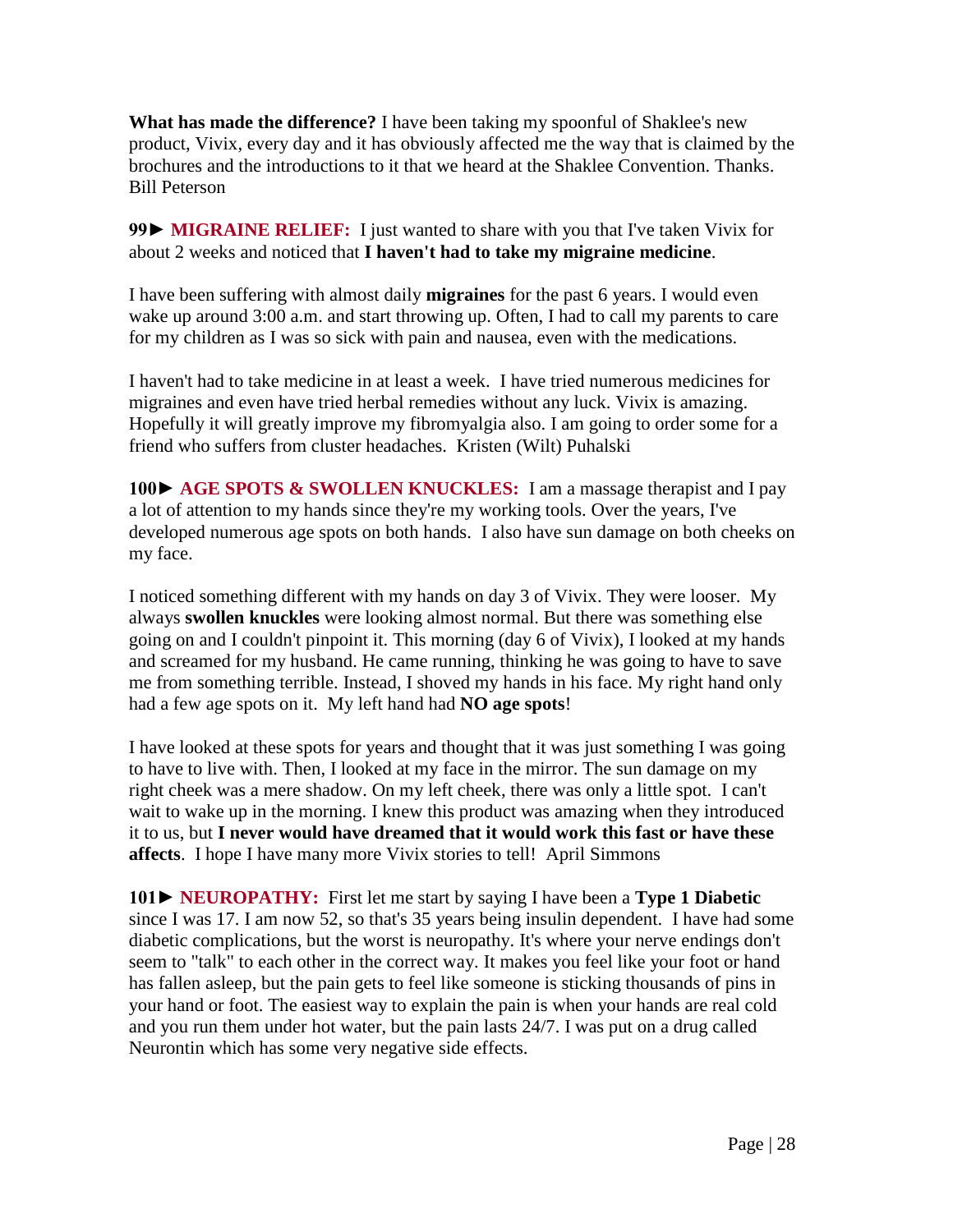Dan talked to me about Vivix & said our mother was taking it. I never gave it a second thought as I never believed "natural" medicines could outperform prescription medications. While visiting my mother recently, I discussed Vivix & she gave me a bottle to try. Keep in mind that with Neurontin I still had peripheral pain, but with Vivix, within 6 DAYS the pain was almost gone. I slowly weaned myself off the Neurontin  $\&$ have been virtually **pain free.** I have other diabetic complications that my body is responding positively to Vivix. Paul

**102► ATRIAL FIBRILLATION AND COUMADIN:** Five years ago I had a mitral valve replaced and also experienced atrial fibrillation and was put on Coumadin "for life" to prevent a stroke. Needless to say, I have not been happy about this.

I started Vivix August 16 and have taken it without interruption ever since. As people on Coumadin know, you have to have your blood checked on a regular basis - for me it was usually every 5-6 weeks. After 7 weeks on Vivix, my blood tested too thin. I needed to be between 2.5 and 3.5. I tested at 4.1 (too thin). I was told to go home, have a salad (greens thicken your blood), and come back in two weeks to be checked. In two weeks my blood again tested too thin. I really didn't think too much about it until I went back two weeks later and again tested too thin. This time my Coumadin was reduced and I was thrilled. The only thing I was doing differently was the Vivix.

I told this to the Coumadin nurse and said I would bring her information on Vivix on my next visit. I went back in two weeks and my blood was still too thin and my Coumadin was reduced again. I gave the nurse my Vivix information and she said she couldn't understand how the Vivix was thinning my blood but "do not stop taking the Vivix." I am due to go in again Nov. 19 and hope for another reduction in my Coumadin.

Also, I faithfully take the Shaklee Sustained Release Vita C and I do not bruise like a lot of people who are on Coumadin. Kathleen Johnson

**103► SLEEP BETTER, STAMINA & ENERGY, PAIN FREE, LOOKING RADIANT:** I am 64 and I started taking Vivix four months ago. Here are some amazing things I have noticed:

I had a lumpectomy 6 years ago. The large lump of scar tissue was always sensitive and my bra was uncomfortable. Since taking Vivix, the sensitivity in the scar tissue has gone and it actually feels a bit smaller.

I **sleep better**, not waking up at 4:00 a.m. worrying and fretting about things. Also, I feel a very noticeable **increase in stamina** and **energy.** I had a pain in my hip for several months that chiropractic adjustments helped only temporarily. While I still wake up with some stiffness in my hip, a bit of stretching takes care of that & I **don't feel pain** for the rest of the day**.** People comment on how **"radiant"** I look**.** Never had that happen before. Donna Clark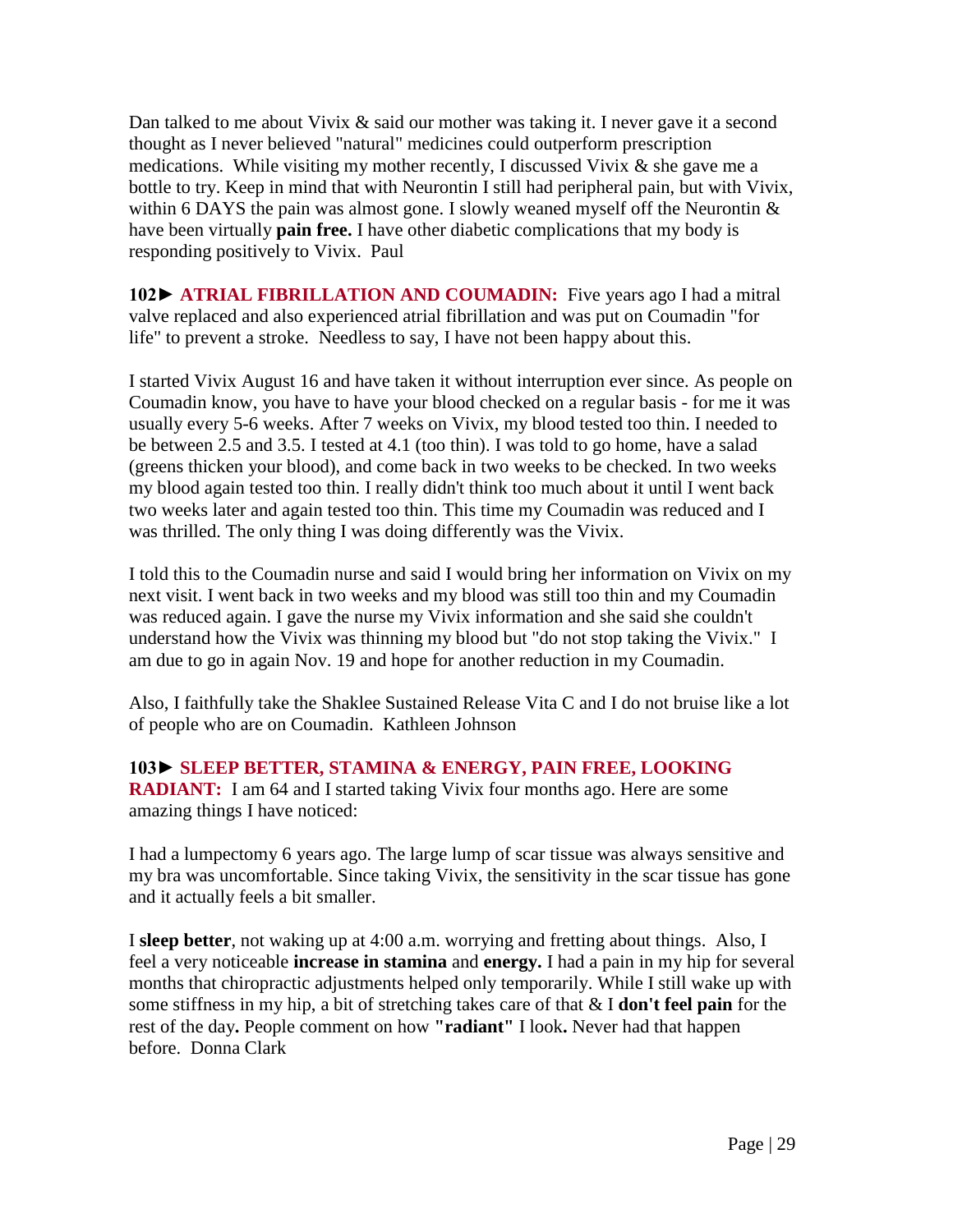**104► CHRON'S DISEASE:** My friend has Chron's Disease and has been taking Vivix. He feels great and doesn't need to be around the bathroom a lot. Also, he can eat normally now. Thank you, Shaklee!

**105► CATARACTS GONE:** For the past 4 years I have had the start of cataracts. The center of my lens on both eyes has been white. The optometrist has been keeping an eye on them. Two years ago I got back into taking Shaklee supplements. The cataracts didn't get any worse, but they didn't get any better.

In mid August, I began taking Vivix regularly and just got back from the eye doctor November 7. He was shocked to see that my **cataracts are GONE!!** Also, my vision could only be corrected to 10/40 in 2005, 2006. After joining Shaklee, it was correctable to 20/30. Since Vivix, it is now correctable to 20/25. And for the first time in 40 years, I did not need new glasses and my night vision is improving as well. I feel as if my eyes are getting "younger"! The eye doctor then asked me if I was still selling that herbal stuff. P.J. Myers

**106► BULGING DISCS & BACK PROBLEMS:** I have had bulging discs and back problems on and off for a good many years. But with chiropractic, massage, and a successful regimen of supplementation, I have been fortunate enough to stay off all meds and keep the pain at bay for the most part, although it always seemed to return to some degree of severity. I had to be careful not to lift anything heavy, twist in the wrong way, or sit too long or the chronic problem would return.

In January of this year, I did something really stupid! I started to jump rope in an effort to get some additional exercise. Not a good choice with two compressed discs. Walking and swimming is great, but no impact exercise! On the fourth day, I ended up with three herniated discs & in so much pain that all I could do was crawl around on the floor for about 10 days. I had an emergency visit to the orthopedic surgeon, who put me on bed rest, anti-inflammatory (which I took for about 2 weeks) and ice packs. He then recommended I return to my chiropractor for long-term treatment with the caution that as long as I responded well and behaved myself, I'd not need surgery.

After about 3 months of frequent treatments and model behavior, I had recovered well enough to take a trip to England. I continued to improve over the next few months except for a chronic ache in my right hip and groin that often flared up for no apparent reason and refused to go away. It would temporarily improve with a chiropractic adjustment or therapeutic massage, but always returned after a few days. I figured I'd just have to put up with it since there seemed no permanent solution.

After two weeks of taking Vivix, the **chronic ache** in my groin and hip disappeared entirely and despite my expectation that it would come back as usual, it has not! Not even a twinge and the only thing different was adding Vivix. Amazing product!

Today I visited my chiropractor & I was able to check the box that said "no pain". He examined me thoroughly & I waited for my usual adjustments, but to my amazement, he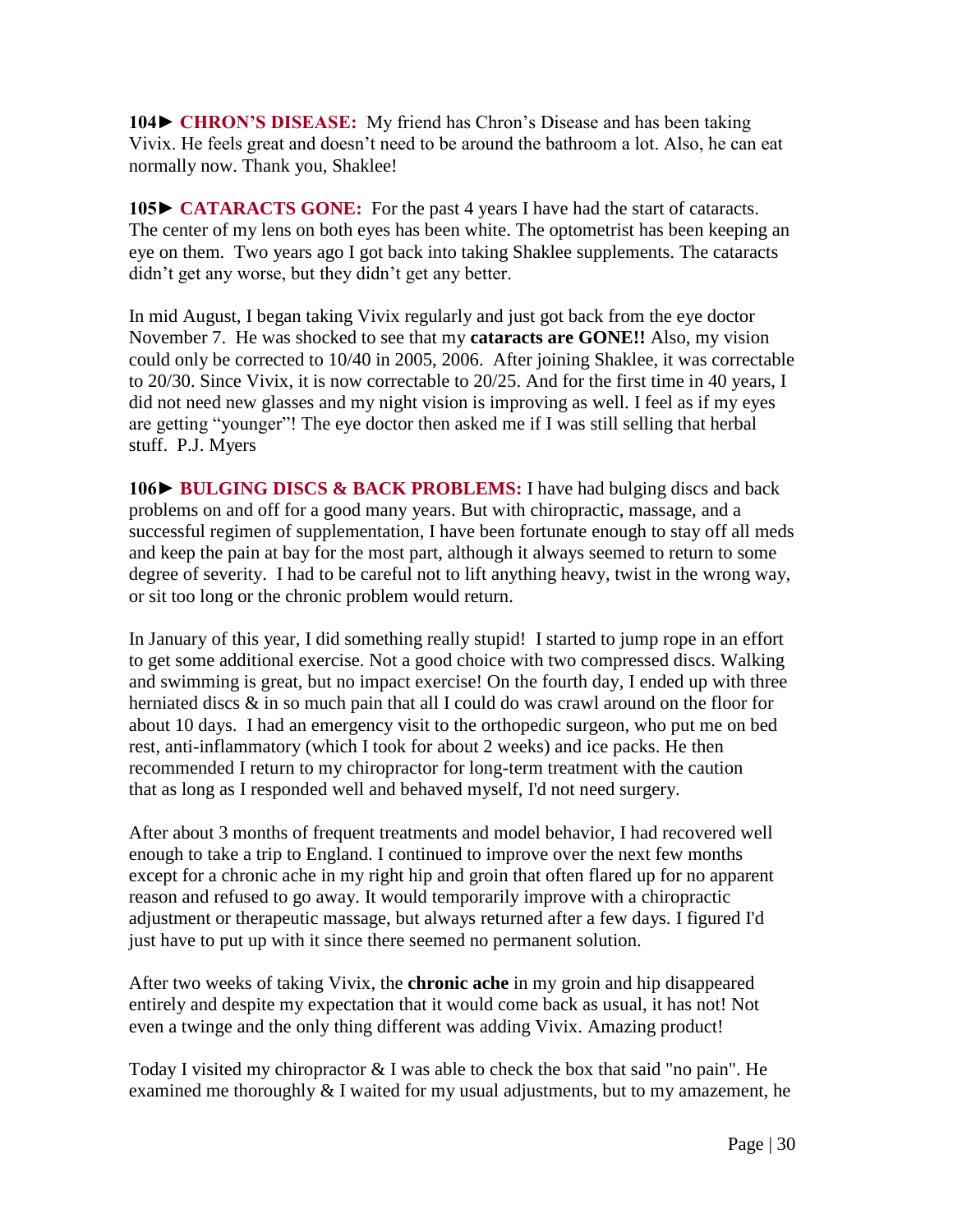told me that I was in complete alignment  $\&$  he could see no reason to adjust me as I was doing so well. I was thrilled! I've NEVER had that happen. Naturally I gave him literature on Vivix.

I have also noticed **increased energy** and **endurance** both physically and mentally and I am so much **more focused**. I truly **feel younger and healthier**. Thank you, Shaklee for another winning product that has improved my quality of life. Anthea Tripp

**107► LYME DISEASE:** I have spent the past 4 ½ years very sick. I had unknowingly contracted Lyme Disease from a tick bite while I was hiking in Lake Tahoe, Nevada. A few weeks later I began to feel tired, had flu-like symptoms & my neck was extremely tense. Lyme Disease never crossed my mind since those types of ticks aren't supposed to live in the area. At the time, I was practicing Traditional Chinese Medicine and thought I was just overdoing it. I had just sold my practice in Arizona and had moved to Lake Tahoe with my husband and was starting a new practice. I had been rock climbing for 11 years and had always been active, but when I announced that I was selling my practice, my patient load doubled. "I'm just tired", I thought.

I made an appointment with a woman practicing Homeopathic Medicine to see if she could help me. To make a very long story short, she did not. Turned out she didn't have a license and had never been to school, she was ordering homeopathic equipment through her husband's chiropractic practice. She ended up injuring me to the point of a near death experience. That was January 2004 and I was 29 years old at the time.

It's difficult to describe the state I was in, but to give you an idea, things we take for granted, like speaking and breathing, were exhausting to me. A few too many minutes on the phone and I would pass out. Needless to say, I closed my practice.

I had been to 16 doctors, 8 western & 8 holistic. I was finally diagnosed with  $3^{rd}$  stage Lyme Disease & Adrenal Fatigue by my  $16<sup>th</sup>$  doctor, years later. She believed that my mitochondria had been damaged by the "homeopath", but didn't have a good answer on how to fix it.

The Lyme Disease had gone into my brain and nervous system and I could not walk or speak. I had become confused and was unable to do simple things like turn on a light switch, shower or cook. My parents had to come help us. After being treated for both the Adrenal Fatigue and Lyme Disease over a period of 1 year and 8 months, I was well. I still had trouble with my memory and re-learning was difficult for me. I only remembered tiny bits about Chinese Medicine and any time I would try to read or relearn something, it would be gone in a matter of days.

I believe that switching to Shaklee products helped me recover as fast as I did. Most people with 3<sup>rd</sup> stage Lyme Disease take years to recover or they don't recover at all. Going green and switching to Shaklee Vitalizer made a huge impact on my life. However, I was still tired quite often and only had about 4 or 5 hours of energy in me a day.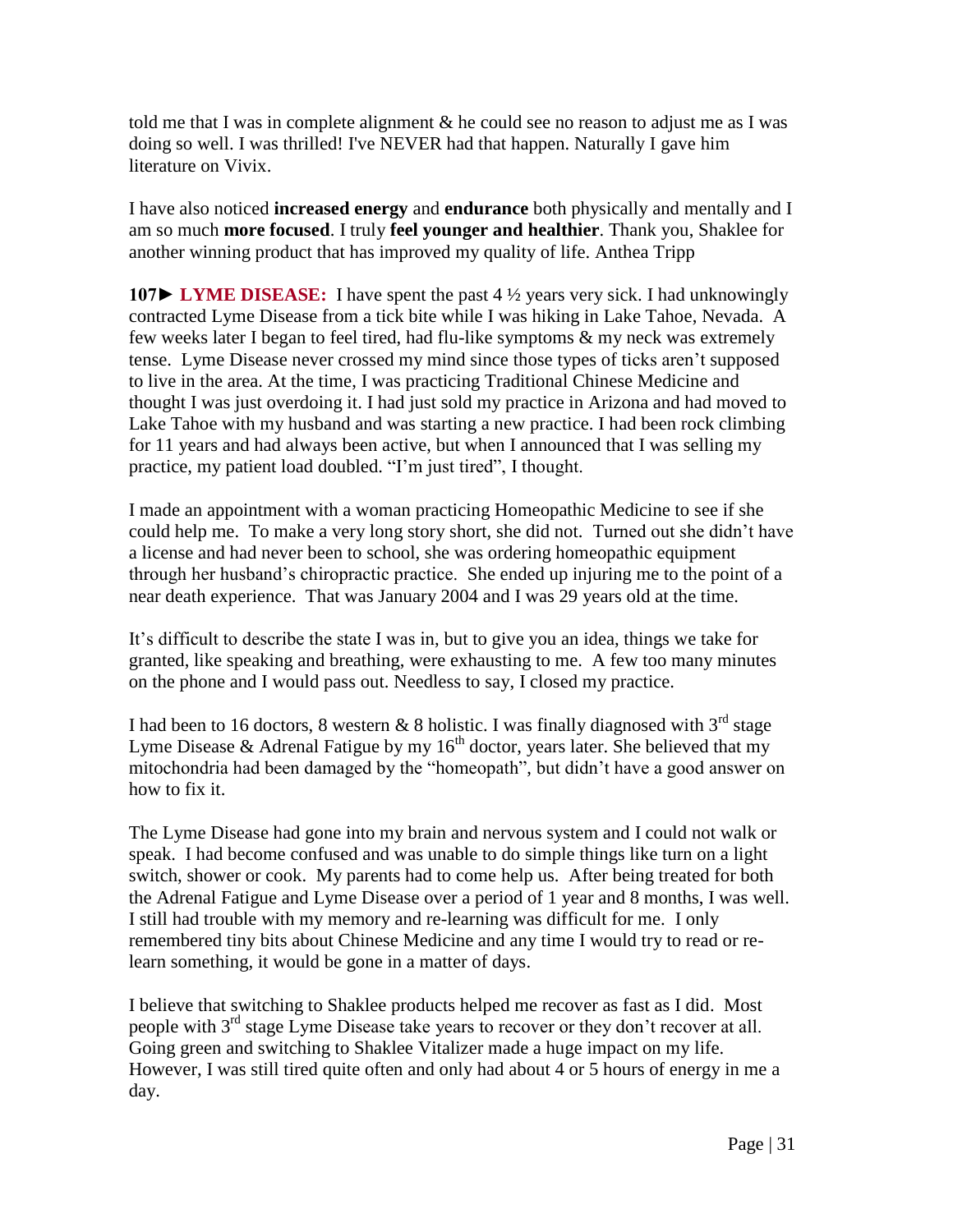Then Shaklee launched Vivix!!! This was my turning point. My first day taking it I was on the go during the Shaklee Conference from 6:45 a.m. til 12:30 a.m., dancing the night away! As my day got longer, I seemed to have more and more energy. By the  $3<sup>rd</sup>$  day of Vivix, I had my most clear conversation in years. Someone asked me about Chinese Medicine and some health problems they were having. Usually I would have to tell that person that I don't remember much about Chinese Medicine. But not That Day! The next thing I knew I was doing an impromptu assessment and diagnosing her. It was all clear to me!

On my  $5<sup>th</sup>$  day of taking Vivix, I happened to have an appointment with one of my holistic doctors and he said that Vivix is "bringing me back to life" and "making drastic changes in my body". How Exciting!!! I feel AMAZING!

The best way to describe how I feel is to say I feel the way I did before all of this happened to me. I could not have written this even a month ago. I'm Back! I am grateful to Shaklee and am excited to feel alive again! My husband and I have our lives back! Not everyone who takes Vivix will be as sick as I was, but imagine the possibilities and the impact it will have on those who really are just overdoing it.G. Mariko Frederick

**108► RAPID BURN HEALING:** I burned my hand on the oven shelf and those kinds of burns usually burn for hours afterwards. I told my daughter it never burned and it scabbed over the next day and **never ever hurt or even bothered me.** Four days later, I had a very small scab and the rest of the burn that was about 4 inches long is gone. Nana

**109► THINKING BETTER, IMPROVED SKIN TONE:** WOW! This was just sooooo excellent to see...I thought these changes were just me! After just 4 weeks, I seem to be **thinking better**. Other changes have occurred like **improved skin tone, clearer whites of eyes,** and **energy levels**. **Thank you, Vivix and Shaklee!** Doralyn Bigelow

**110► POSITIVE CHANGES IN HEALTH:** My Dad, 70, is the ultimate skeptic so this is pretty huge. Since he told me about the **changes in his health**, my Mom has ordered and I have now shared Vivix info with one of Dad's friends. I feel like I just got a few more years with him! GO VIVIX! Colleen

**111► HAMSTRING, TORN ROTATOR, CHEST PAIN**: I have had problems with my hamstring for about two years and a torn rotator for more years than I can remember. The rotator injury was like someone putting a screwdriver in the back of my shoulder and relentlessly prying. If you want to understand what it feels like, try this. Have someone pinch your skin very hard and instruct them to not let go regardless of your reaction. The pain will increase very quickly and intensify the more you think about it, and you will start to feel like you're going to panic. The difference is that you can pull the hand away causing the pain.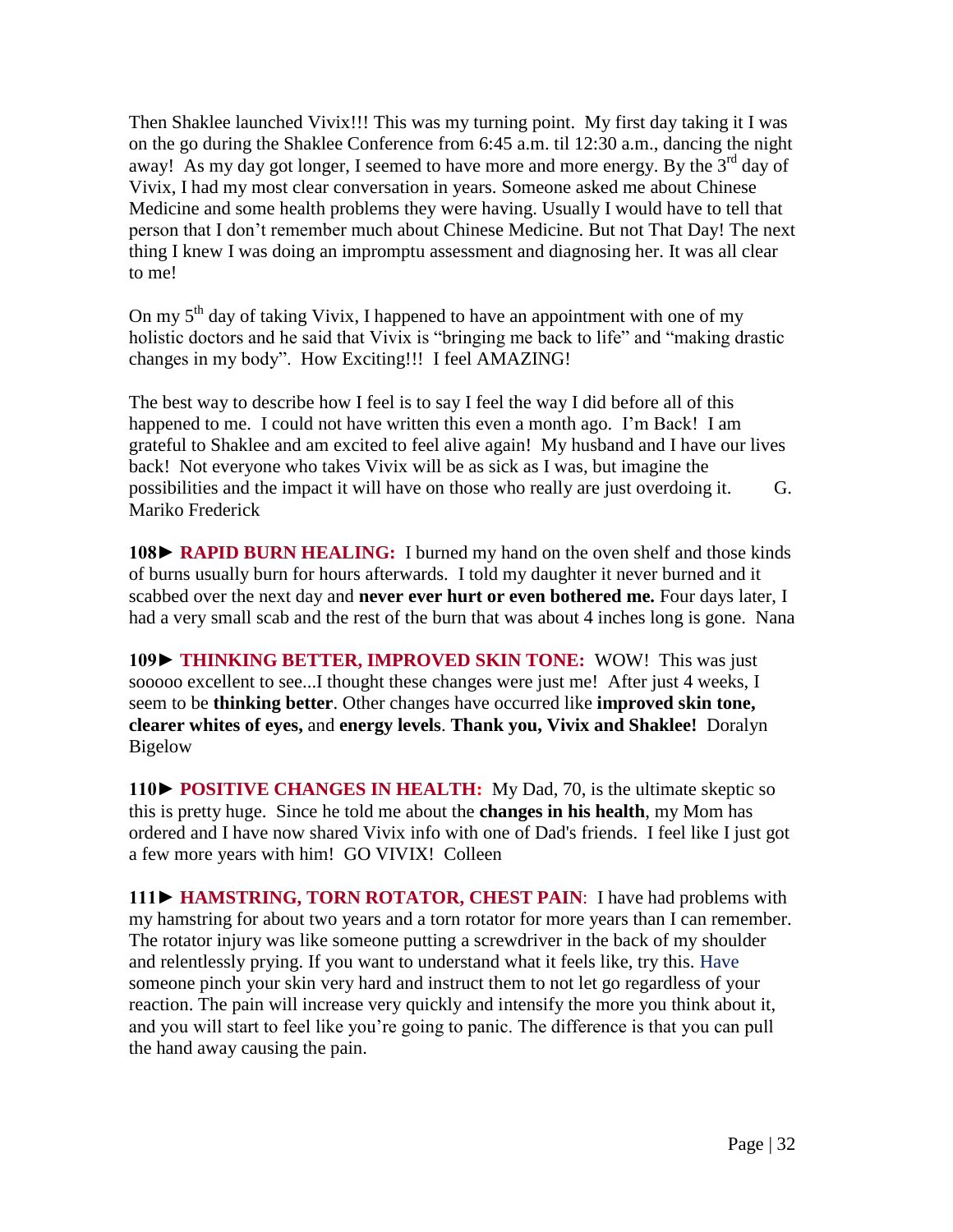I had secondary **pain in my chest** causing anxiety-like symptoms and palpitations which I saw two doctors about. The tests were negative for cardiovascular problems. I would always feel tightness in my chest. I was easily irritable when my shoulder would inflame. I knew the pain in my chest, and the pain in my mind, was to do with my shoulder. It was the thorn in my side that kept me company and preoccupied me while trying to go about my life.

Let me tell you about the **hamstring tendinitis**. It is inflammation of the hamstring tendon as it attaches to the butt bone, or pain and tenderness at the ischial tuberosity. Examples of symptoms are: pain when stretching the hamstring; pain when flexing the knee against resistance; and a gradual onset of pain following a sprinting session. You may have experienced a groin pull, and if you have, the feeling is similar. These things have been problematic and extremely annoying. In spite of doing physical therapy and countless chiropractic visits, the problems persisted and really only worsened. Even with having a background in exercise physiology and the training and discipline to provide self-therapy, I only aggravated them. At times, I felt frustrated and hopeless. I despaired about living with this for the rest of my life.

I started Vivix about two weeks ago and what is happening to me is remarkable! After about three days of taking Vivix, I noticed the **tension in my chest eased,** and at the same time the muscles in my shoulder and leg started tingling. I then started noticing stiffness in those muscles, like I worked those muscles out the day before and I thought to myself, that's strange, I didn't work those muscles. Then I realized that I have not felt this kind of soreness in years in those muscles, and this is the good news.

The reason I have not had this feeling in years is because my muscles could not heal. You see, when muscle tissue is in chronic inflammation, it's not healing. If you stress inflamed muscle, it just stays inflamed and painful. Normally, for example, after you work out, your muscles go through a process of inflammation and then you get the soreness. That soreness has a name that is called Delayed Onset Muscle Soreness (DOMS). DOMS can actually feel good to avid exercisers. This soreness is a very normal response of healthy muscle tissue that occurs one to two days following exercise. My DOMS just took years! And now, every day I feel this nice tingling and the **pain lessening**.

I am just starting to notice **improvements in strength** and **range of motion** as well. It's like I can feel the Resveratrol actually working. **Vivix is truly powerful nutrition.**  Ben Anderson, Clinical Arrhythmia Diagnostic Specialist, Exercise physiologist

**112► ROTATOR CUFF, NO PAIN:** For several months I had done massage therapy on a woman with **rotator cuff problems**. She was also doing physical therapy along with it. While she had improved over the months, her range of motion was still limited and she still had some pain. Shortly after the Shaklee convention, I quit my massage therapy job and went full time into Shaklee. This woman hasn't had any therapy since then. But she has used Vivix since August. I saw her today and she showed me her range of motion. Everything is within normal limits. She also reported having **no more**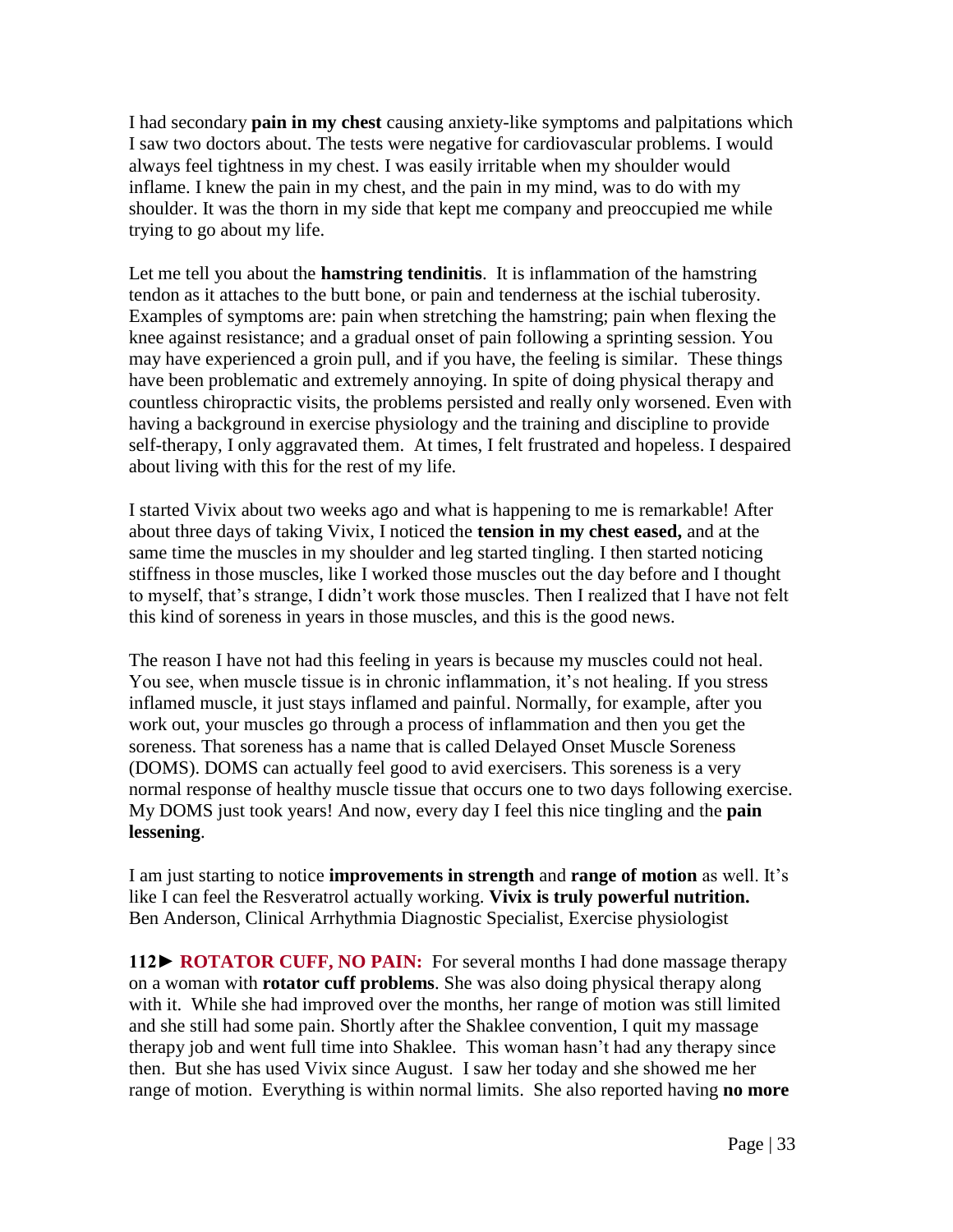**shoulder pain**. She's convinced that Vivix accomplished what therapy could not. I am too. April Simmons

**113► ARTERIES – NO BLOCKAGE:** About 1½ years ago, a 74 year old woman's legs started turning purple. Her doctor had done extensive testing on her and reported she had a lot of **blockage in arteries** in both legs, and as age progressed, she may face later amputation! The exam on her Carotid arteries in her neck revealed a 40% blockage.

She added Vivix to her regime of Vitalizer, Soy Protein and NutriFeron about 3 months ago. Last week, it was time for her to return to her doctor for more tests to see how much progression there had been in the blockages. The Doctor was absolutely amazed and shocked to find he could find **absolutely no blockages anymore in the legs or her Carotid artery.** Yeah!!! She believes it was adding Vivix to her regime.WR Potts

**114► CARPAL TUNNEL, SLEEP, HOT FLASHES:** I have been taking Vivix for about 3 weeks now. I took Gentle Sleep Complex each night as I have Carpal Tunnel in both my wrists from past years of waitressing. I had to wear wrist braces to sleep and I still would wake up thru the night with pain in my wrists, and also had hot flashes. So I increased my Gentle Sleep Complex to 5 tablets a night, then I slept well and no longer had hot flashes, as long as I took 5 each night. Gentle Sleep Complex was put on back order for months, and thank goodness that Vivix arrived!!! From the first teaspoon of Vivix, I **slept all night** and **no hot flashes.**

After just a couple days of taking Vivix, I noticed that **my wrists weren't hurting** at all anymore, so I decided to stop wearing my braces at night, and now they no longer sit on the table by my bed, they are permanently in the closet. Thanks to Vivix, **I don't have hot flashes, I don't have to wear my wrist braces, and my wrists don't hurt anymore.** I also have noticed that **I don't have the aches and pains** all over my body like I used to have. I have **fewer headaches and just feel good all over.**

A little over 6 years ago I suffered a stroke. I was very fortunate on my recovery despite my problems that I have. I feel my **balance is a little better**, and I'm sure there are more things that are at work in my body with the wonderful Vivix! It's like a miracle syrup, just a spoonful a day keeps aches and pains away!!!

After hearing me brag about Vivix, my husband decided to give it a try! He knew that I no longer wore wrist braces to bed, took less medicine for body aches, pains and headaches, and was sleeping well. Just after one week, he is hooked, and it's hard to convince him on any product. He is a steel worker, so has lots of aches and pains, and has never slept well, waking up every night every hour, or at the least every other hour.

After only one week, he is **sleeping all thru the night** now for the first time and says that already his **joints and body don't ache like they used to.** His saying is, **"I don't know how it does it, but that stuff works".** I can't wait for more time to go by to see how we are feeling and looking after taking it longer. Joanne & Aaron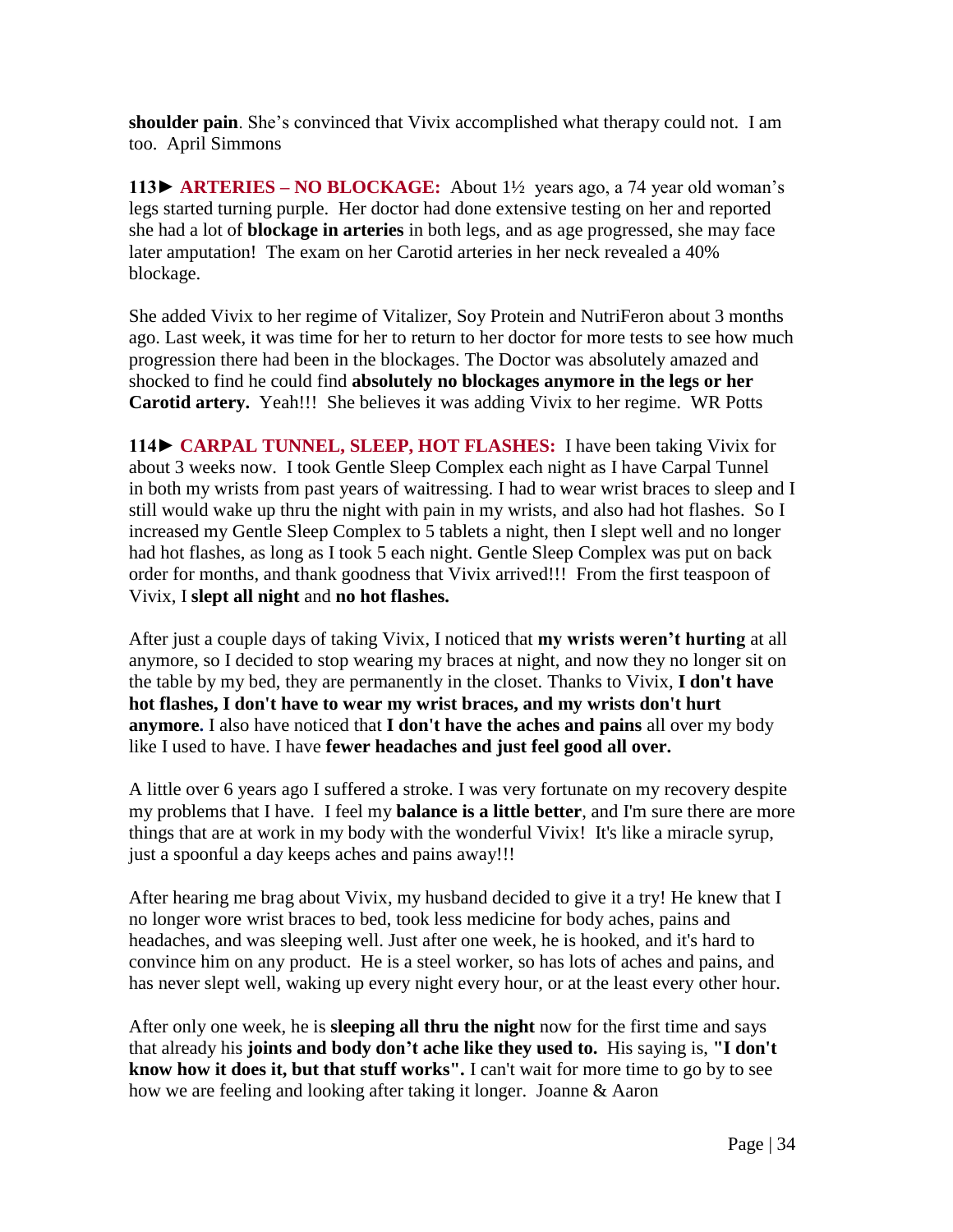**115► CANCER GONE:** I look back and see many blessings despite hospital stays and doctor visits from April through September. On April 4, my husband Ron had a small tumor removed from his rectum that came back positive for cancer. More tests were ordered, and during those tests, an abdominal aneurysm was found. On June 18 he had the surgery to repair the aneurysm prior to having the rectal surgery.

In mid-August we met with the colorectal surgeon who indicated that the pathology report showed the tumor had invaded the rectal muscle and the margins were questionable. Their recommendation was to have a colonoscopy to be sure the cancer was completely removed; however, we had the option of first having a biopsy of the area where the tumor had been removed. On September  $16<sup>th</sup>$  the doctor called telling Ron that there were **no cancer cells in the biopsy.** 

Ron had not been using any Shaklee supplements. With the first pathology report in April, I set NutriFeron on the kitchen table and explained the product, telling Ron he should start taking six a day. I also gave him Optiflora, Carotomax, and Vita Lea Gold with his prescription medications. In August we started using Vivix daily. At the time of the biopsy in September, Ron had been taking the supplements since April and on Vivix for six weeks.

Where did the cancer go?? The surgeons cannot explain it. It was there, but it is gone. **I think back to Dr. Shaklee saying "Give the body what it needs and it will heal itself."** This has been my prayer since last April. Ron questions "Was it the Vivix?" but continues to ask for the Vivix every morning and he faithfully takes the NutriFeron and the other supplements.

**I thank God and Shaklee that the cancer is gone.** I am also thankful for the surgeons who were willing to do more tests before doing more surgery. Jan Cruise

**116► PERIMENOPAUSE - PAIN FREE:** I have been taking Vivix for almost 4 months. I'm 50 years old and experiencing **perimenopause**. Not exactly a lot of fun. However, I noticed that when that time of the month comes around, I don't have any of my usual pain and severe cramping that I had been experiencing for the past 4-5 years. Doctors have diagnosed **fibroids** in my body and have suggested a hysterectomy over the past few years. I do not want to have surgery. The only thing I changed is that I take the Shaklee Vitalizer + Iron and the Vivix. Sonia Powell

**117**► **ARTHRITIS – SWELLING GONE, LESS PAIN:** Vivix is truly an amazing product doing wonderful things for many people. One of those people is my Mom. I can honestly say that the path that led me to Shaklee has been well worth it if for no other reason than having been able to help my mom, who I love so dearly. It doesn't get better than that! Here are a few words straight from Mom:

"For many years the base of my thumb(s) has been swollen from **arthritis**. Each year it has worsened. When Vivix came out I was skeptical, but I had so much pain in my thumb that I was willing to try anything. After on Vivix only three days, I was absolutely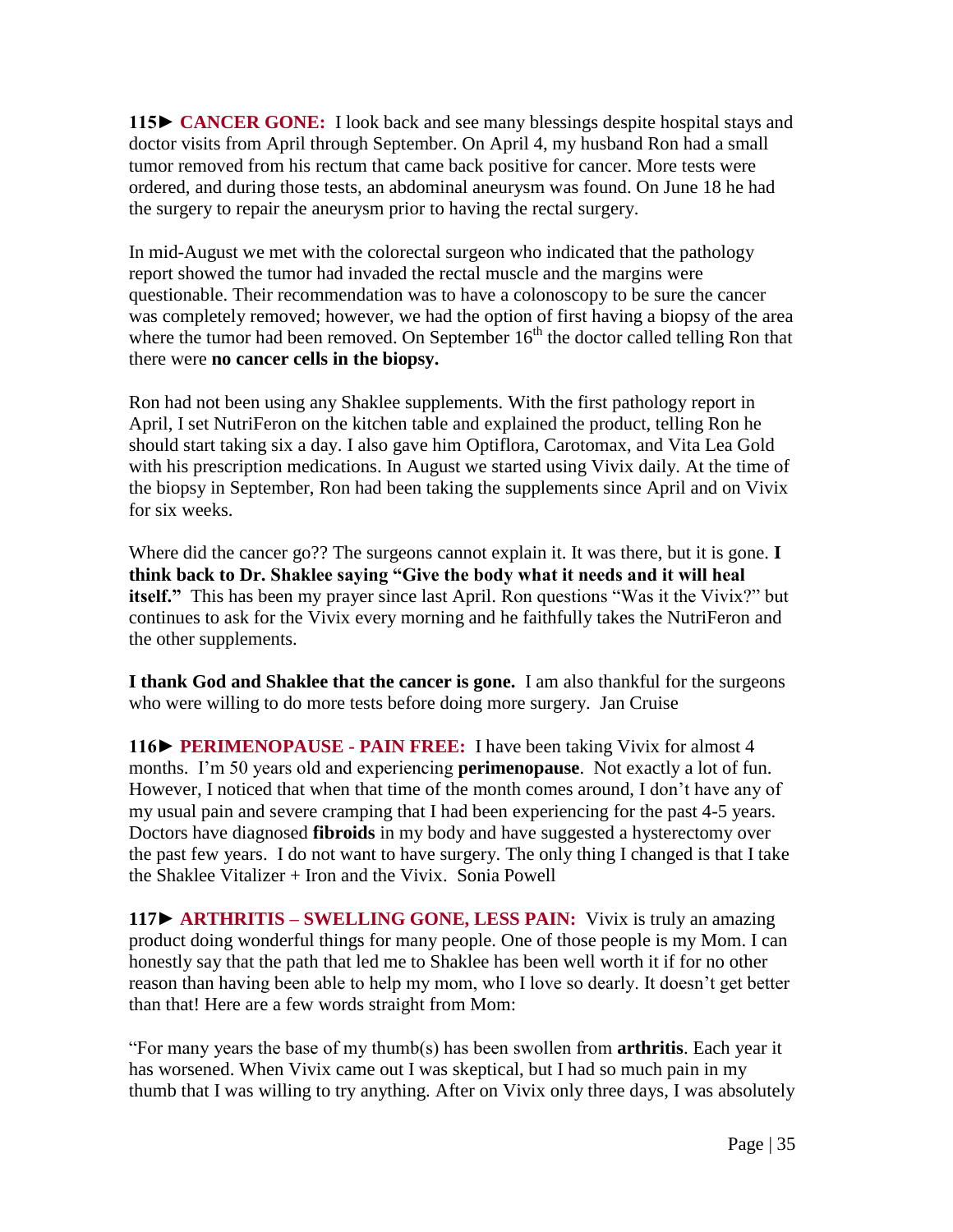amazed. I live with my daughter and I couldn't wait to show her my thumbs. We stared together, in absolute awe, as the **swelling was gone – and the pain was substantially less!**

I also had **hip pain**. That didn't go away quite as quickly. The pain was so terrible that walking more than 20 steps at a time was prohibitive. Yet within two weeks of being on Vivix, it began to improve. And now, after about six weeks, I have **very little hip pain.** I can do something I haven't been able to do for a long time – take my dog for a walk all the way around the block. This would be enough to keep me on my Vivix, but I have noticed another wonderful thing has happened.

I have **Raynaud's Syndrome**. This is a condition in which the smallest arteries that bring blood to the fingers or toes constrict (go into spasm). One of the triggers that affects me is the cold. Even entering a cold grocery store can cause my fingers to go white or even turn blue. It is very uncomfortable and often I have to wear gloves when other people wouldn't.

Wintertime is always a concern for me. Not so this year! Not only have I needed gloves incredibly less often than usual, but I have had no episodes of my fingers turning white. I can only attribute it to Vivix, and it is wonderful!"Patty and Mom

**118**► **POST SHINGLES PAIN GONE:** We have a man who had the post **shingles pain** for several years. When he went to the VA for his regular checkup after being on Vivix for about 6 weeks, the Dr. was going through previous problems and when he got to the post shingles pain, Lyle said "Oh, I guess I haven't had that for a while!" Kathleen Todd

**119► PARKINSON'S:** Chuck began taking Vivix mid-August and has been faithful with it every day! He promised me he would do that for 6 months before making any decision on whether to continue it or not. Keep in mind, my darling husband is my very best skeptic!

My report to you is that little things are happening. And it's often the little things in life that mean the most! He's back to laughing, participating in conversations at family gatherings, and whistling around the house. He **stands straighter** when he hugs me and does his cute little two-step when he's being funny.

Is Vivix making a difference in Chuck's health and in our hope for him? You bet it is! And is he going to keep taking it after his promised 6 months? He better! Paula Pursley

**120**► **DIABETES, OVERWEIGHT:** My mom is 72, very **overweight, has mild diabetes, is a heavy smoker**, and is caregiver to my dad, who is disabled from many strokes. So she suffers from some **depression** related to the significant life change for her after my dad's stroke. She has always been a napper, but the last few years, she takes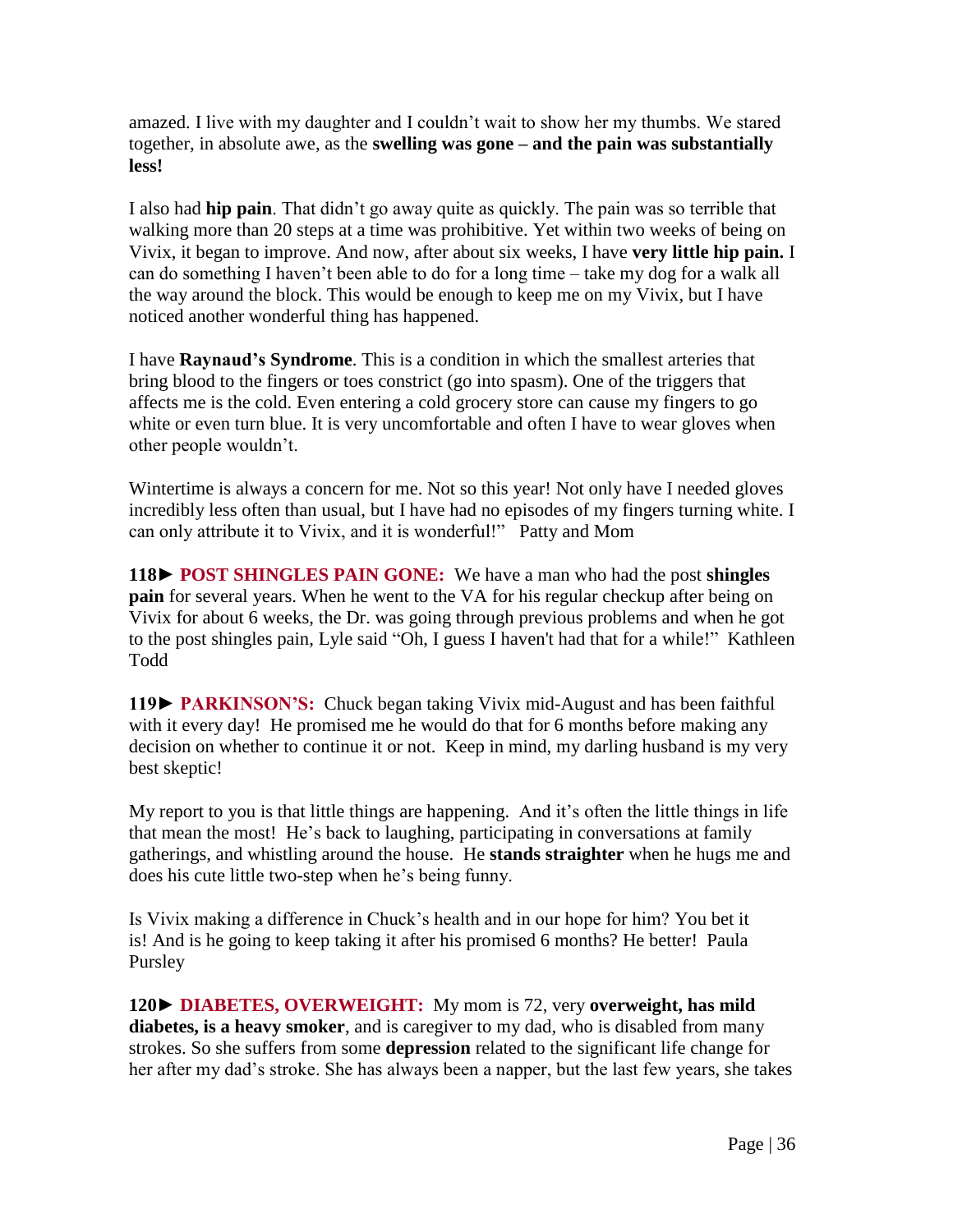2, sometimes 3 naps a day then is often up half the night. She moves really slow and accomplishes only minimal tasks.

She has been taking Vivix for maybe 2 months now. I talk to her almost daily and quite often she is in her pajamas a good part of the day, procrastinates to even go to the grocery store until there is nothing for them to eat!

However, in the past few weeks, I've seen a transformation. She goes out almost every day, IN THE MORNINGS quite often. I put "mornings" in caps because this is significant. Getting moving that fast for her in the past has been unheard of. She is having lunches with friends, running errands, and doing more than I've seen her doing in years. And she feels good. And miraculously, she said she is **losing her desire to nap.**  This is amazing and something I never thought possible!

I've wanted to say, "Mom, I think the Vivix is working for you", but I've waited. Finally this morning she said that she thinks the Vivix is taking hold and told me the changes she has been feeling (what I've written above). Incredible stuff! Just thought I would share! Danielle

**121► CARDIO WORKOUT:** I am very healthy and work in the health field and workout on a cardio machine. I always set my goal to hit 600 calories and it usually takes me 40 min. if I am pushing it and 41 min. if I am sluggish for the day.

After being on Vivix for only 6 days, I burned 667 calories in 40 min. on that machine. My swims for the last week and a half have been awesome and I am nowhere near as tired as I usually am after a swim. Sarah Czepa

**122► SCIATICA RELIEF:** My sister has a friend who suffered from Sciatica. She was described as walking all bent over like an old lady. I sent her information on Vivix and a testimony where Vivix had helped someone who also suffered with Sciatica. She agreed to try it and within 3 weeks was able to walk upright. She said there was still some pain, but that it was very livable. How wonderful to help someone. Marge Thies

**123► VARICOSE VEINS SHRINKING:** A 64 year old man with a family history of engorged **varicose veins** began taking a Shaklee regime prior to Vivix. The veins in his legs had become so engorged, he was ashamed to wear Bermuda shorts in the summer in public.

After 1 month of Vivix, the **veins are shrinking** in size and not looking so ugly and engorged**.** He is so excited, he is wondering if a few more months on Vivix might not diminish them altogether. Vivian

**124► ELEVATED LIVER ENZYMES:** One of my Associate Directors has a member who is about 70 years old. A few months ago, blood work at the Doctor showed **very elevated liver enzymes**. She was fatigued and felt horrible.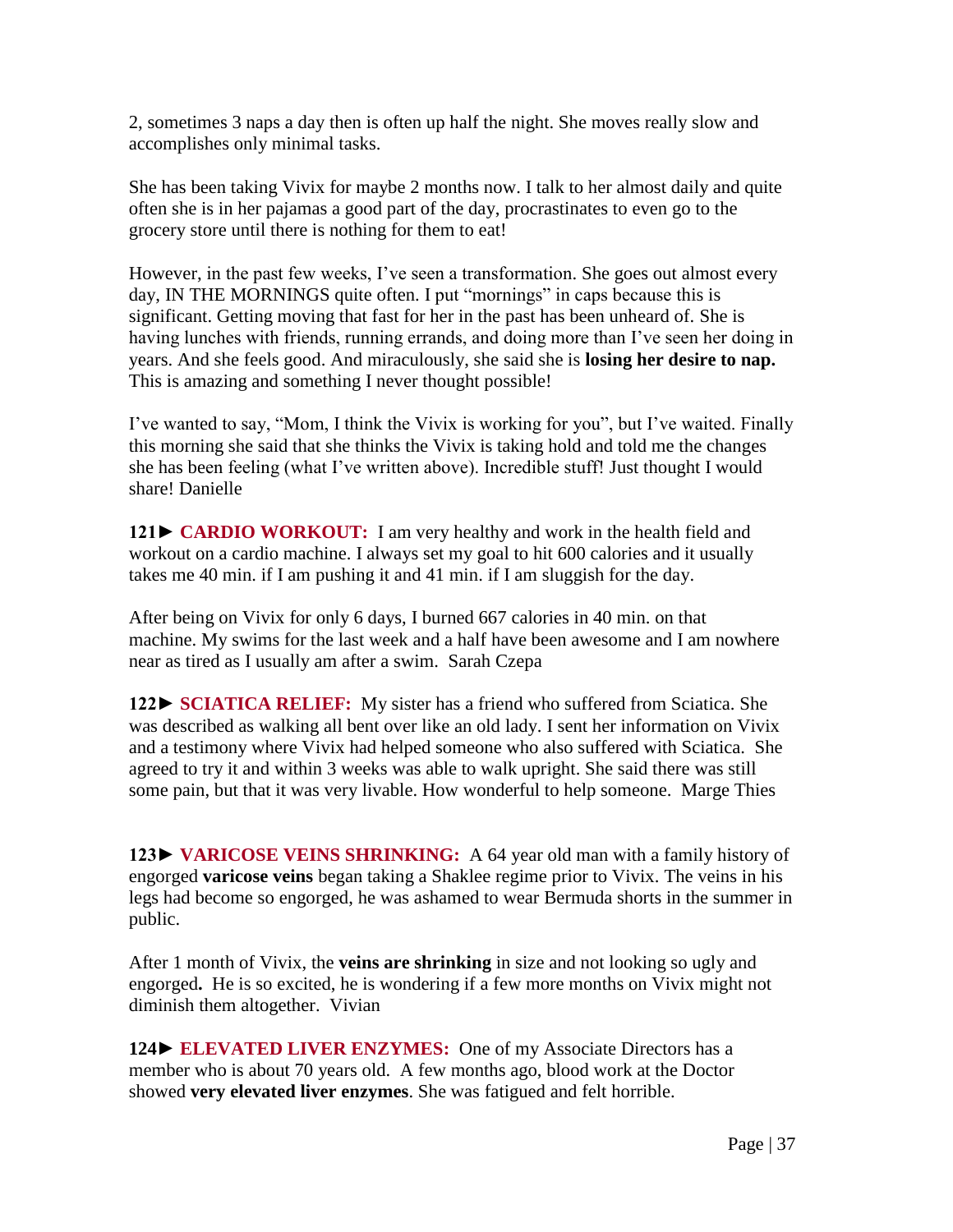She has taken Vivix 2 months. She **loves the energy** & has felt like doing yard work! She returned for a follow-up from her Doctor and extensive blood work. The nurse immediately asked her what she was doing differently! When she saw the Doctor, he also asked and she told him she had added Vivix. The Doctor told her that her blood work was perfect and that they would keep watching and monitoring her. He said, "If this continues, I will personally write a letter myself to Shaklee Corporation about this amazing product!"W R Potts

**125► CANKER SORES:** Debbie Loveless is prone to canker sores in the mouth when she is overly stressed. The other supplements helped, but when she tried sloshing Vivix around in her mouth the way Dr. Bevacqua said, the next day the canker sore was gone! Linda Dietz

**126► TOENAIL FUNGUS:** My 78 yr. old mom has had toenail fungus for years and nothing would get rid of it...until Vivix! It's 100% gone now. Karen Roach

**127► DEMENTIA:** I was diagnosed with early onset **dementia** 6 years ago at the age of 57. With the Shaklee products I take, the doctor said I was doing great. However, even though I was "doing great", I had poor sleep, was a grizzly bear in the morning, not much energy during the day and didn't look forward to doing things!

However, after Vivix, I have a **new clarity** that had been missing for a long time. I also have much **more energy** and **sleep better** and now get up in the morning – eager to get busy! **This is a TREMENDOUS difference for someone with memory problems**. Linda Berton

**128► DIABETIC:** This is my story and my progress. Early 2006, I was diagnosed as a Type 2 Diabetic. In January 2008, I had progressed to a moderate diet & exercise program, but my Metformin intake was now at 1500 mg per day and average blood sugar levels of 150 to 160 mg at fasting.

After 30 days, I was getting almost no substantial results, so I switched to ZERO Metformin and replaced this with 2 Cinch Shakes and 2 Shaklee Glucose Regulation Complex per day. Almost within a 4-day period, my blood sugar levels went to 125 mg per day at fasting and have stayed that way for 7 months.

At the New Orleans conference, it was said that Vivix has beneficial properties of helping glucose move quickly into the cells. A Type 2 Diabetic's problem is that glucose does not enter the cells either fast enough or in the proper amount to give them enough energy to do their work. Ah Ha! Vivix can help the glucose move more efficiently into the cells which should help my diabetes. After being on Vivix 2 weeks and still taking the Glucose Regulation Complex, my **blood sugar levels went down** to 85 to 115 respectively with normal variation. I can't tell you what this means as a Type 2 Diabetic. I **have energy,** but more importantly a better outlook to my future.John Lafferty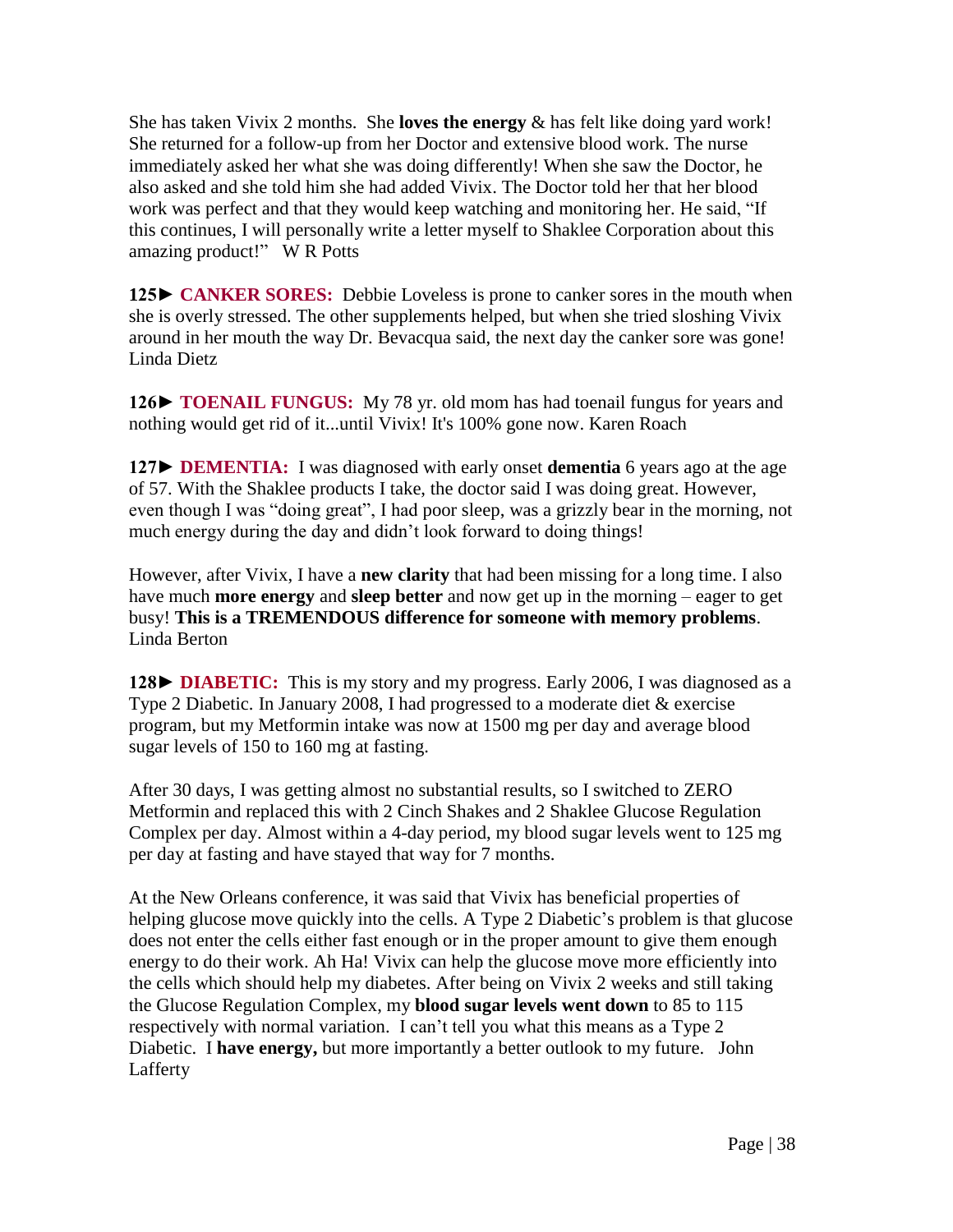**129► CHILD WITH BRAIN CANCER:** I spoke with Megan's dad yesterday and he told me that it was one year ago to the day, November 19, 2007, that they received the news that Megan, age 7, had brain cancer and her prognosis wasn't good. So the journey began--the poking, prodding, chemotherapy, bedside vigils, etc.

They were introduced to Shaklee and they started little Megan on NutriFeron and the Children's Vita Lea. She began to show some improvement. However, Todd told me that the real tipping point came in August with the introduction of Vivix; they began the daily Vivix, 1 tsp. per day. **Megan has shown remarkable progress ever since.**

The neurosurgeons at the Mayo clinic told her parents that the type of tumor that Megan has does NOT shrink, not with chemo treatment. They were in disbelief when Megan's tumor was almost undetectable. Todd totally attributes her amazing progress to prayers, which are so powerful, but also to Shaklee's Vivix along with the NutriFeron and vitamins.

The hope that he & his family have again is beyond words. I still find it very difficult to put what I heard in his voice into words. Todd touched me to the very depth of my being. This is why we do what we do. We are able to give people hope when they have none. God Bless. Jeannie Foster

**130**► **ARTHRITIS–FEELING BETTER:** My hubby has arthritis badly in his back & neck, but since he started Vivix, he feels a lot better. He is able to do the things he couldn't before & he is 61. I have arthritis in my hands so I will soon start Vivix as well. Dana

**131► ARTHRITIC COMPLAINTS GOING AWAY:** I know all my members are pleased with how well their **arthritic complaints are going away** or getting better with Vivix**.** Who knows what long term use will bring them---they don't want to quit. I am sure extreme cases may not respond for a while, but then, Rome wasn't built in a day. Everyone I know with arthritic pain has noticed an improved state of their pain level. W.R. Potts

**132► WALKING WITHOUT A CANE:** My father-in-law used to use a cane to walk because of an injury to his Achilles tendon. He has been taking Vivix for two months now and does not have to use his cane any longer and he claims it all to Vivix. Also he no longer needs afternoon naps and has a ton of energy. He is 76 years old. Rose Croshier

**133► MS SUCCESS:** I've had MS since the mid 80's. I've been taking most of the supplements. I quit taking the MS shot against the advice of the docs. I was sick of the side effects, they were a constant reminder of the MS and were taking away my normal life--more so by the side effects of the medication than the MS itself.

My physical strength is much better with the Vitalizer and other supplements that are advised for MS. I could walk fair to OK most days. Since Vivix came out, I started that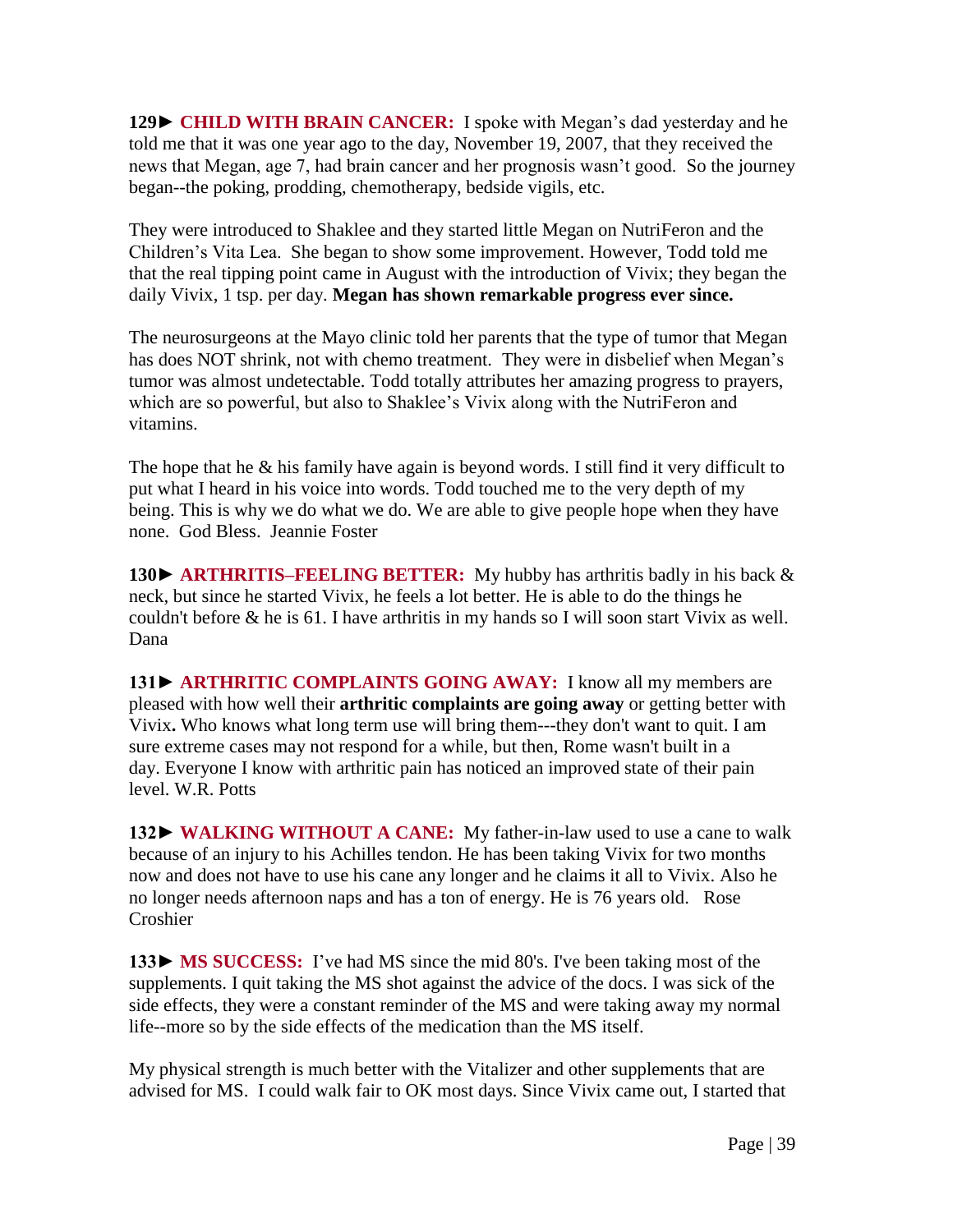right away. A few months went by and I felt that I was walking better. So much so I tried to run. Or jog as it were, and I was able to WITHOUT tripping and crashing. For me, it has been beyond exciting. Maybe I'll be able to play a little tennis this summer. Kevin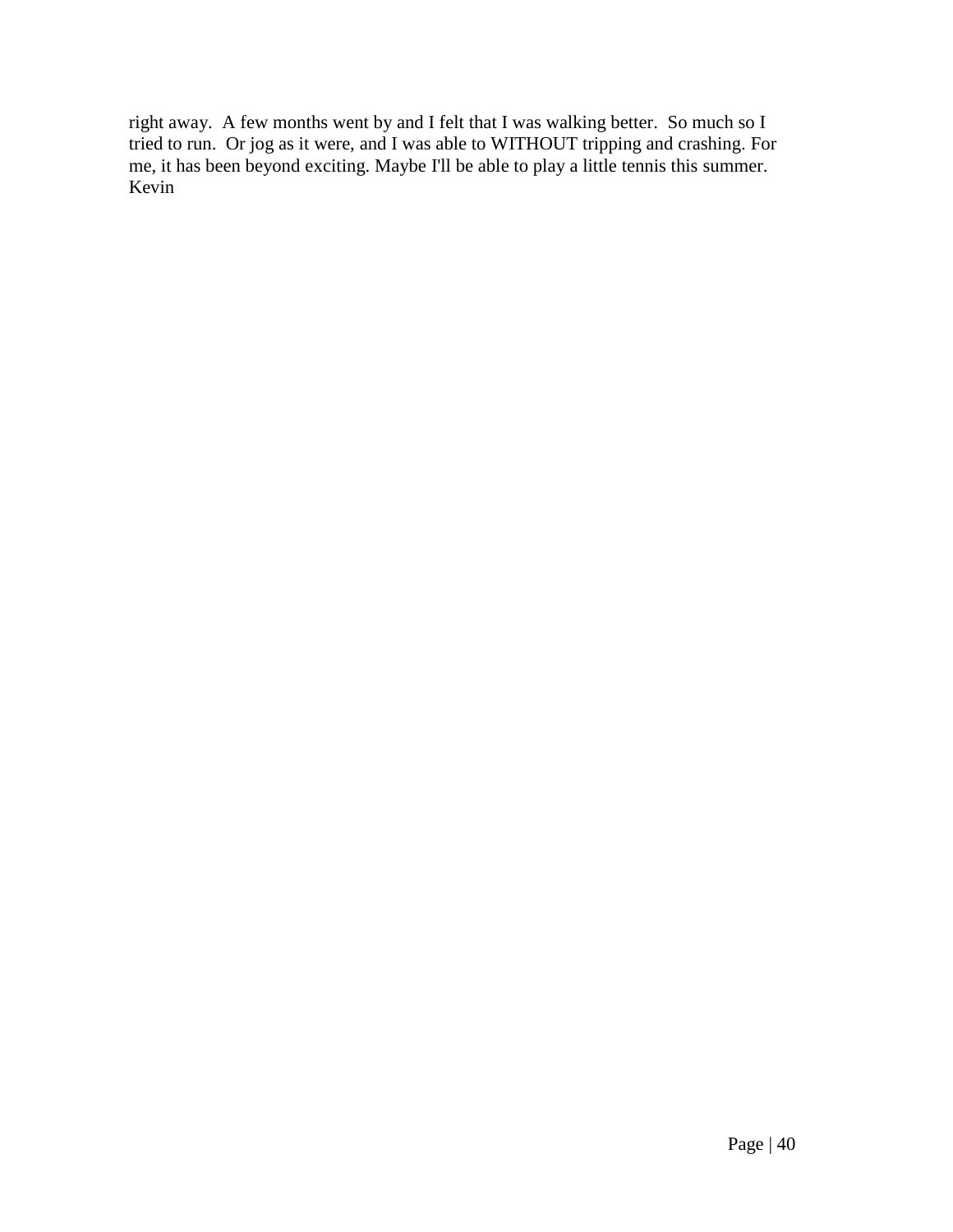# **Index**

### **A**

#### **B**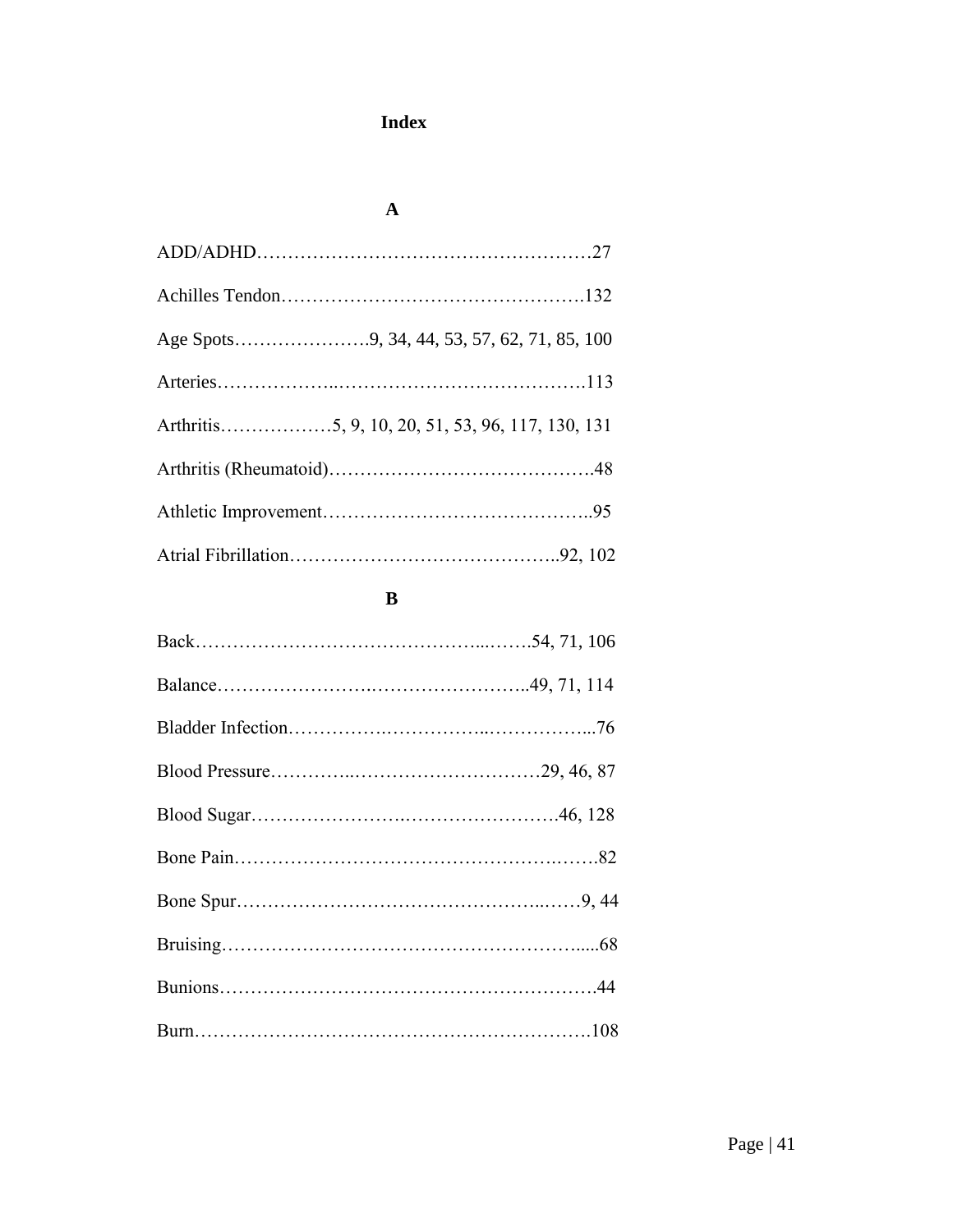## **D**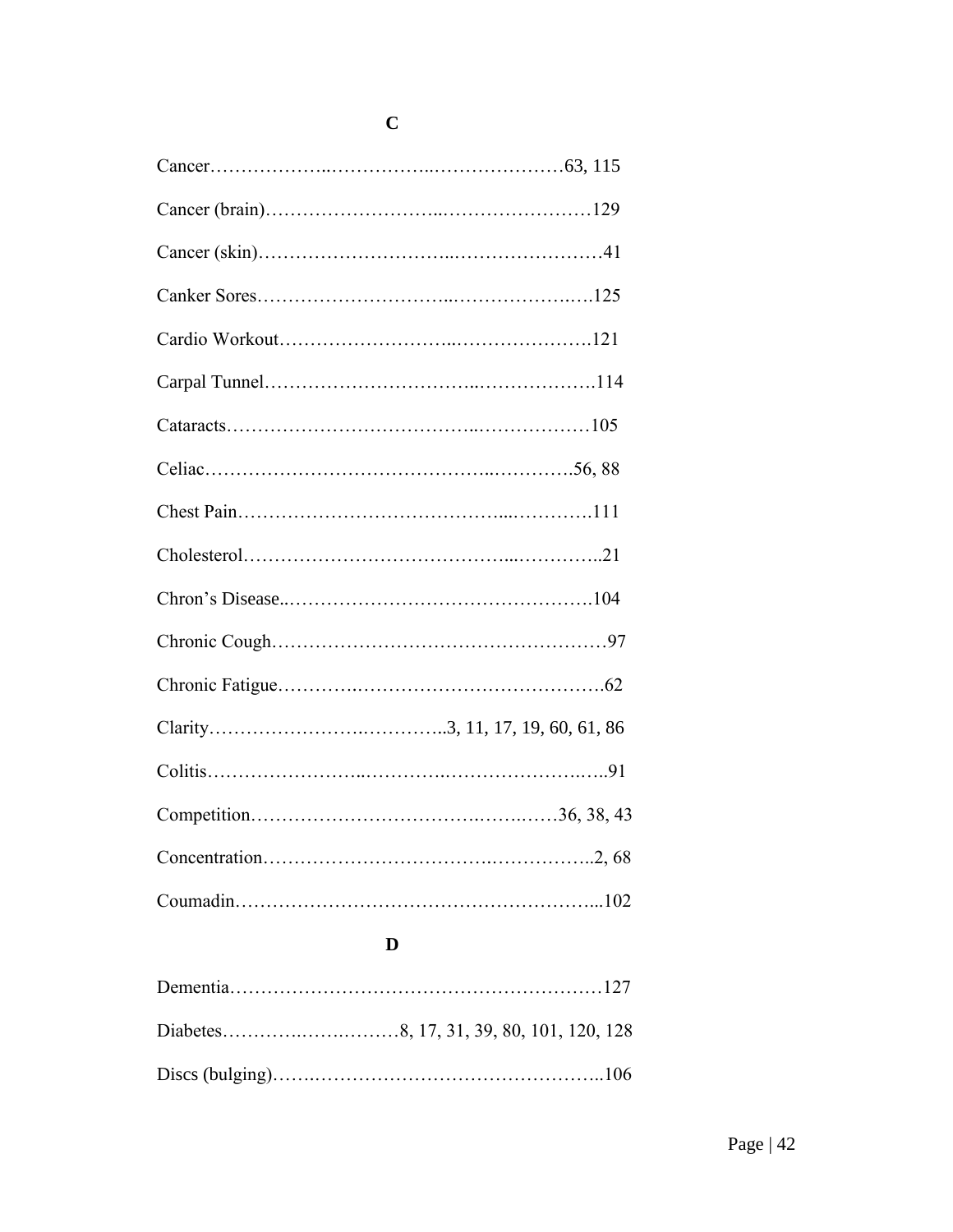## **E**

|--|

Energy……….………….2, 3, 4, 9, 11, 16, 17, 18, 19, 24, 32, 34, 39, 40, 43, 46, 48, 49, 50, 54, 57, 59, 60, 62, 83, 84, 85, 91, 93, 98, 103, 106, 109, 124, 128, 132

### **FF**

## **G**

|--|

## **H**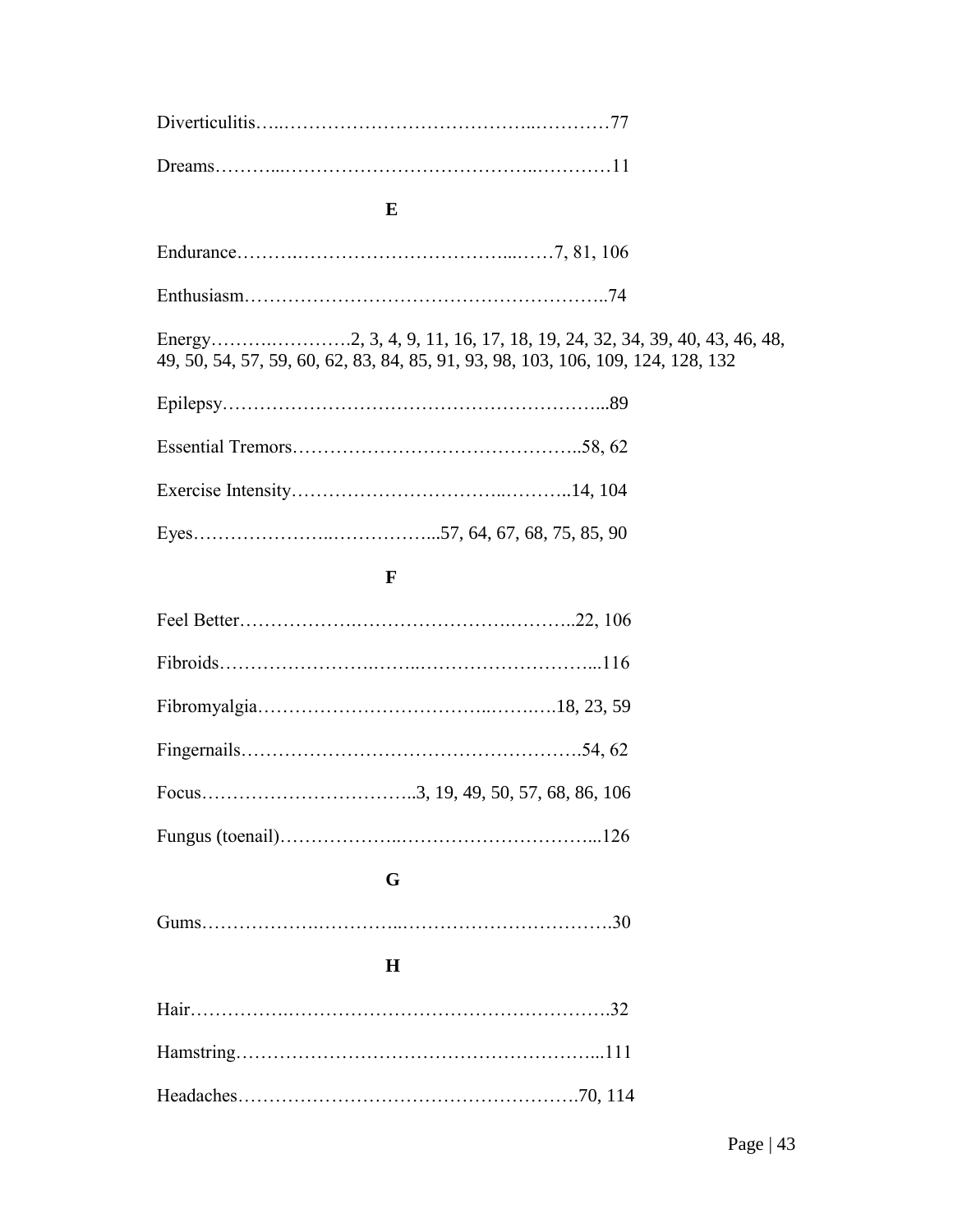# **I**

# **J**

|--|--|--|--|

# **K**

### **L**

### **M**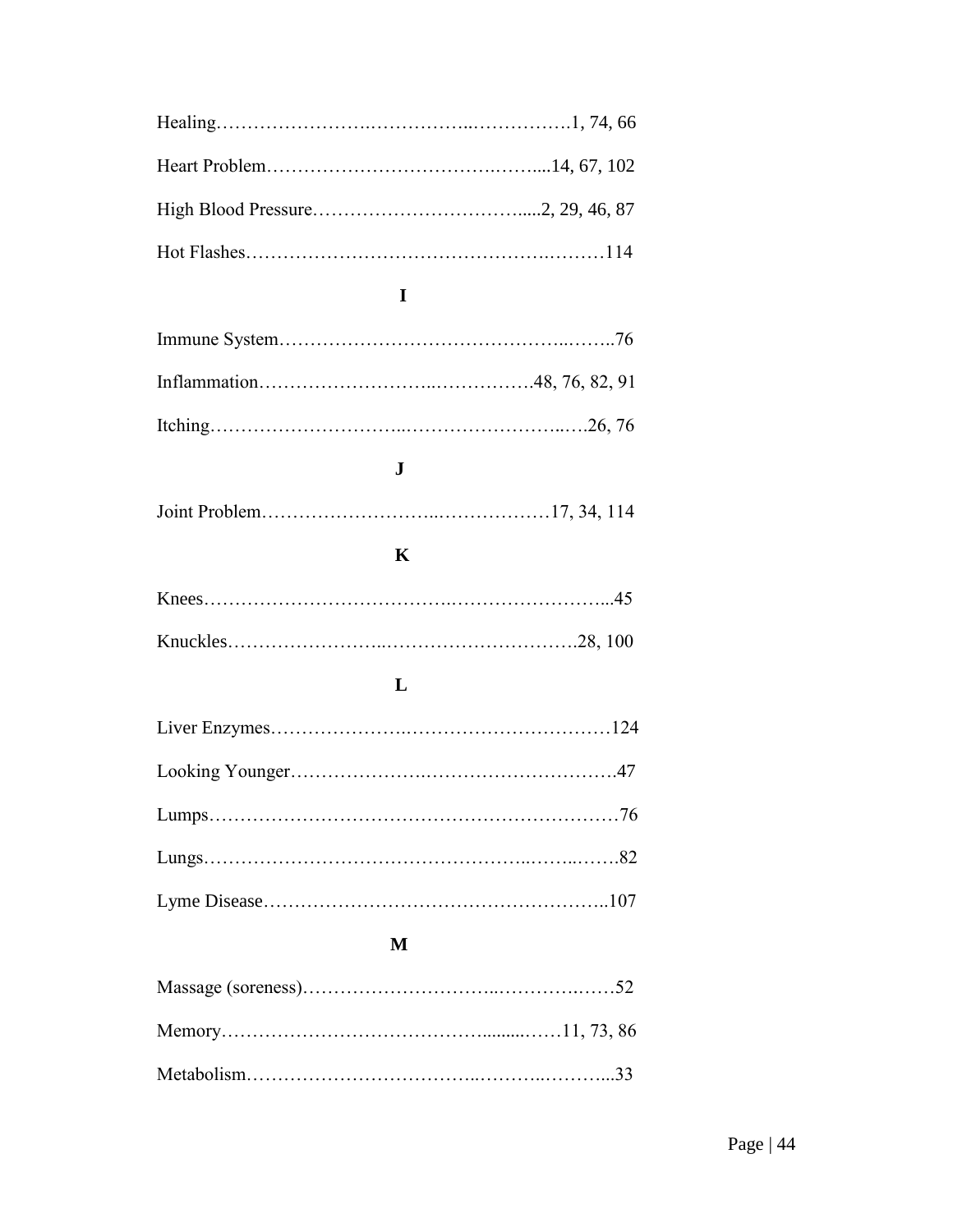## **N**

### **P**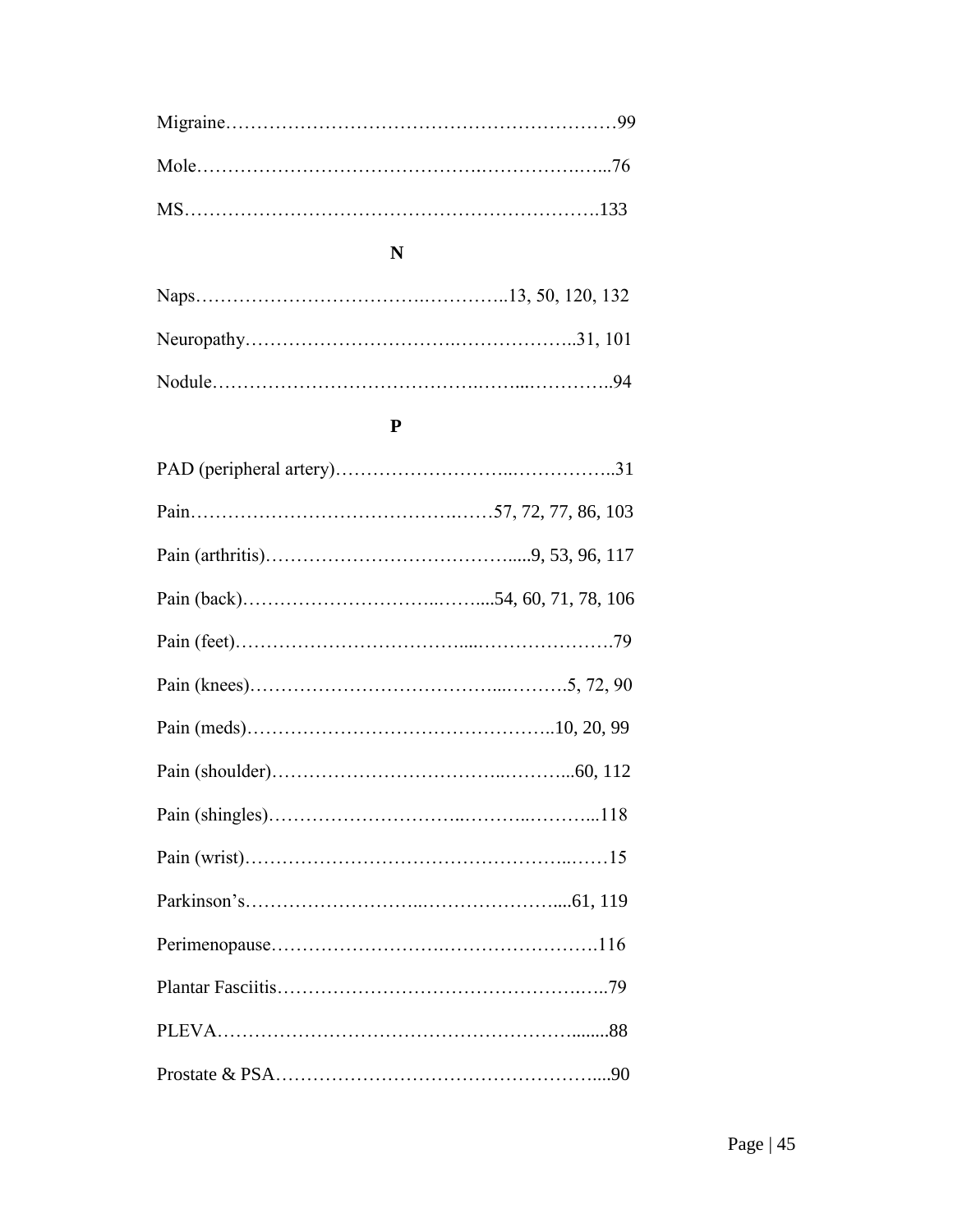### **R**

### **S**